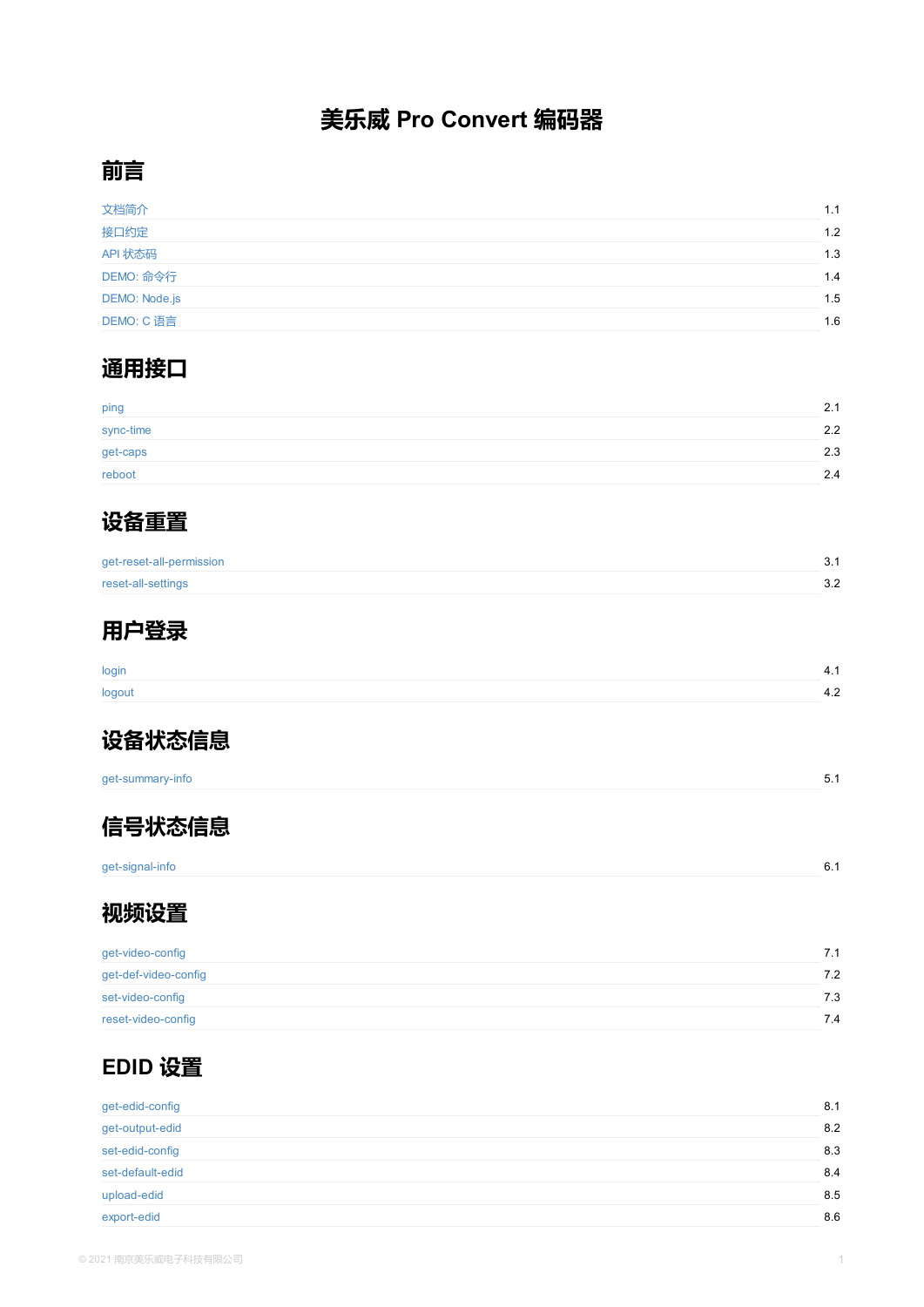| got-usors    |  |  |
|--------------|--|--|
| add-user     |  |  |
| del-user     |  |  |
| ch-password  |  |  |
| set-password |  |  |



[get-eth-status](#page-41-0) [set-eth-c](#page-42-0)onfig [get-rndis](#page-43-0)-status set-usb-config



[get-update-sta](#page-45-0)te [upload-update-file](#page-46-0)

update



[get-report](#page-48-0) [export-rep](#page-49-0)ort



get-logs export-logs [clear-logs](#page-52-0)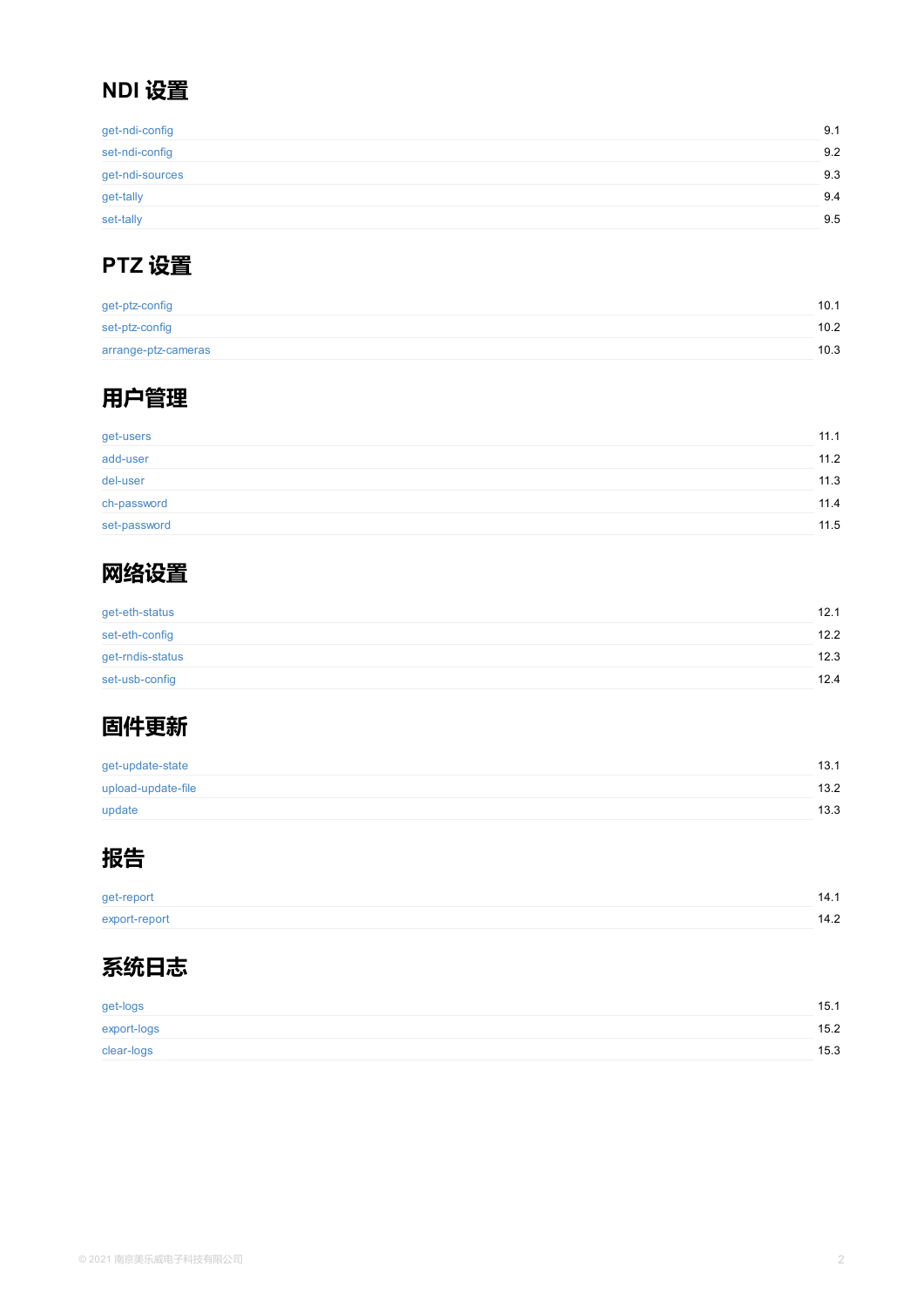# <span id="page-2-0"></span>**文档简介**

针对 Pro Convert, 我们开放了丰富的 API, 方便开发人员与设备交互, 如获取设备的基本信息(设备名称、固件版本等), 修改设备配置, 更新固件 等。这些 API 基于 HTTP 协议, 是一种轻量级、无连接状态的接口, 响应数据为 JSON 格式。通过本文档, 您可以更详细地了解每个 API 的功能和请求 方式。

本文档中的 API 可适用于以下产品:

- Pro Convert HDMI 4K Plus
- Pro Convert HDMI Plus
- Pro Convert HDMI TX
- Pro Convert 12G SDI 4K Plus
- Pro Convert SDI 4K Plus
- Pro Convert SDI Plus
- Pro Convert SDI TX

"NDI" 是 NewTek, Inc. 在美国和其他国家的注册商标。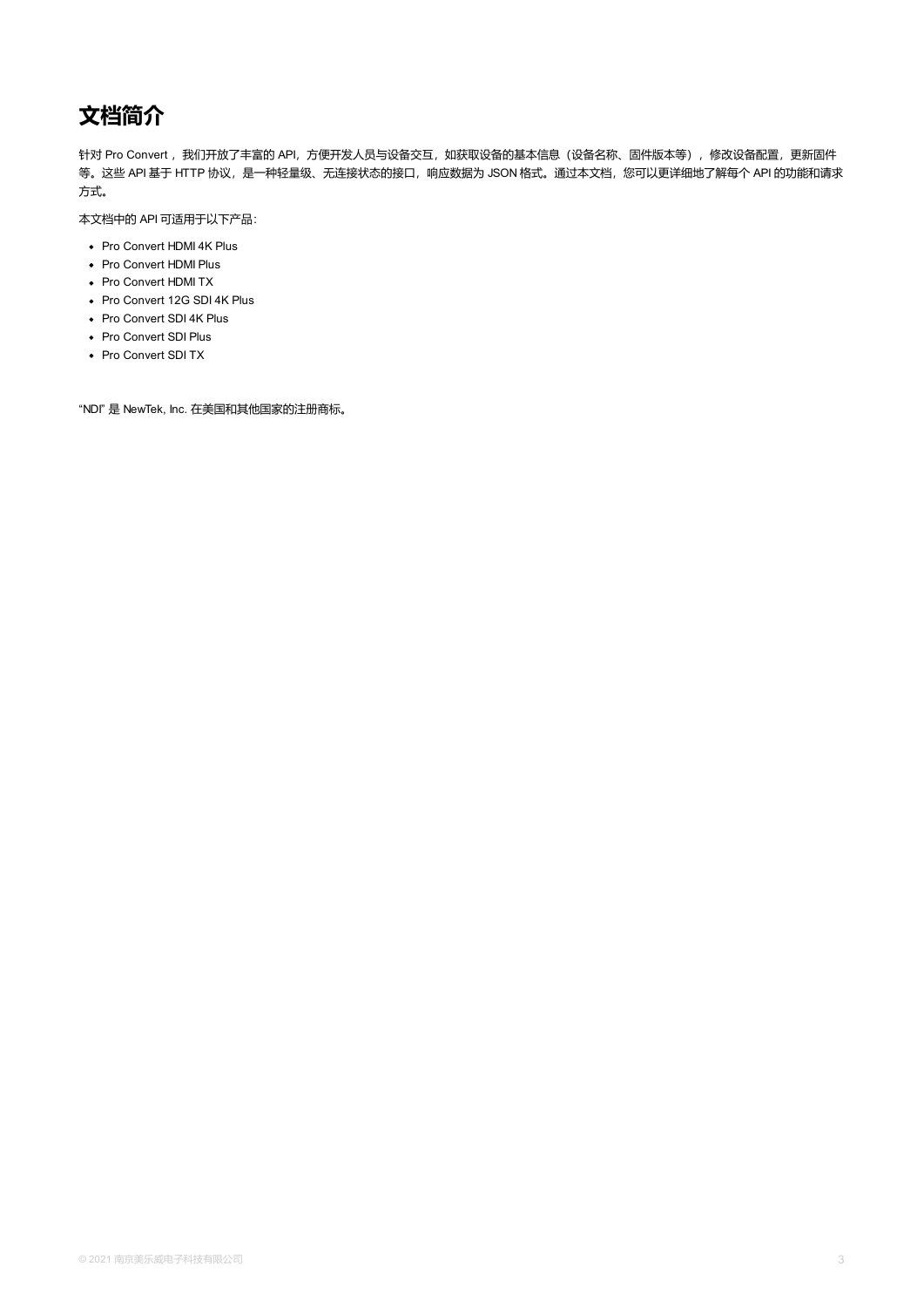```
enable: true,
 enable-web-control: true
 ...
}
```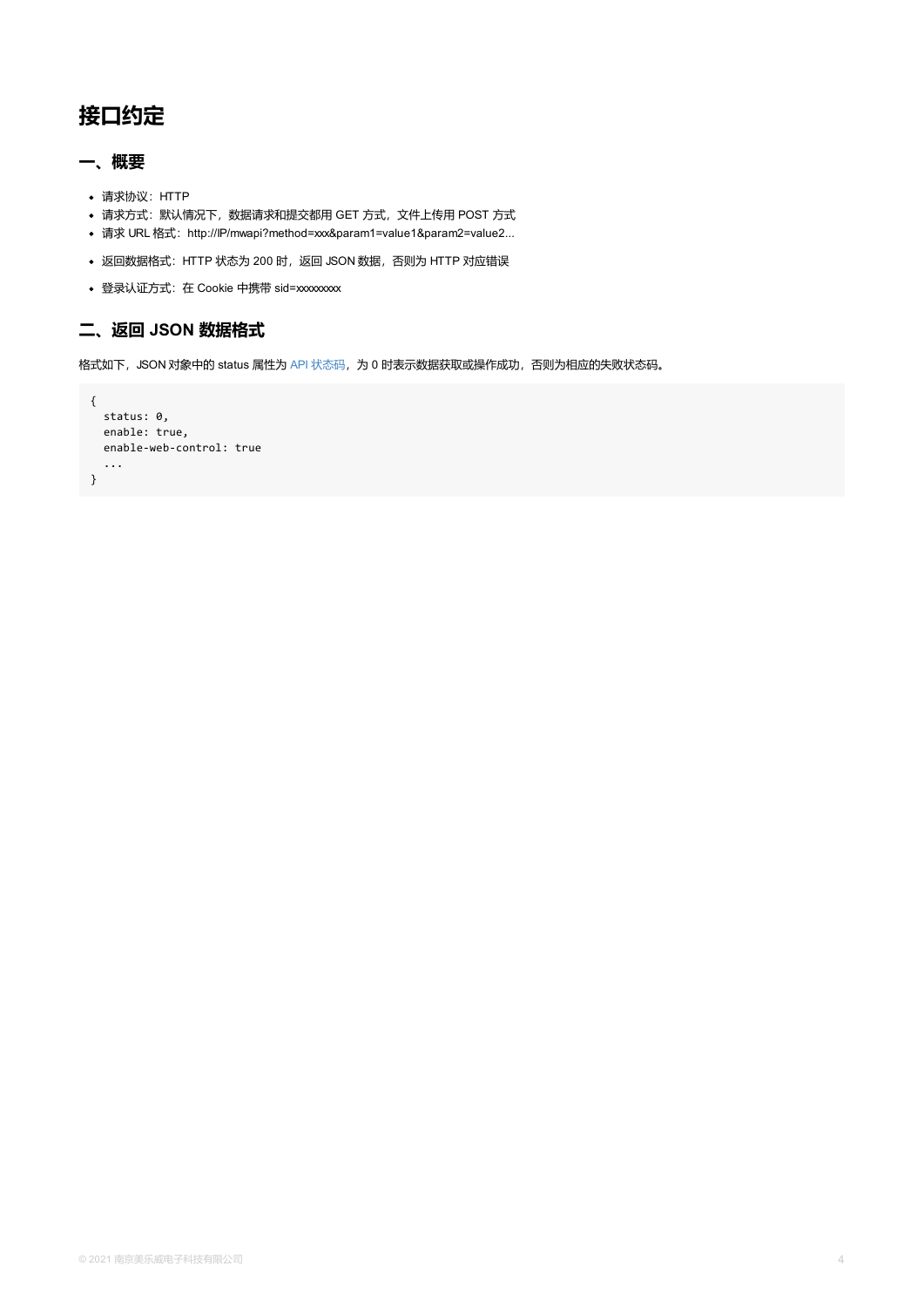# <span id="page-4-0"></span>**A P I 状 态 码**

{

}

0: MW\_STATUS\_SUCCESS**,** 1: MW\_STATUS\_PENDING, 2: MW\_STATUS\_TIMEOUT**,** 3: MW\_STATUS\_INTERRUPTED**,** 4: MW\_STATUS\_TRY\_AGAIN**,** 5: MW\_STATUS\_NOT\_IMPLEMENTED, 6: MW\_STATUS\_UNKNOWN\_ERROR**,** 7: MW\_STATUS\_INVALID\_ARG**,** 8: MW\_STATUS\_NO\_MEMORY**,** 9: MW\_STATUS\_UNSUPPORTED**,** 10: MW\_STATUS\_FILE\_BUSY, 11: MW\_STATUS\_DEVICE\_BUSY, 12: MW\_STATUS\_DEVICE\_LOST, 13: MW\_STATUS\_IO\_FAILED**,** 14: MW\_STATUS\_READ\_FAILED**,** 15: MW\_STATUS\_WRITE\_FAILED, 16: MW\_STATUS\_NOT\_EXIST, 17: MW\_STATUS\_TOO\_MANY**,** 18: MW\_STATUS\_TOO\_LARGE, 19: MW\_STATUS\_OVERFLOW**,** 20: MW\_STATUS\_UNDERFLOW, 21: MW\_STATUS\_FORMAT\_ERROR**,** 22: MW\_STATUS\_FILE\_EXISTS**,** 23: MW\_STATUS\_FILE\_TYPE\_ERROR**,** 24: MW\_STATUS\_DEVICE\_TYPE\_ERROR, 25: MW\_STATUS\_IS\_DIRECTORY, 26: MW\_STATUS\_READ\_ONLY**,** 27: MW\_STATUS\_RANGE\_ERROR**,** 28: MW\_STATUS\_BROKEN\_PIPE, 29: MW\_STATUS\_NO\_SPACE**,** 30: MW\_STATUS\_NOT\_DIRECTORY, 31: MW\_STATUS\_NOT\_PERMITTED, 32: MW\_STATUS\_BAD\_ADDRESS, 33: MW\_STATUS\_SEEK\_ERROR**,** 34: MW\_STATUS\_CROSS\_DEVICE\_LINK, 35: MW\_STATUS\_NOT\_INITIALIED, 36: MW\_STATUS\_AUTH\_FAILED, 37: MW\_STATUS\_NOT\_LOGGED\_IN**,** 38: MW\_STATUS\_WRONG\_STATE, 39: MW\_STATUS\_MISMATCH, 40: MW\_STATUS\_VERIFY\_FAILED, 41: MW\_STATUS\_CONSTRAINT\_VIOLATION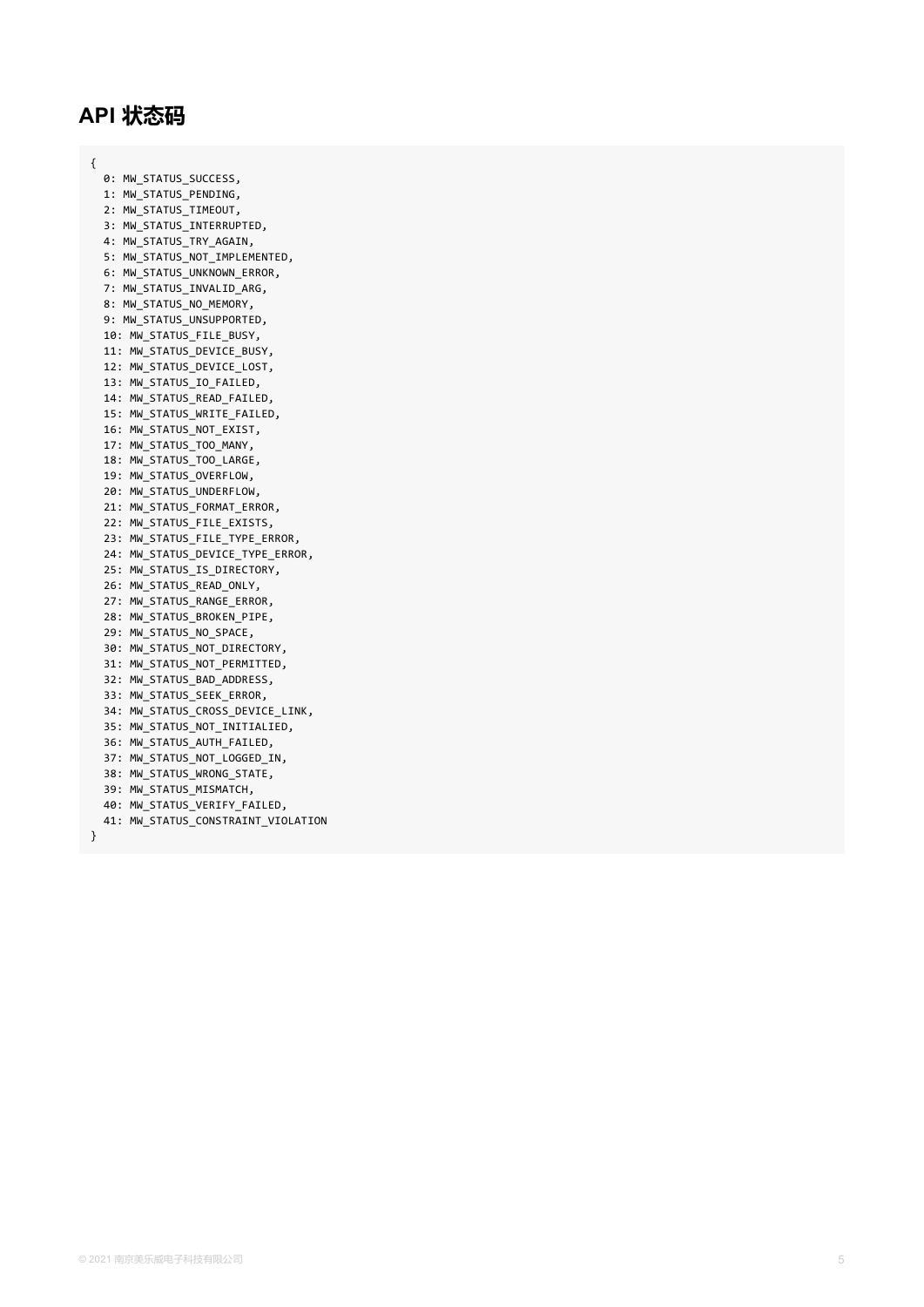## **DEMO: 命令行**

在不同操作系统中,可以安装 wget 和 curl 两个工具, 安装后可以在命令行中通过 wget 或 curl 命令来调用 Pro Convert Encoder API。

不同操作系统中,下边示例的 cookie 文件存放位置不同,请根据实际情况修改。

#### **wget**

#### 1.登录并保存 cookies

wget --save-cookies=/var/tmp/sid.txt --keep-session-cookies "http://192.168.66.1/mwapi?method=login&id=Admin&pas s=e3afed0047b08059d0fada10f400c1e5" -q -O -

#### 2.获取用户列表

wget --load-cookies=/var/tmp/sid.txt --keep-session-cookies "http://192.168.66.1/mwapi?method=get-users" -q -O -

#### 3.新增用户

wget --load-cookies=/var/tmp/sid.txt --keep-session-cookies "http://192.168.66.1/mwapi?method=add-user&id=test&p ass=c4ca4238a0b923820dcc509a6f75849b" -q -O -

#### **curl**

#### 1.登录并保存 cookies

```
curl --cookie-jar /var/tmp/sid.txt "http://192.168.66.1/mwapi?method=login&id=Admin&pass=e3afed0047b08059d0fada1
0f400c1e5"
```
#### 2.获取用户列表

curl --cookie /var/tmp/sid.txt "http://192.168.66.1/mwapi?method=get-users"

#### 3.新增用户

curl --cookie /var/tmp/sid.txt "http://192.168.66.1/mwapi?method=add-user&id=test&pass=c4ca4238a0b923820dcc509a6 f75849b"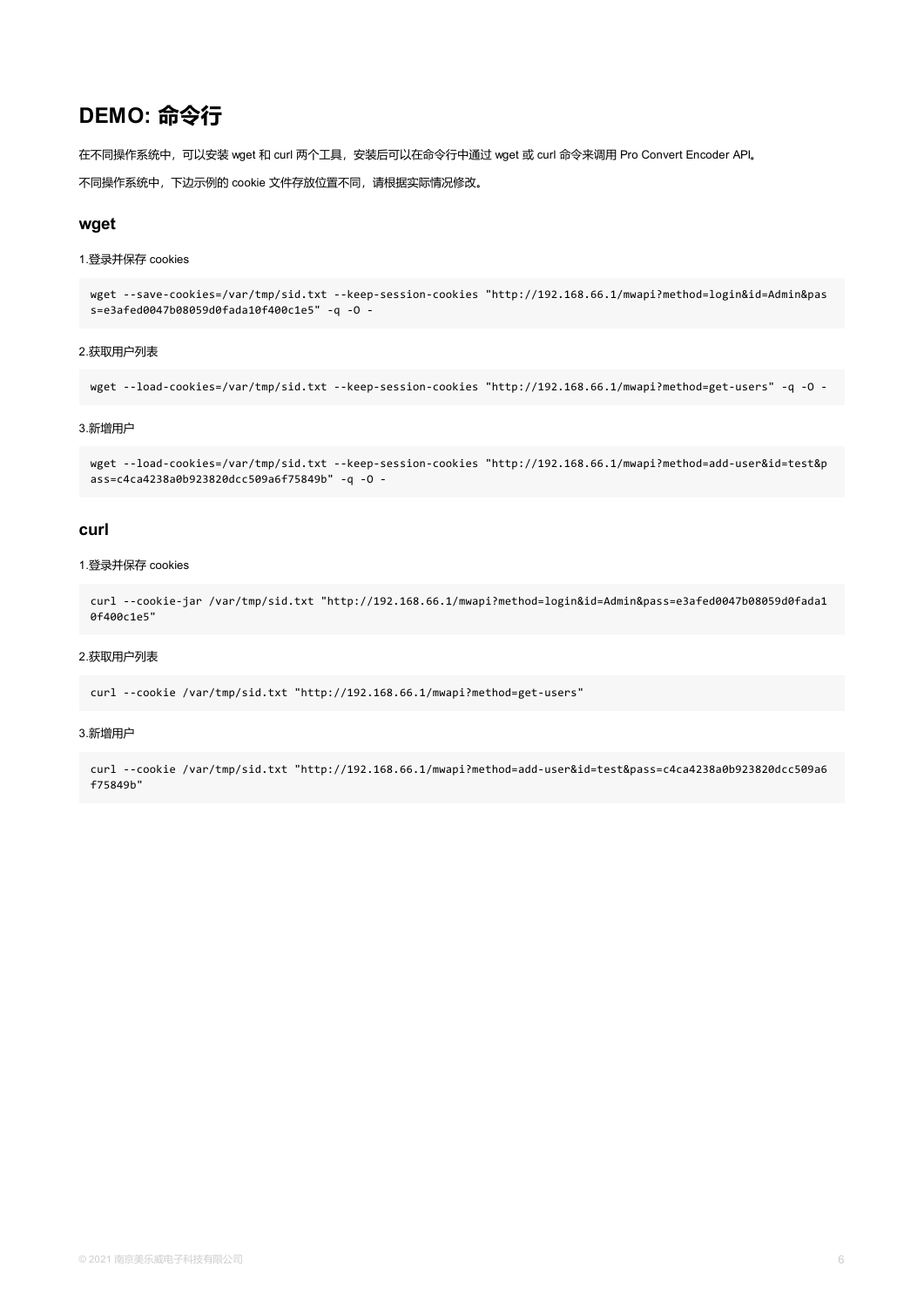## <span id="page-6-0"></span>**运行方式**

#### 1.在终端控制台进入 DEMO 目录

cd pro-convert-api-demo-nodejs

2.运行 get.js

node get

3.运行 upload.js

node upload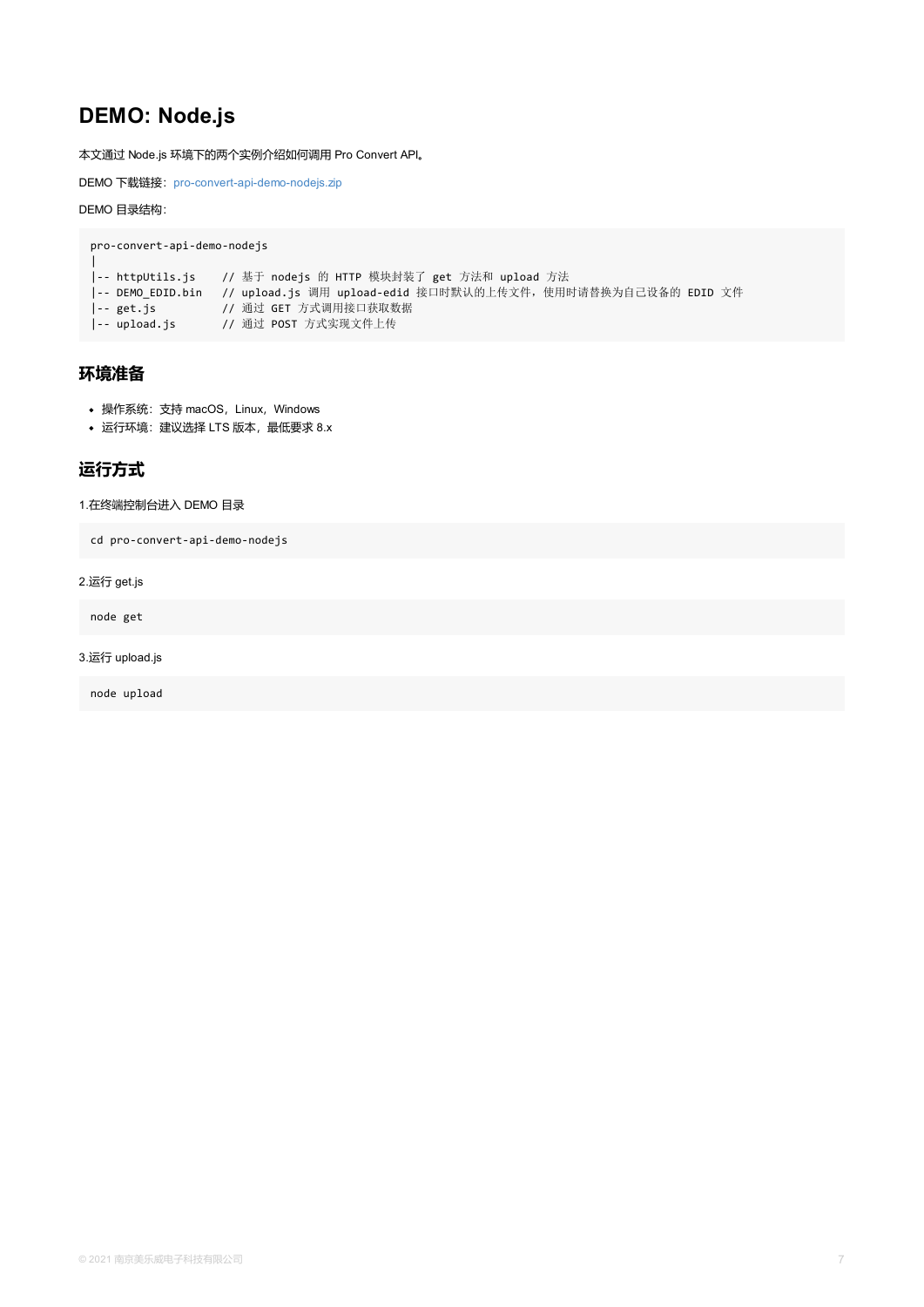```
cd pro-convert-api-demo-c/bin/linux
./pro_convert_curl <hostip:port>
```
输出结果

```
***** 1. login *****
login response data:
{
    "status": 0
}
***** 2. get caps *****
get caps response data:
{
    "status": 0,
    "max-input-width": 4096,
    "max-input-height": 2160,
    "max-output-width": 4096,
    "max-output-height": 2160,
    "has-input": true,
    "has-output": true,
    "has-loop-through": true,
    "has-fan": true,
    "has-input-edid": true,
    "has-output-edid": true,
    "has-sdcard": true,
    "has-ptz": true
}
***** 3. upload EDID *****
upload EDID response data:
{
    "status": 0,
    "data": "AP///////wA09wEAAQAAAAEaAQOAAAB4Au6Vo1RMmSYPUFT//4AxQEVAYUBxQIGA0QDhwAEACOg
AGHE4LUBYLEUAUB10AAAeAAAA/QAPlg+HPAAAAAAAAAAAAAAAA/ABNQUdFV0VMTAogICAgAWYCA1HxV2EQHwQTBRQ
/BxUHUD0GwFcGAF9/AWd/AINPAADiAA9uAwwAEAC4eCEQgAECAwRn2F3EAXiAA+MPAeABHYAYcRwWIFgsJQBAhGM
AAB4AAAAAAAAAAAAAzw=="
}
```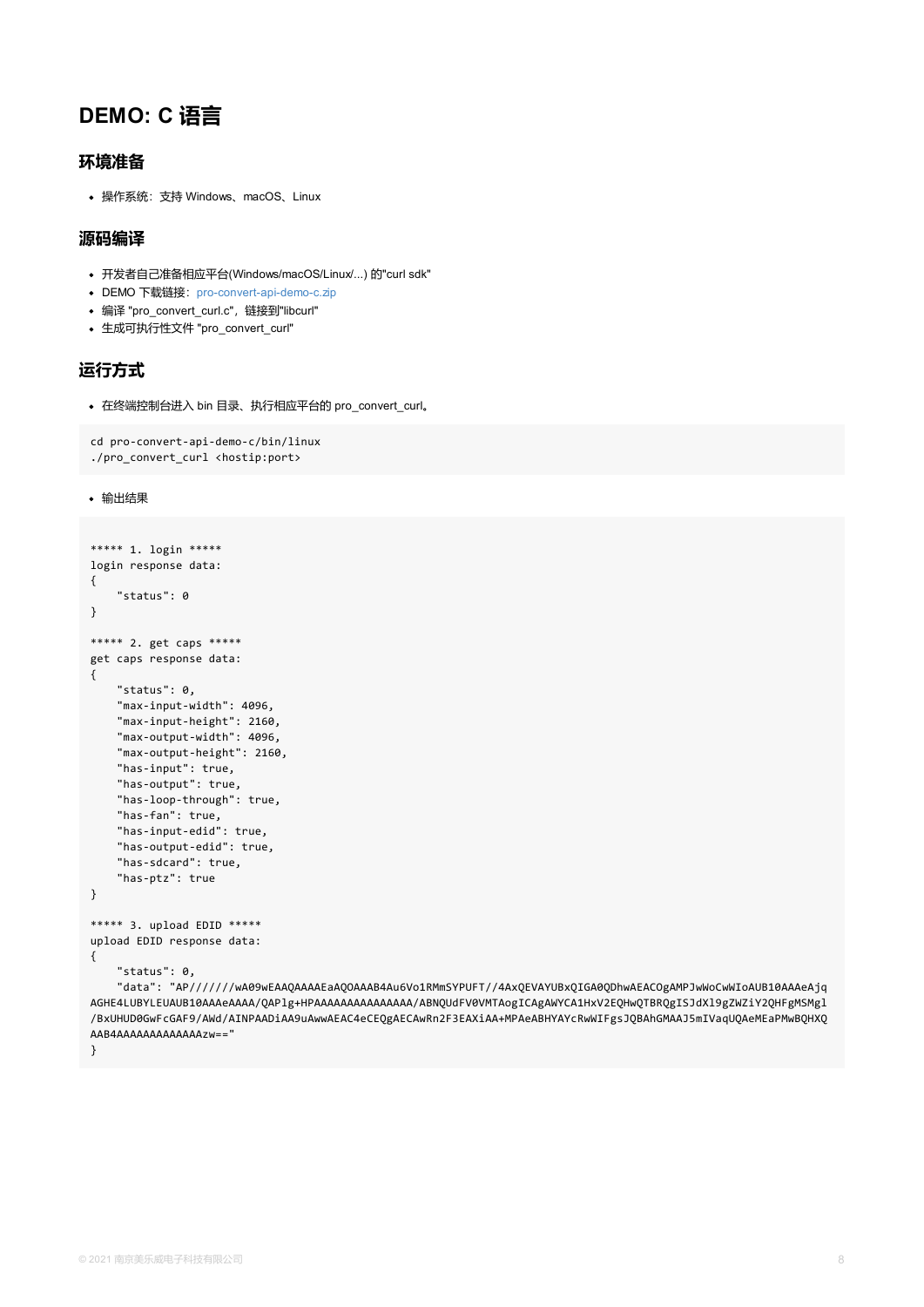```
"status": 0
}
```

| 属性 | 说明                             |
|----|--------------------------------|
|    | 设备可以访问。返回其它值请参考 API 状态码。<br>0: |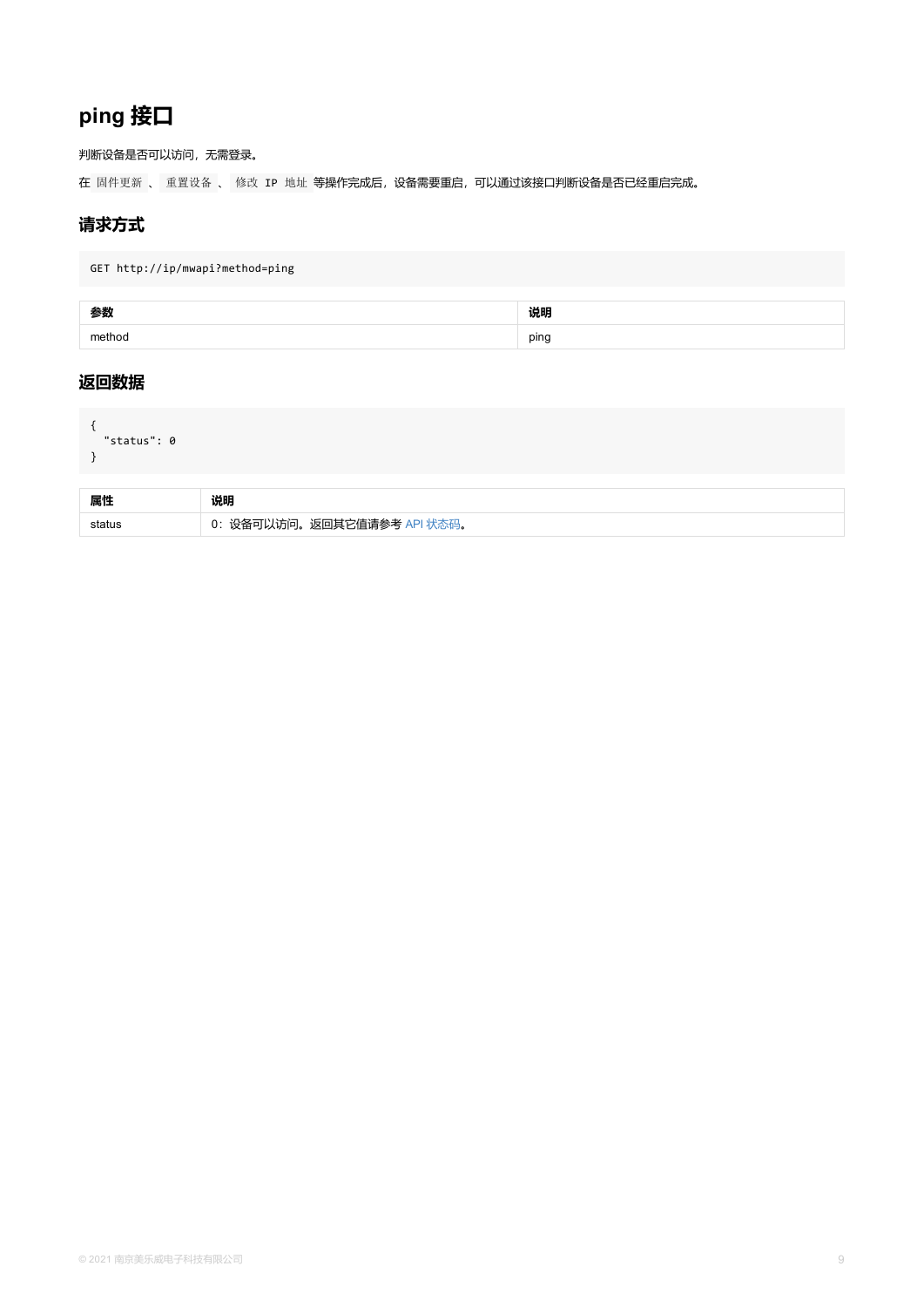```
{
  "status": 0
}
```

| 属性 | 说明                                      |
|----|-----------------------------------------|
|    | 返回状态。0: 系统时间同步成功,<br>,返回其它值请参考 API 状态码。 |

## **接口示例**

http://192.168.66.1/mwapi?method=sync-time&date=03%2F19%2F2019&time=07:02:26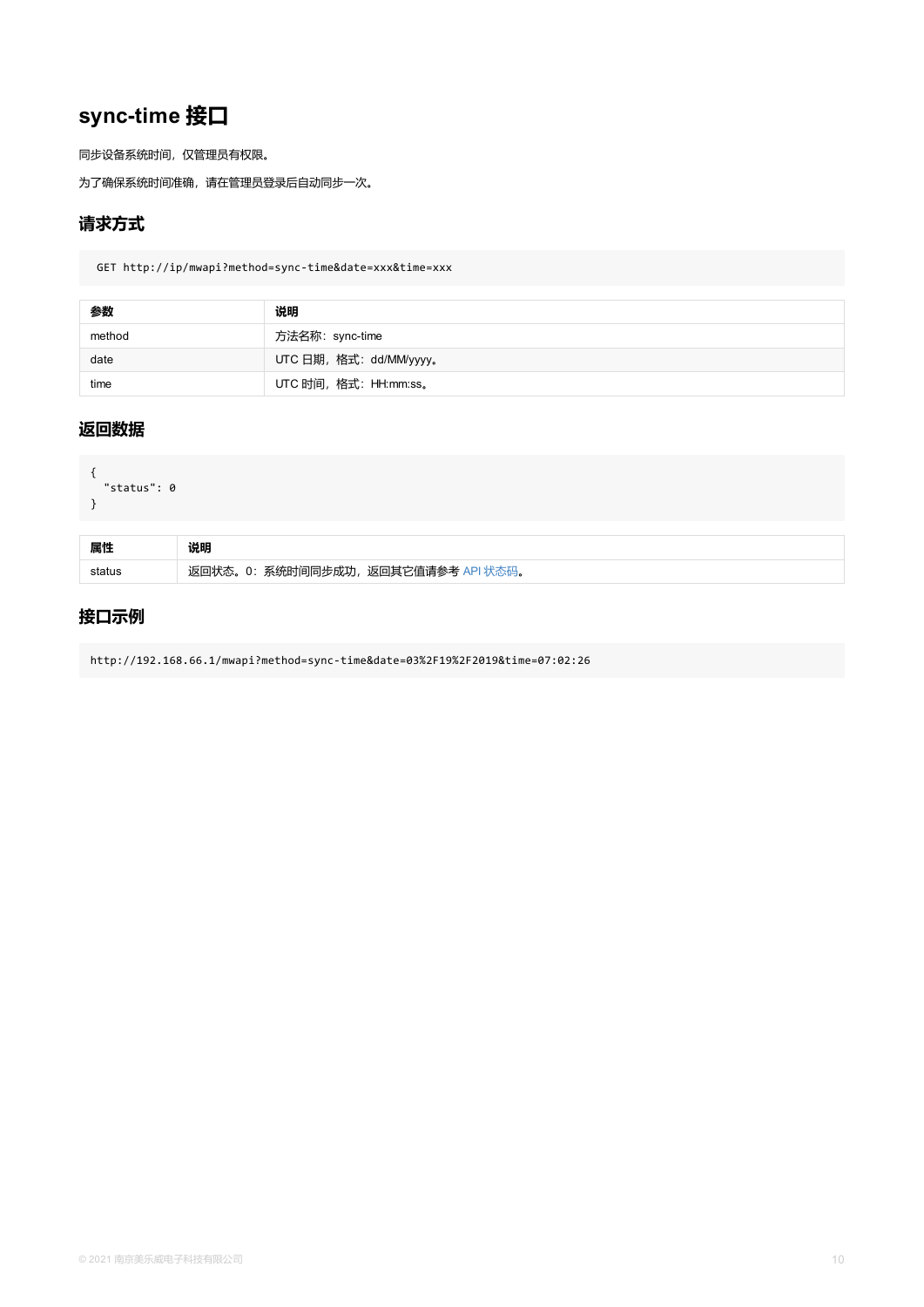```
"max-input-height": 2160,
  "max-output-width": 4096,
  "max-output-height": 2160,
  "has-input": true,
  "has-output": true,
  "has-loop-through": true,
  "has-fan": true,
  "has-input-edid": true,
  "has-output-edid": true,
  "has-sdcard": true,
  "has-ptz": true
}
```

| 属性                | 说明                                |
|-------------------|-----------------------------------|
| status            | 0: 数据获取成功。返回其它值请参考 API 状态码。       |
| max-input-width   | 显示输入信号水平方向的总像素数。                  |
| max-input-height  | 显示输入信号垂直方向的总行数。                   |
| max-output-width  | 设备输出信号水平方向的总像素数。                  |
| max-output-height | 显示输出信号垂直方向的总行数。                   |
| has-input         | 设备是否有输入接口,有效值: true/false。        |
| has-output        | 设备是否有输出接口,有效值: true/false。        |
| has-loop-through  | 设备是否支持环出, 有效值: true/false。        |
| has-fan           | 设备是否有风扇,有效值: true/false。          |
| has-sdcard        | 设备是否支持 SD 卡功能, 有效值: true/false。   |
| has-ptz           | 设备是否支持 PTZ 功能,有效值: true/false。    |
| has-input-edid    | 设备是否支持输入端口 EDID, 有效值: true/false。 |
| has-output-edid   | 设备是否支持输出端口 EDID, 有效值: true/false。 |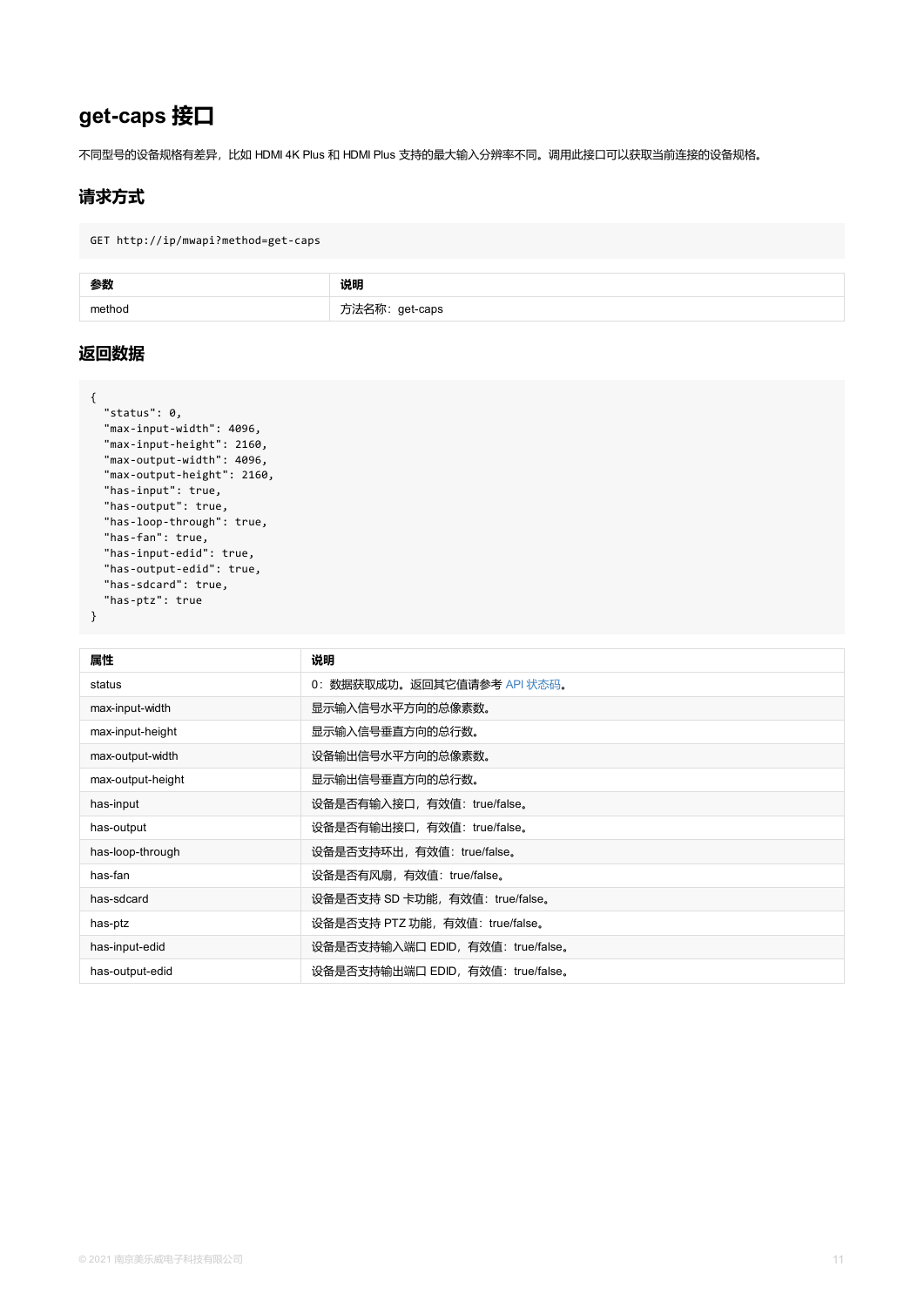```
"status": 0
}
```

| 属性 | 说明                                  |
|----|-------------------------------------|
|    | 0: 操作成功, 设备进入重启状态。返回其它值请参考 API 状态码。 |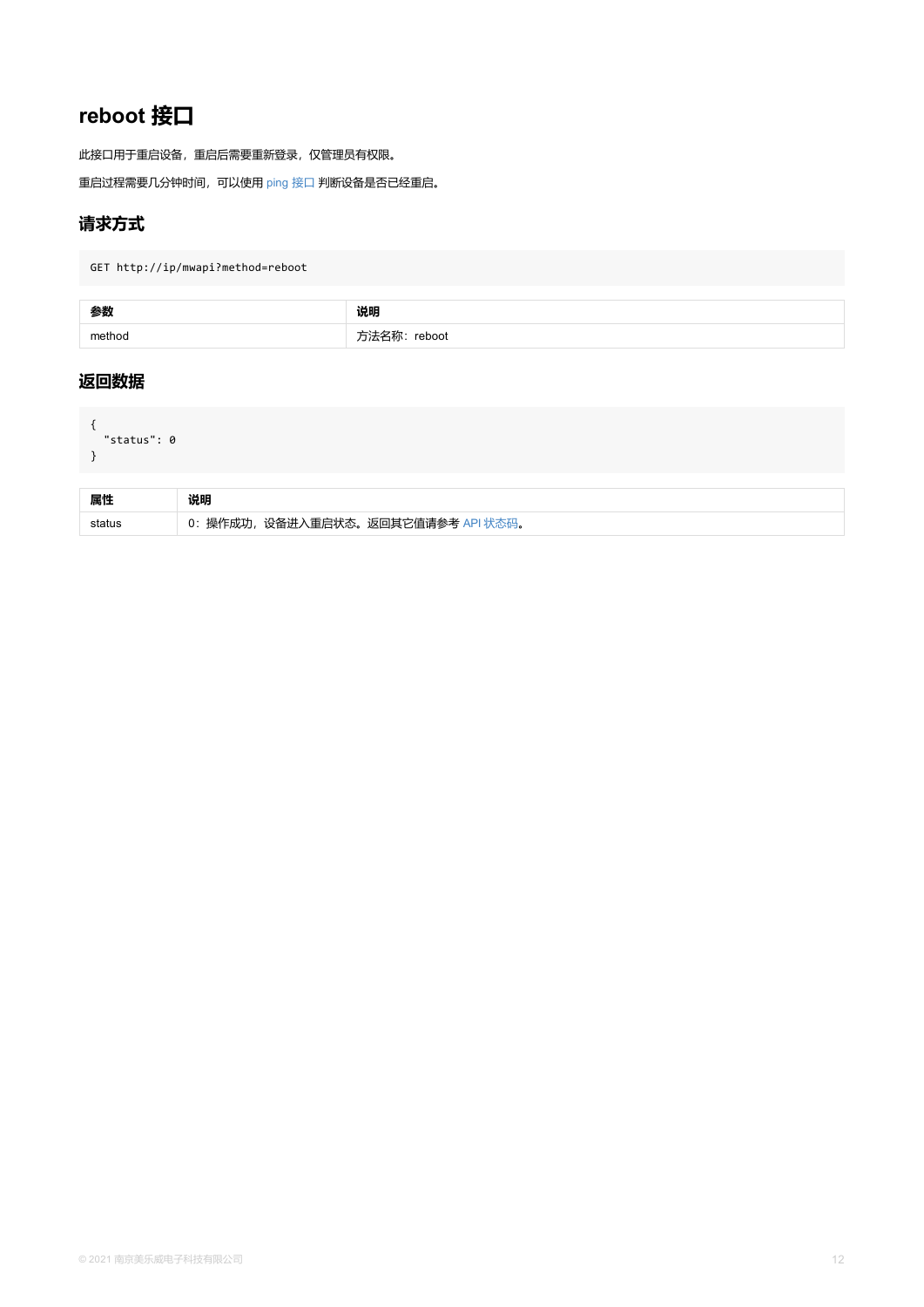```
{
"status": 0,
"reset-all-enabled": true
}
```

| 属性                | 说明                                |
|-------------------|-----------------------------------|
| status            | 返回状态。0: 数据获取成功, 返回其它值请参考 API 状态码。 |
| reset-all-enabled | 是否重置,有效值: true/false。             |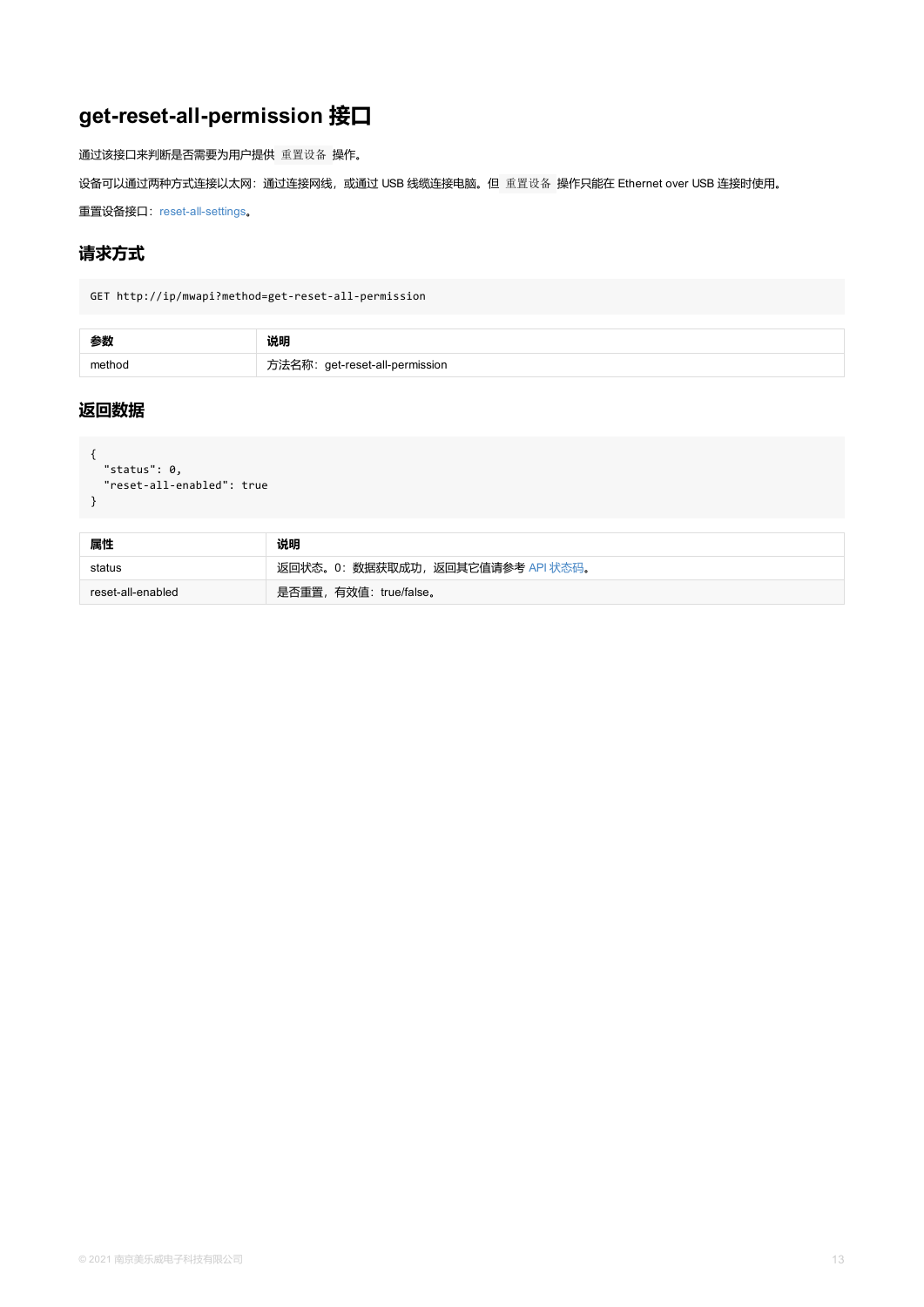```
{
status: 0,
 ip-addr: "192.168.66.1",
 estimated-duration: 120
}
```

| 属性                 | 说明                              |
|--------------------|---------------------------------|
| status             | 返回状态。0:数据获取成功,返回其它值请参考 API 状态码。 |
| ip-addr            | 设备访问 IP 地址 (重置后访问 IP 可能会改变) 。   |
| estimated-duration | 预计等待时间, 以秒为单位。                  |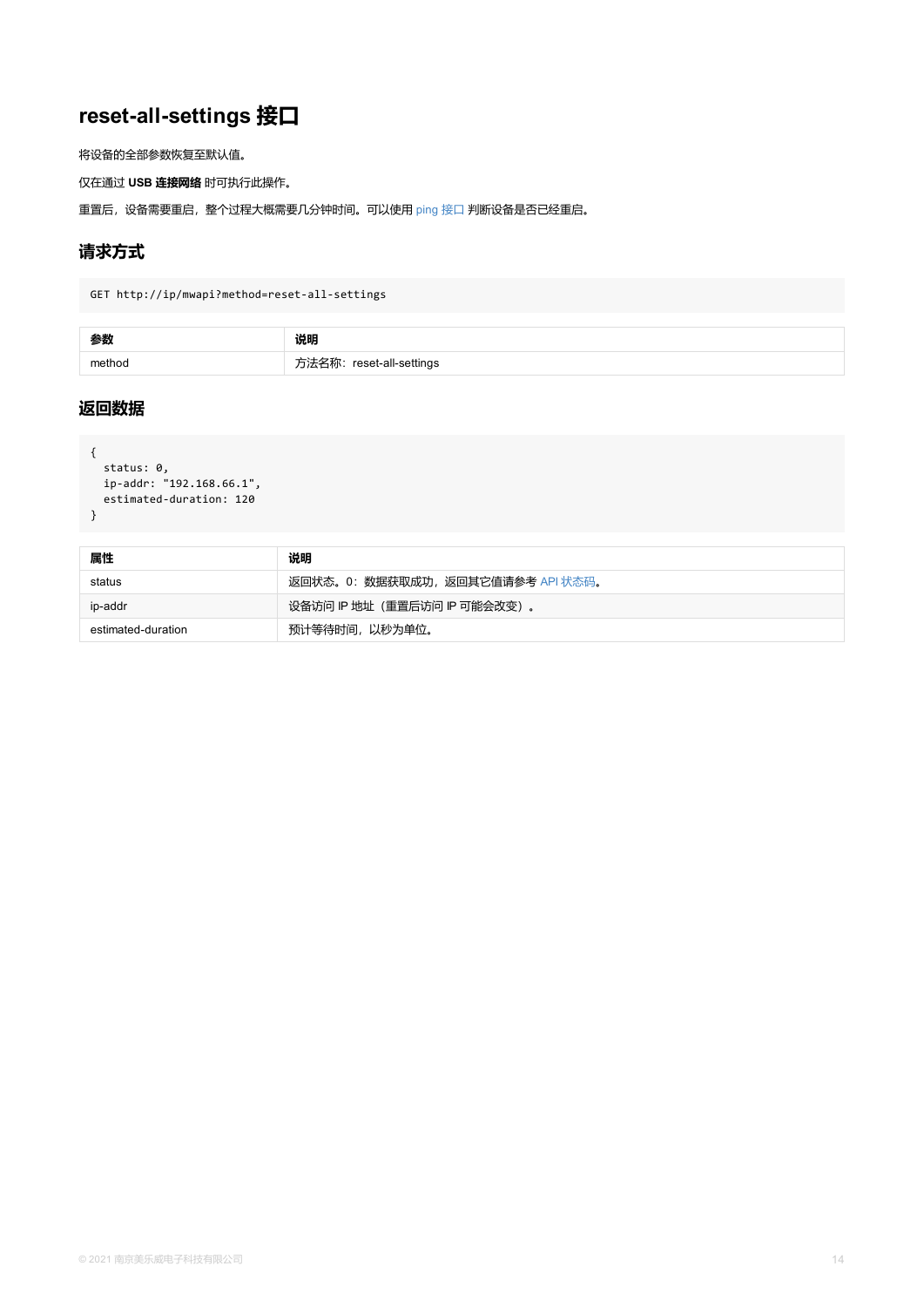```
{
  "status": 0
}
```

| 属性 | 说明                                            |
|----|-----------------------------------------------|
|    | 返回状态。0: 登录成功, 36: 用户名或密码错误, 返回其它值请参考 API 状态码。 |

## **接口示例**

http://192.168.66.1/mwapi?method=login&id=Admin&pass=e3afed0047b08059d0fada10f400c1e5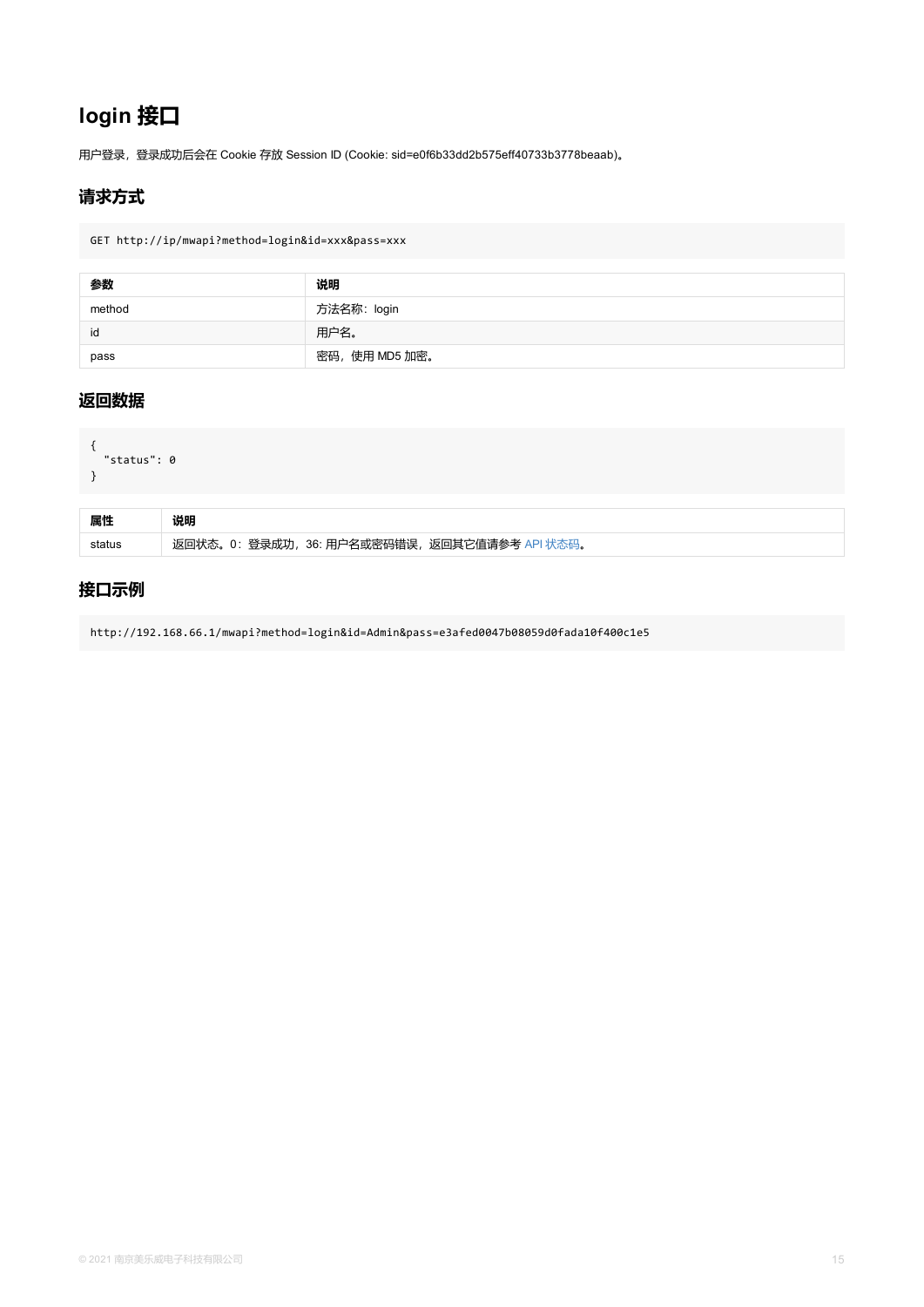<span id="page-15-0"></span>

| 属性 |                                   |
|----|-----------------------------------|
|    | 返回状态。0: 退出登录成功, 返回其它值请参考 API 状态码。 |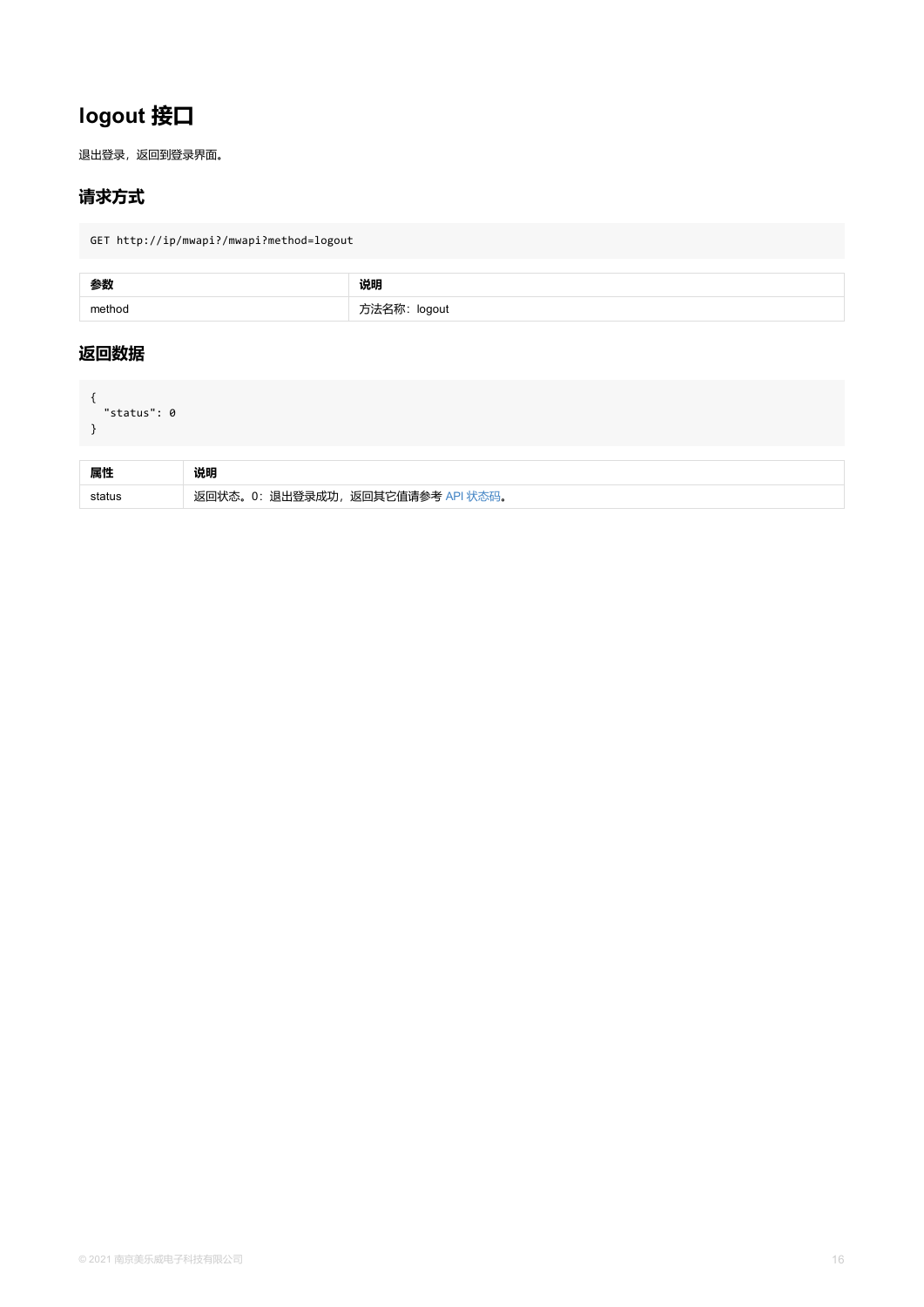```
"status": 0,
  "device": {...},
  "ethernet": {...},
  "rndis": {...},
  "ndi": {...}
}
```
#### **1. 返回状态**

"status": 0

| 属性 |                                     |
|----|-------------------------------------|
|    | 数据获取成功,返回其它值请参考 API 状态码。<br>返回状态。0: |

#### **2. 设备基本信息 (device {...})**

```
"device": {
  "name": "Pro Convert",
  "model": "HDMI 4K Plus",
  "serial-no": "B401180706020",
  "hw-revision": "B",
  "fw-version": "1.1.72",
  "up-to-date": true,
  "input-state": "no-signal",
  "output-state": "unconnected",
  "ptz-proto": "none",
  "ptz-state": "disconnected",
  "cpu-usage": 5.00,
  "memory-usage": 58.33,
  "core-temp": 46.76,
  "board-id": 0,
  "up-time": 8006,
  "sd-size": 0,
  "fan-rpm": 0
}
```

| 属性          | 说明                                        |
|-------------|-------------------------------------------|
| name        | 产品族名称。                                    |
| model       | 产品型号, 如 HDMI 4K Plus、 HDMI Plus、 SDI Plus |
| serial-no   | 设备序列号。                                    |
| hw-revision | 硬件版本号,有效值: A~Z。                           |
| fw-version  | 当前设备固件版本号。                                |
| up-to-date  | 当前设备固件版本是否最新。是则显示 true, 否则显示 false。       |
|             |                                           |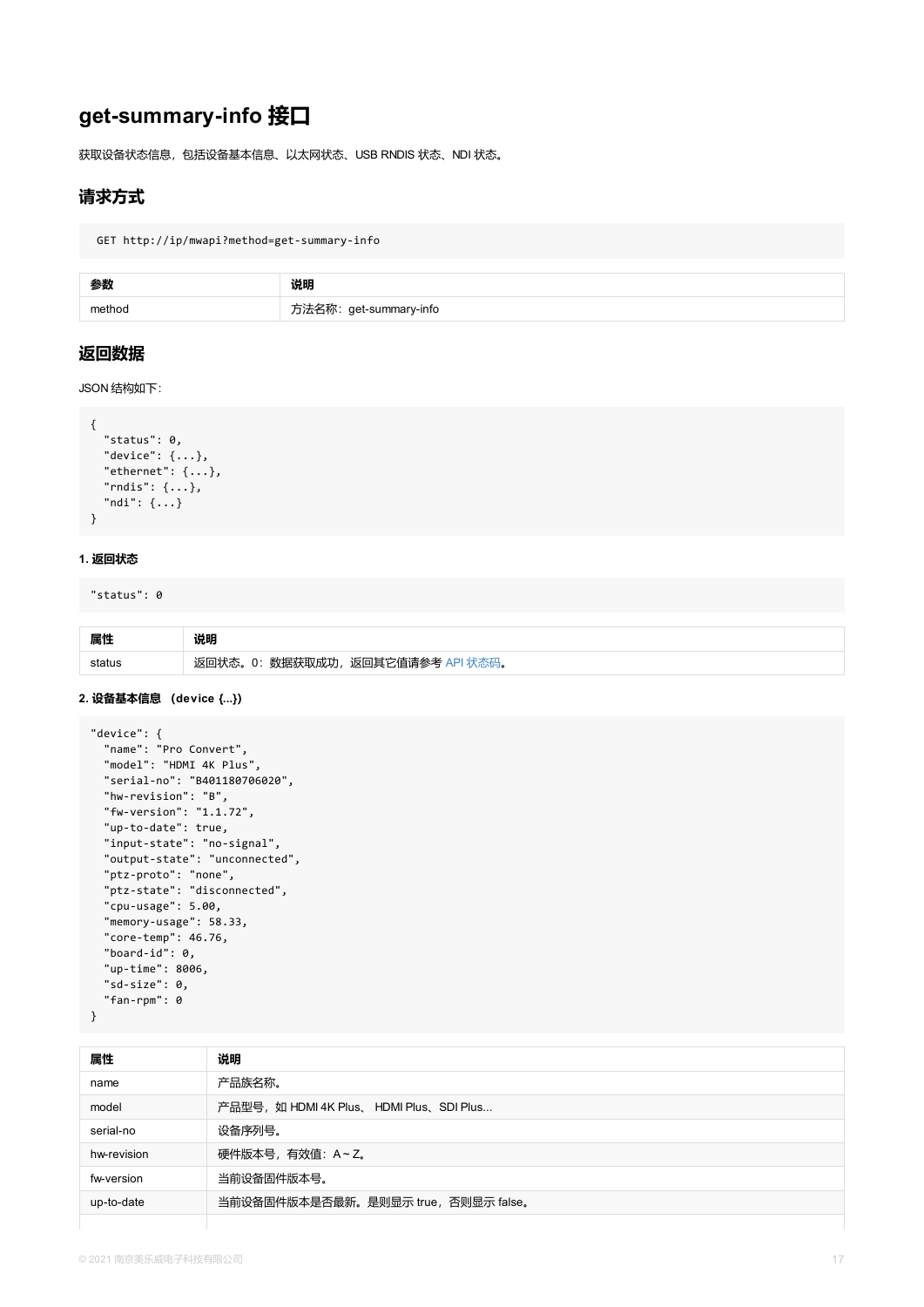| input-state  | 输入信号状态, 有效值: no-signal、locking、unsupported 或实际值, 如: 1920x1080p60。 |
|--------------|-------------------------------------------------------------------|
| output-state | 输出信号状态,有效值: unconnected、unsupported、active。                       |
| ptz-proto    | PTZ 通信协议, 有效值: none、visca。                                        |
| ptz-state    | PTZ 设备连接状态, 有效值: unknown、connected、disconnected。                  |
| cpu-usage    | CPU 使用率。                                                          |
| memory-usage | 内存使用率。                                                            |
| core-temp    | 当前设备芯片的温度 (℃)。                                                    |
| board-id     | 拨码开关编号, 有效值: 0~F。                                                 |
| up-time      | 距离设备上次启动的时长 (s)。                                                  |
| sd-size      | SD 卡容量 (MB)。                                                      |
| fan-rpm      | 当前每分钟风扇转速。                                                        |
|              |                                                                   |

#### **3. 以太网状态信息 (ethernet {...})**

```
"ethernet": {
 "state": "disconnected",
  "mac-addr": "70:B3:D5:75:D2:41",
  "ip-addr": "0.0.0.0",
 "ip-mask": "0.0.0.0",
  "gw-addr": "0.0.0.0",
  "dns-addr": "0.0.0.0",
  "tx-speed-kbps": 0,
  "rx-speed-kbps": 0
}
```

| 属性            | 说明                                                               |
|---------------|------------------------------------------------------------------|
| state         | 以太网连接状态,有效值:down、disconnected、10m、100m、1000m、2500m、5000m、10000m。 |
| mac-addr      | MAC 地址。                                                          |
| ip-addr       | 以太网 IP 地址。                                                       |
| ip-mask       | 子网掩码地址。                                                          |
| gw-addr       | 网关地址。                                                            |
| dns-addr      | DNS 服务器地址。                                                       |
| tx-speed-kbps | 以太网发送速度(Kbps)。                                                   |
| rx-speed-kbps | 以太网接收速度(Kbps)。                                                   |

#### **4. USB RNDIS 状态信息 (rndis {...})**

```
"rndis": {
 "state": "high-speed",
 "ip-addr": "192.168.66.1",
  "tx-speed-kbps": 0,
 "rx-speed-kbps": 0
}
```

| 属性            | 说明                                                                               |
|---------------|----------------------------------------------------------------------------------|
| state         | USB 连接状态,有效值: disconnected、full-speed、high-speed、super-speed-5g、super-speed-10g。 |
| ip-addr       | USB RNDIS 地址。                                                                    |
| tx-speed-kbps | 通过 USB RNDIS 发送数据速率 (Kbps)。                                                      |
| rx-speed-kbps | 通过 USB RNDIS 接收数据速度 (Kbps)。                                                      |

#### **5. NDI 状态信息 (ndi {...})**

```
"ndi": {
 "name": "#00 (B401180706020)",
 "enabled": true,
 "num-clients": 0,
 "tally-preview": false,
 "tally-program": false,
```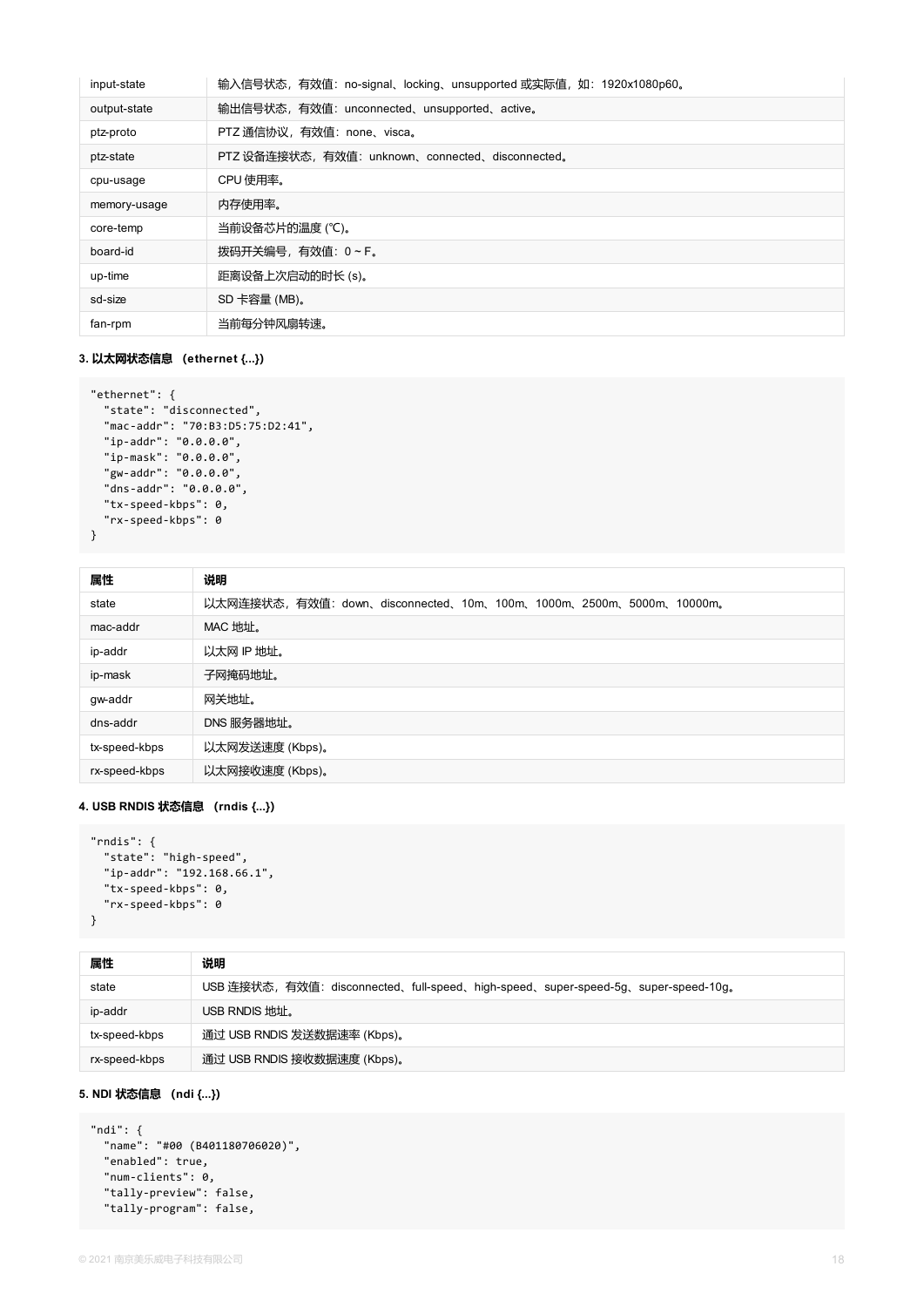```
"audio-drop-frames": 0,
 "video-drop-frames": 0,
 "video-bit-rate": 0,
 "audio-bit-rate": 0,
 "video-width": 0,
  "video-height": 0,
 "video-scan": "progressive",
 "video-field-rate": 0.00,
 "audio-num-channels": 0,
 "audio-sample-rate": 0,
 "audio-bit-count": 16
}
```

| 属性                 | 说明                                   |
|--------------------|--------------------------------------|
| name               | 视频源名称。                               |
| enabled            | NDI 开启状态,开启则显示 true,否则显示 false。      |
| num-clients        | 接收此转换器视频流的客户端个数。                     |
| tally-preview      | 预览状态, 预览中则显示 true, 否则显示 false。       |
| tally-program      | 播出状态, 播出中则显示 true, 否则显示 false。       |
| audio-drop-frames  | 前一秒音频丢帧数。                            |
| audio-bit-rate     | 前一秒的音频编码速率 (Kbps)。                   |
| audio-num-channels | 音频通道总数。                              |
| audio-sample-rate  | 音频采样率, 包括 32000、44100 等。             |
| audio-bit-count    | 音频比特率, 包括 16、20、24 等。                |
| video-drop-frames  | 前一秒的视频丢帧数。                           |
| video-bit-rate     | 前一秒的视频编码速率 (Kbps)。                   |
| video-width        | 视频宽度,总像素数。                           |
| video-height       | 视频高度, 总像素数。                          |
| video-scan         | 扫描方式: progressive、interlaced、psf。    |
| video-field-rate   | 帧率,包括 24、25、29.97、30、48、50、59.94、60。 |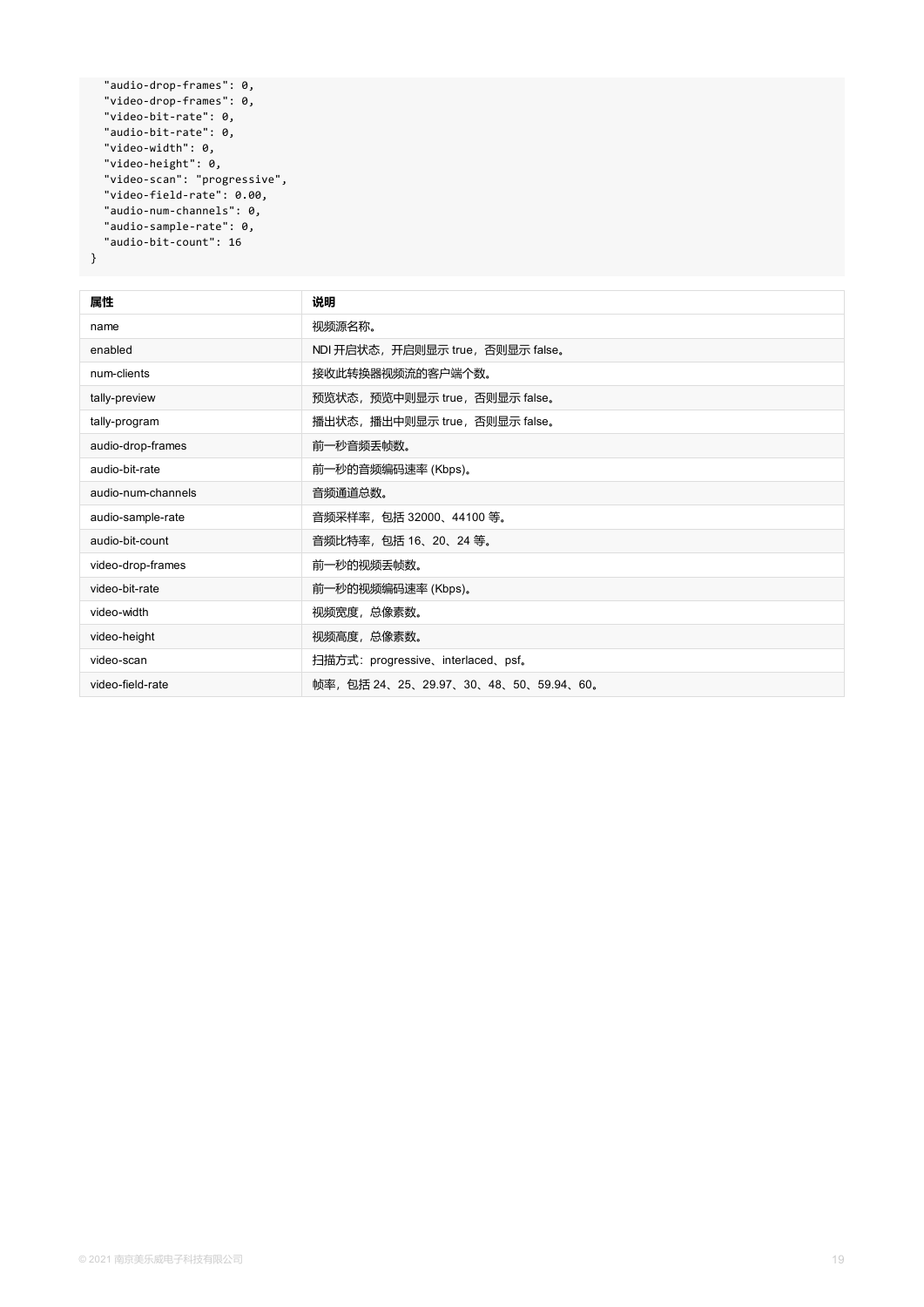```
"status": 0,
  "signal-info-types": ["video-info"、"audio-info"、"hdmi-info"、"sdi-info"、"info-frames
性一一对应
  "video-info": \{ \ldots \},
  "audio-info": \{ \ldots \},
  "hdmi-info": \{\ldots\},
  "sdi-info": {...},
  "info-frames": {...}
}
```
#### **返回状态**

"status": 0

| 属性     | 说明                                |
|--------|-----------------------------------|
| status | 返回状态。0: 数据获取成功, 返回其它值请参考 API 状态码。 |

#### **信号类型**

```
"signal-info-types": [
 "video-info"、 // 视频信号状态
 "audio-info"、 // 音频信号状态
 "hdmi-info"、 // HDMI 信号状态
 "sdi-info"、 // SDI 信号状态
 "info-frames" // 帧信息
\mathbf{I}
```
**视频信号状态 (video-info:{...})**

```
"video-info": {
  "codec": "uncompressed",
  "width": 1920,
  "height": 1080,
  "scan": "progressive",
  "field-rate": 60.00,
  "color-depth": 8,
  "color-format": "rgb",
  "aspect-ratio": "16:9",
  "sampling": "4:4:4",
  "quant-range": "full",
  "sat-range": "full",
  "frame-struct": "2d"
}
```

| 居竹 |  |
|----|--|
|    |  |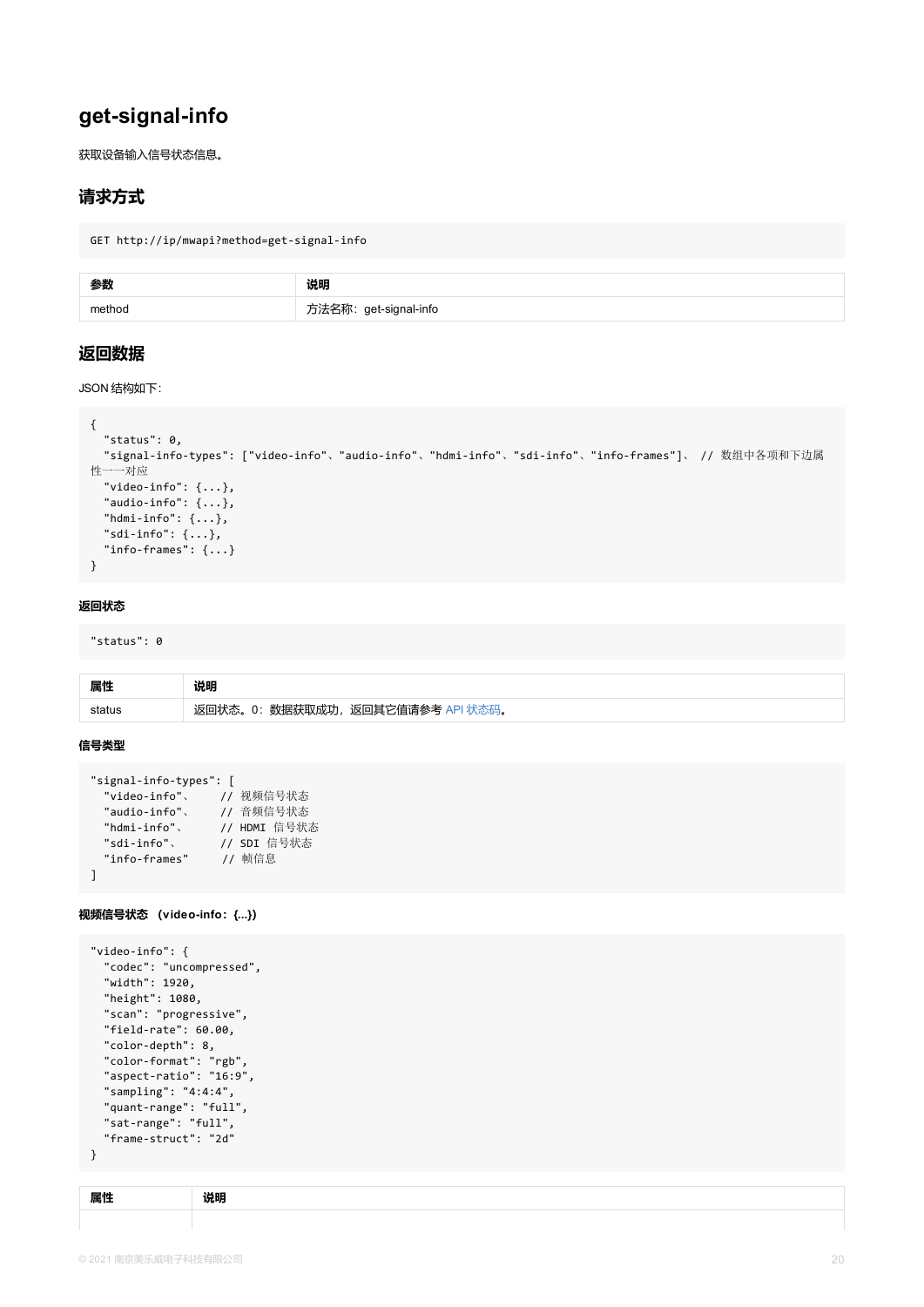| codec        | 编码类型,包括 uncompressed、dsc、mpeg2 等。                                             |
|--------------|-------------------------------------------------------------------------------|
| width        | 视频宽度,像素数。                                                                     |
| height       | 视频高度,像素数。                                                                     |
| scan         | 扫描方式,有效值: progressive、interlaced、psf。                                         |
| field-rate   | 帧率,包括 24、25、29.97、30、48、50、59.94、60。                                          |
| color-depth  | 色深,包括 8、10、12。                                                                |
| color-format | 色彩空间, 有效值: rgb、bt.601、bt.709、bt.2020。                                         |
| aspect-ratio | 显示宽高比, 包括 16:9、4:3 等。                                                         |
| sampling     | 采样方式, 包括 4:2:0、4:2:2、4:4:4、4:4:4:4。                                           |
| quant-range  | 量化范围,有效值: limited、full。                                                       |
| sat-range    | 饱和范围,有效值: limited、extended、full。                                              |
| frame-struct | 帧结构,有效值:2d、3d-left-right、3d-top-bottom、3d-left-right-half、3d-top-bottom-half。 |

#### **音频信号状态 (audio-info:{...})**

```
"audio-info": {
 "codec": "lpcm",
 "num-channels": 2,
 "sample-rate": 48000,
 "bit-count": 16
}
```

| 属性           | 说明                      |
|--------------|-------------------------|
| codec        | 编码方式,包括 lpcm、ac3、aac 等。 |
| num-channels | 通道数,包括 1、2、 16。         |
| sample-rate  | 采样率, 包括 32000、44100 等。  |
| bit-count    | 比特率,包括16、20、24 等。       |

#### **HDMI 信号状态 (hdmi-info:{...})**

```
"hdmi-info": {
 "mode": "dvi",
 "vic": 0,
 "scramble": false,
  "clock-ratio": 1,
 "hdcp": "none",
 "repeat-count": 0,
 "it-content": false,
 "timing-mode-line": "148.50 1920 2008 2052 2200 1080 1084 1089 1125 +hsync +vsync"
}
```

| 属性               | 说明                                                                                                                                                                                                                                                                                 |
|------------------|------------------------------------------------------------------------------------------------------------------------------------------------------------------------------------------------------------------------------------------------------------------------------------|
| mode             | 模式,包括 hdmi、dvi。                                                                                                                                                                                                                                                                    |
| vic              | 视频标识码。                                                                                                                                                                                                                                                                             |
| scramble         | 有效值: true/false。                                                                                                                                                                                                                                                                   |
| clock-ratio      | CPU 倍频, 有效值: 1、4。                                                                                                                                                                                                                                                                  |
| hdcp             | HDCP 加密方式, 有效值: none、hdcp-1.x、hdcp-2.2。                                                                                                                                                                                                                                            |
| repeat-count     | 重复计数,包括 0、1、2、4                                                                                                                                                                                                                                                                    |
| it-content       | IT 内容标志, 有效值: true/false。                                                                                                                                                                                                                                                          |
| timing-mode-line | modeline 时序格式。<br>格式: pclk hdisp hsyncstart hsyncend htotal vdisp vsyncstart vsyncend vtotal [flags],<br>flags: +hsync, -hsync, +vsync, -vsync, interlace, double-scan, sog, +csync, -csync,<br>例子: 23.86 640 656 720 800 480 481 484 497 -hsync +vsync.<br>pclk 单位为 MHz, 其他单位为像素。 |

#### **SDI 信号状态 (sdi-info:{...})**

"sdi-info": {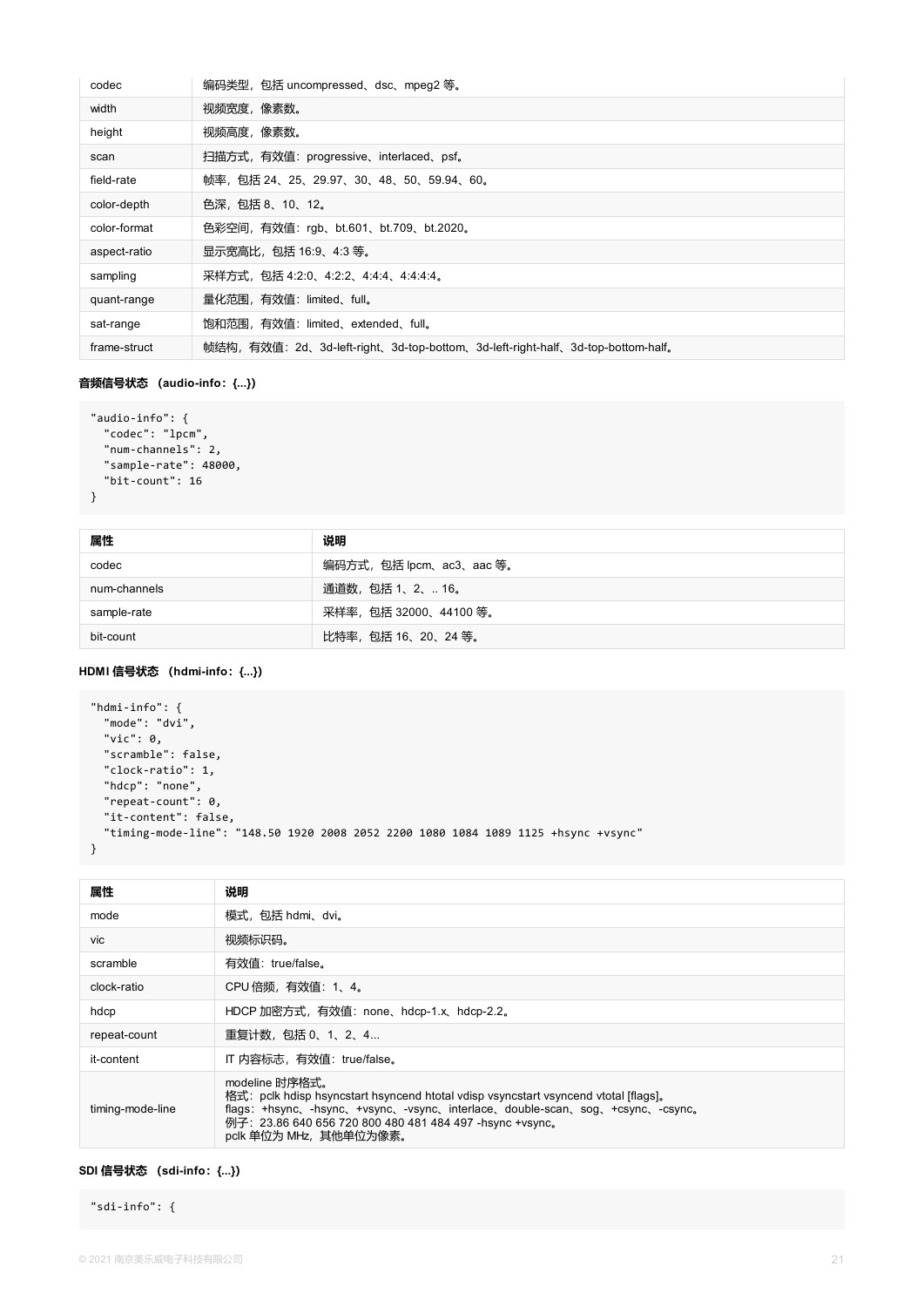```
"link-type": "",
 "link-speed": "",
  "stream-type": "",
  "level-b": true,
  "interlaced": true,
  "assignment": 0,
  "st352-payload-id": 3423424,
  "h-total": 2250,
  "v-total": 1125,
  "h-active": 1920,
  "v-active": 1080
}
```

| 属性               | 说明                                                  |
|------------------|-----------------------------------------------------|
| link-type        | 链路类型, 有效值: unknown、single-link、dual-link、quad-link。 |
| link-speed       | 传输速率, 有效值: unknown、sd、hd、3g、6g、12g。                 |
| stream-type      | 数据流类型, 有效值: single-stream、dual-stream、3d。           |
| level-b          | Level B, 有效值: true/false。                           |
| interlaced       | 隔行信号, 有效值: true/false。                              |
| assignment       | 链路编号。                                               |
| st352-payload-id | ST 352 负载 ID, 无符号 32 位整型, 转换成 16 进制显示。              |
| h-total          | 水平总宽度, 像素数。                                         |
| v-total          | 垂直总高度,像素数。                                          |
| h-active         | 水平有效宽度,像素数。                                         |
| v-active         | 垂直有效高度,像素数。                                         |

#### **信息帧 (info-frames:{...})**

```
"info-frames": [
 {
   "id": "AVI"、
   "type": 130,
    "version": 2,
   "checksum": 96,
   "data": "ACgAIgAAADkEAACBBw=="
 },
 {
   "id": "Audio",
   "type": 132,
   "version": 1,
   "checksum": 112,
   "data": "AQAAAAAAAAAAAA=="
 }
]
```

| 属性       | 说明                        |
|----------|---------------------------|
| id       | 信息帧名称, 包括 AVI、Audio       |
| type     | 报文类型。                     |
| version  | 版本。                       |
| checksum | 校验和。                      |
| data     | base64 编码数据, 转换成 16 进制显示。 |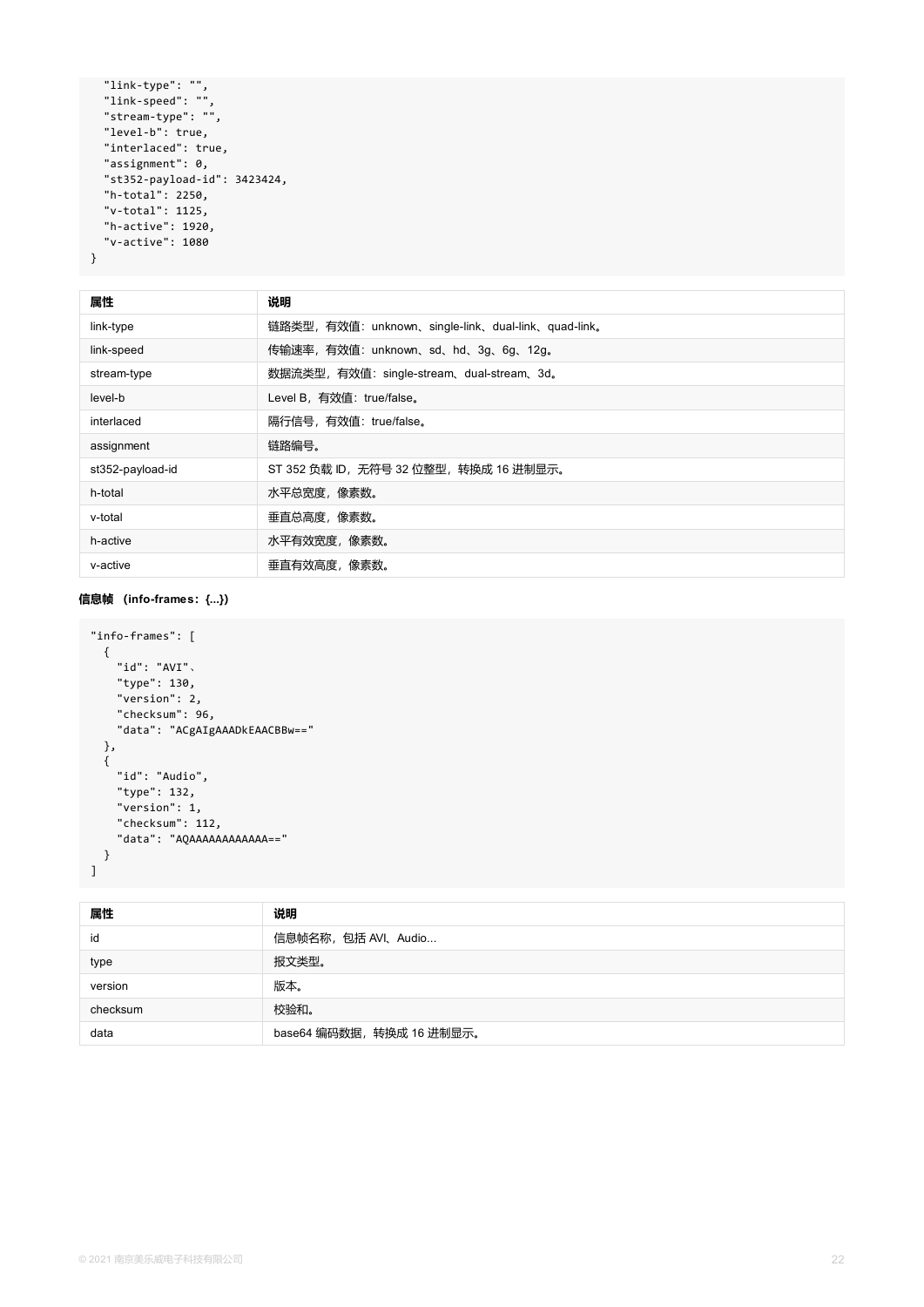```
"in-auto-aspect": true,
"in-aspect-x": 16,
"in-aspect-y": 9,
"in-auto-color-fmt": true,
"in-color-fmt": "rgb",
"in-auto-quant-range": true,
"in-quant-range": "full",
"brightness": 0,
"contrast": 100,
"hue": 0,
"saturation": 100,
"in-crop-enabled": false,
"in-crop-left-percent": 0.00,
"in-crop-top-percent": 0.00,
"in-crop-right-percent": 0.00,
"in-crop-bottom-percent": 0.00,
"deinterlace": "none",
"ar-convertion": "ignore",
"out-flip": false,
"out-mirror": false,
"out-cx": 1920,
"out-cy": 1080,
"out-raw-resolution": true,
"out-aspect-x": 16,
"out-aspect-y": 9,
"out-auto-aspect": true,
"out-fr-convertion": "raw",
"out-auto-color-fmt": true,
"out-color-fmt": "bt.709",
"out-auto-sat-range": true,
"out-sat-range": "limited",
"out-auto-quant-range": true,
"out-quant-range": "limited",
"bit-rate-ratio": 100,
"low-res-full-fr": false
```
**属性 说明** status 返回状态。0: 数据获取成功, 返回其它值请参考 API 状态码。 show-adv-ui **hetal contracts** as a contracts as a contracts as a contract as a contract as a contract as a contr in-auto-aspect http://www.chindelefalline.com/in-auto-aspect/secommultine/ 输入宽高比是否自动获取,有效值:true/false. in-aspect-x 输入宽高比, 宽度值。 in-aspect-y http://www.fin-aspect-y http://www.filedu.com/sect/2019/10/2019 in-auto-color-fmt 输入色彩空间是否自动获取, 有效值: true/false。 in-color-fmt 输入色彩空间值,有效值:rgb、bt.601、bt.709、bt.2020。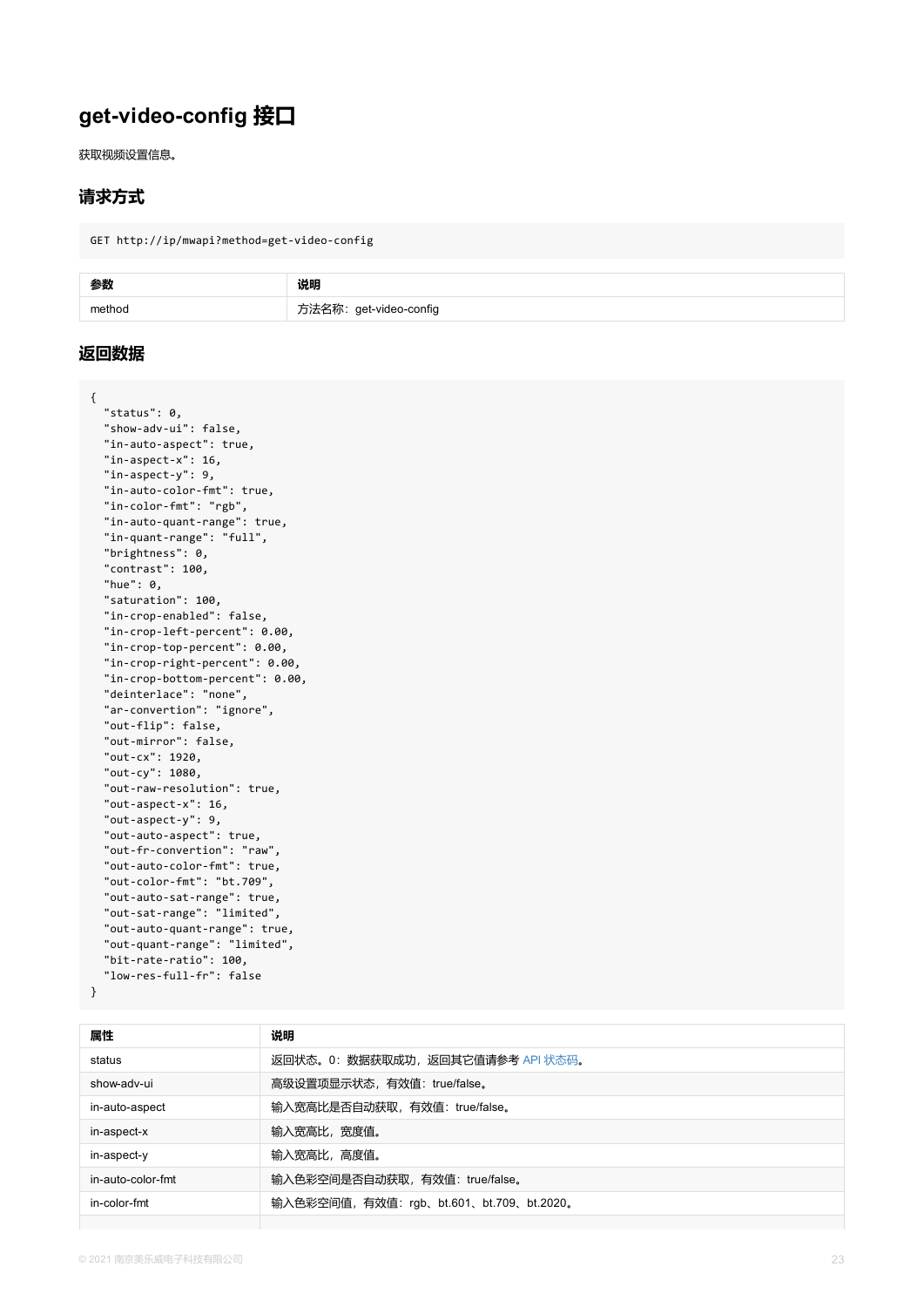| in-auto-quant-range    | 输入量化范围是否自动获取, 有效值: true/false。                               |
|------------------------|--------------------------------------------------------------|
| in-quant-range         | 输入量化范围值, 有效值: full、limited。                                  |
| brightness             | 亮度, 有效值: -100 ~ +100。                                        |
| contrast               | 对比度,有效值: 50~200。                                             |
| hue                    | 色调,有效值: -90~90。                                              |
| saturation             | 饱和度, 有效值: 0~200。                                             |
| in-crop-enabled        | 预留。                                                          |
| in-crop-left-percent   | 预留。                                                          |
| in-crop-top-percent    | 预留。                                                          |
| in-crop-top-percent    | 预留。                                                          |
| in-crop-bottom-percent | 预留。                                                          |
| deinterlace            | 去隔行,有效值: none、top-field、bottom-field。                        |
| ar-convertion          | 宽高比转换,有效值: ignore、cropping、padding, show-adv-ui 为 true 时才显示。 |
| out-flip               | 是否反转, 有效值: true/false。                                       |
| out-mirror             | 是否镜像, 有效值: true/false。                                       |
| out-cx                 | 输出分辨率宽度像素值。                                                  |
| out-cy                 | 输出分辨率高度像素值。                                                  |
| out-raw-resolution     | 输出分辨率是否与输入一直, 有效值: true/false。                               |
| out-auto-aspect        | 输出宽高比是否自动获取, 有效值: true/false。                                |
| out-aspect-x           | 输出宽高比,宽度值。                                                   |
| out-aspect-y           | 输出宽高比, 高度值。                                                  |
| out-fr-convertion      | 输出帧率,有效值: raw, half、one-third、quarter。                       |
| out-auto-color-fmt     | 输出色彩空间是否自动获取, 有效值: true/false。                               |
| out-color-fmt          | 输出色彩空间值, 有效值: bt.601、bt.709、bt.2020。                         |
| out-auto-sat-range     | 输出饱和度是否自动获取, 有效值: true/false。                                |
| out-sat-range          | 输出饱和度值,有效值: full、limited、extended。                           |
| out-auto-quant-range   | 输出量化范围是否自动获取, 有效值: true/false。                               |
|                        |                                                              |
| out-quant-range        | 输出量化范围值, 有效值: full、limited。                                  |
| bit-rate-ratio         | 位率控制,有效值: 50 ~ 200。                                          |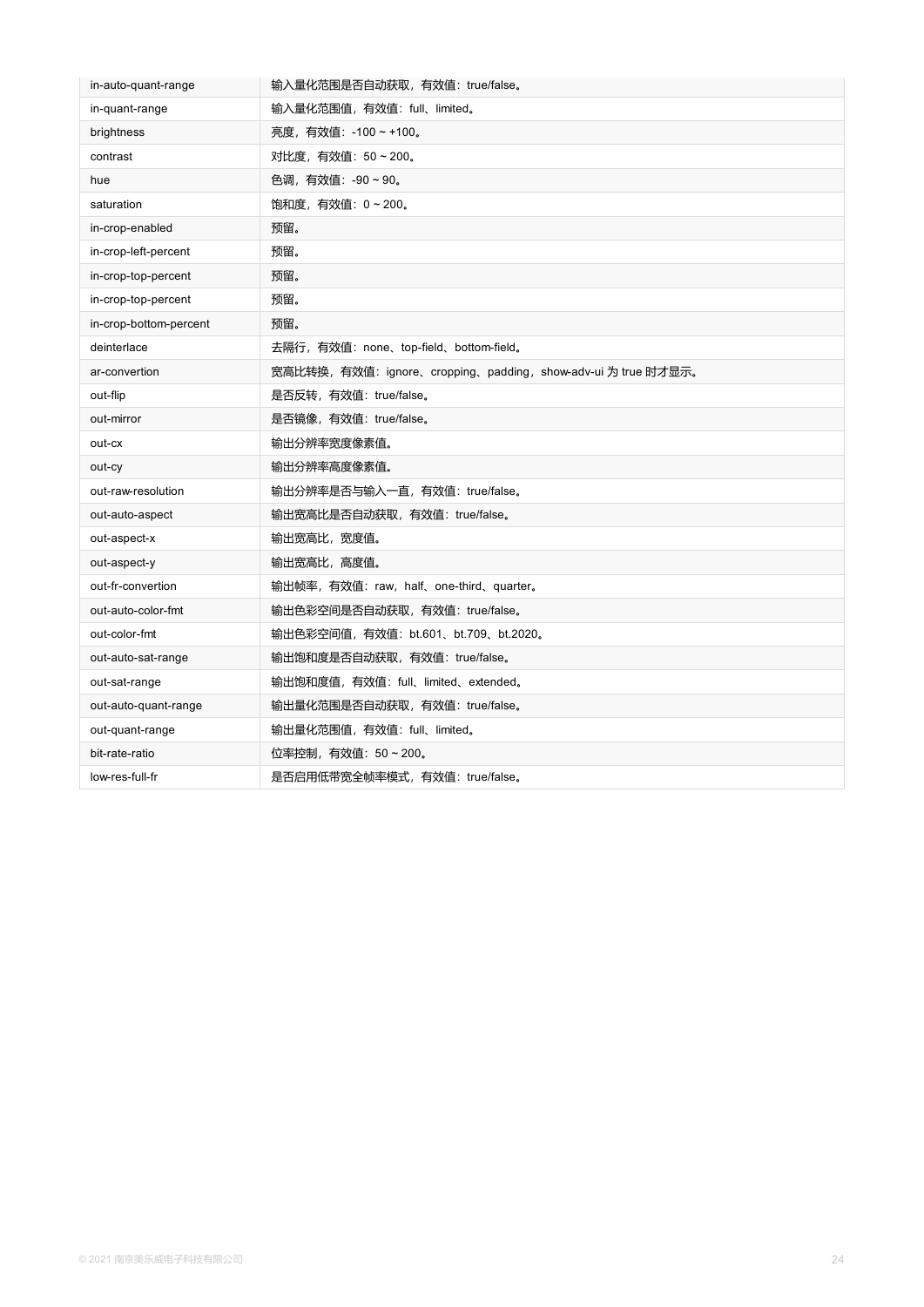```
"in-aspect-x": 16,
"in-aspect-y": 9,
"in-auto-color-fmt": true,
"in-color-fmt": "bt.709",
"in-auto-quant-range": true,
"in-quant-range": "limited",
"brightness": 0,
"contrast": 100,
"hue": 0,
"saturation": 100,
"in-crop-enabled": false,
"in-crop-left-percent": 0.00,
"in-crop-top-percent": 0.00,
"in-crop-right-percent": 0.00,
"in-crop-bottom-percent": 0.00,
"deinterlace": "none",
"ar-convertion": "ignore",
"out-flip": false,
"out-mirror": false,
"out-cx": 1920,
"out-cy": 1080,
"out-raw-resolution": true,
"out-aspect-x": 16,
"out-aspect-y": 9,
"out-auto-aspect": true,
"out-fr-convertion": "raw",
"out-auto-color-fmt": true,
"out-color-fmt": "bt.709",
"out-auto-sat-range": true,
"out-sat-range": "limited",
"out-auto-quant-range": true,
"out-quant-range": "limited",
"bit-rate-ratio": 100,
"low-res-full-fr": false
```

| 属性                  | 说明                                      |
|---------------------|-----------------------------------------|
| status              | 返回状态。0:数据获取成功,返回其它值请参考 API 状态码。         |
| in-auto-aspect      | 输入宽高比是否自动获取, 有效值: true/false。           |
| in-aspect-x         | 输入宽高比, 宽度值。                             |
| in-aspect-y         | 输入宽高比,高度值。                              |
| in-auto-color-fmt   | 输入色彩空间是否自动获取, 有效值: true/false。          |
| in-color-fmt        | 输入色彩空间值,有效值: rgb、bt.601、bt.709、bt.2020。 |
| in-auto-quant-range | 输入量化范围是否自动获取, 有效值: true/false。          |
| in-quant-range      | 输入量化范围值, 有效值: full、limited。             |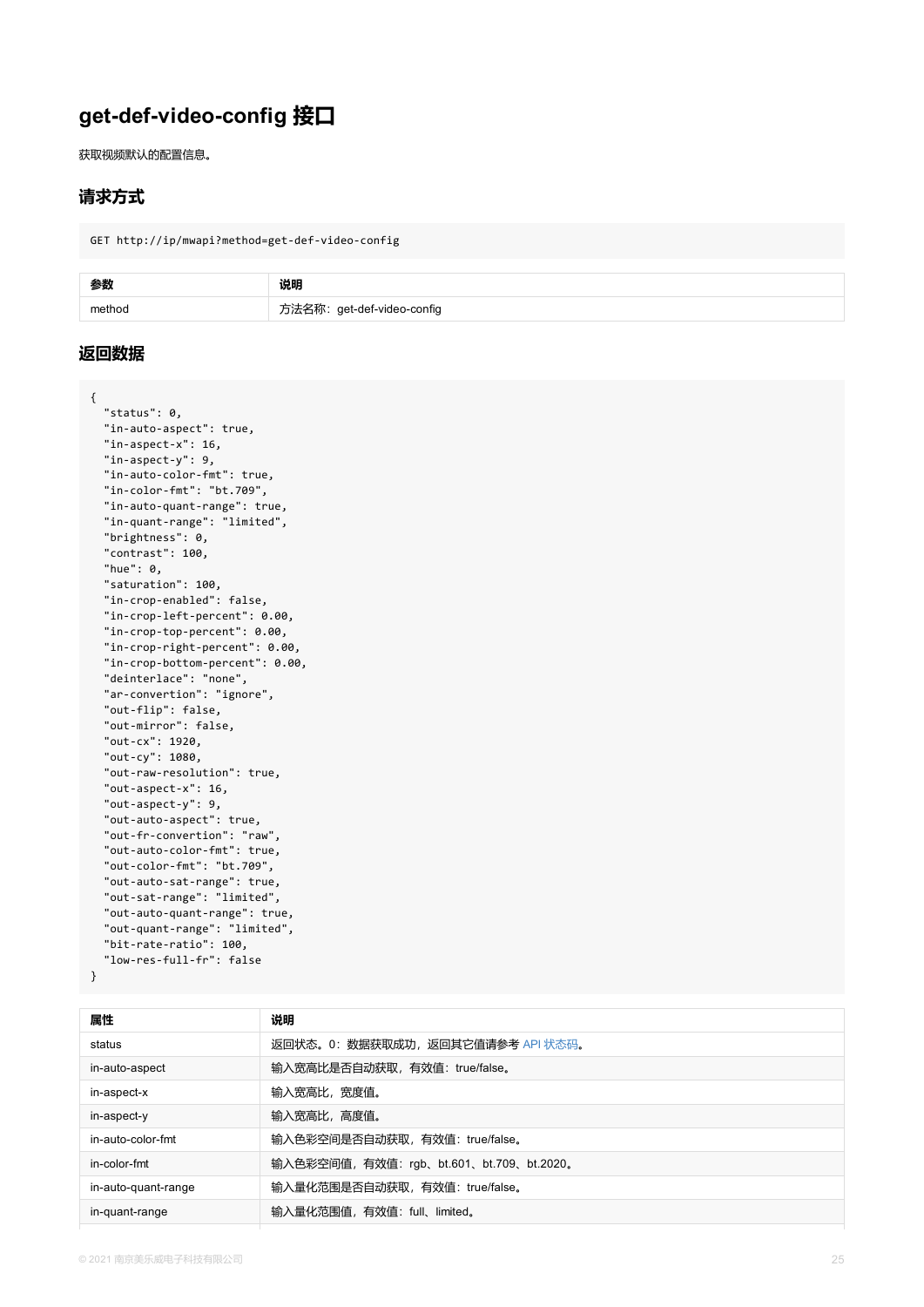| brightness             | 亮度,有效值: -100 ~ +100。                                          |
|------------------------|---------------------------------------------------------------|
| contrast               | 对比度,有效值: 50~200。                                              |
| hue                    | 色调,有效值: -90~90。                                               |
| saturation             | 饱和度, 有效值: 0~200。                                              |
| in-crop-enabled        | 预留。                                                           |
| in-crop-left-percent   | 预留。                                                           |
| in-crop-top-percent    | 预留。                                                           |
| in-crop-top-percent    | 预留。                                                           |
| in-crop-bottom-percent | 预留。                                                           |
| deinterlace            | 去隔行, 有效值: none、top-field、bottom-field。                        |
| ar-convertion          | 宽高比转换, 有效值: ignore、cropping、padding, show-adv-ui 为 true 时才显示。 |
| out-flip               | 是否反转, 有效值: true/false。                                        |
| out-mirror             | 是否镜像, 有效值: true/false。                                        |
| out-cx                 | 输出分辨率宽度像素值。                                                   |
| out-cy                 | 输出分辨率高度像素值。                                                   |
| out-raw-resolution     | 输出分辨率是否与输入一直, 有效值: true/false。                                |
| out-auto-aspect        | 输出宽高比是否自动获取, 有效值: true/false。                                 |
| out-aspect-x           | 输出宽高比,宽度值。                                                    |
| out-aspect-y           | 输出宽高比,高度值。                                                    |
| out-fr-convertion      | 输出帧率, 有效值: raw, half、one-third、quarter。                       |
| out-auto-color-fmt     | 输出色彩空间是否自动获取, 有效值: true/false。                                |
| out-color-fmt          | 输出色彩空间值, 有效值: bt.601、bt.709、bt.2020。                          |
| out-auto-sat-range     | 输出饱和度是否自动获取, 有效值: true/false。                                 |
| out-sat-range          | 输出饱和度值, 有效值: full、limited、extended。                           |
| out-auto-quant-range   | 输出量化范围是否自动获取, 有效值: true/false。                                |
| out-quant-range        | 输出量化范围值, 有效值: full、limited。                                   |
| bit-rate-ratio         | 位率控制,有效值: 50 ~ 200。                                           |
| low-res-full-fr        | 是否启用低带宽全帧率模式, 有效值: true/false。                                |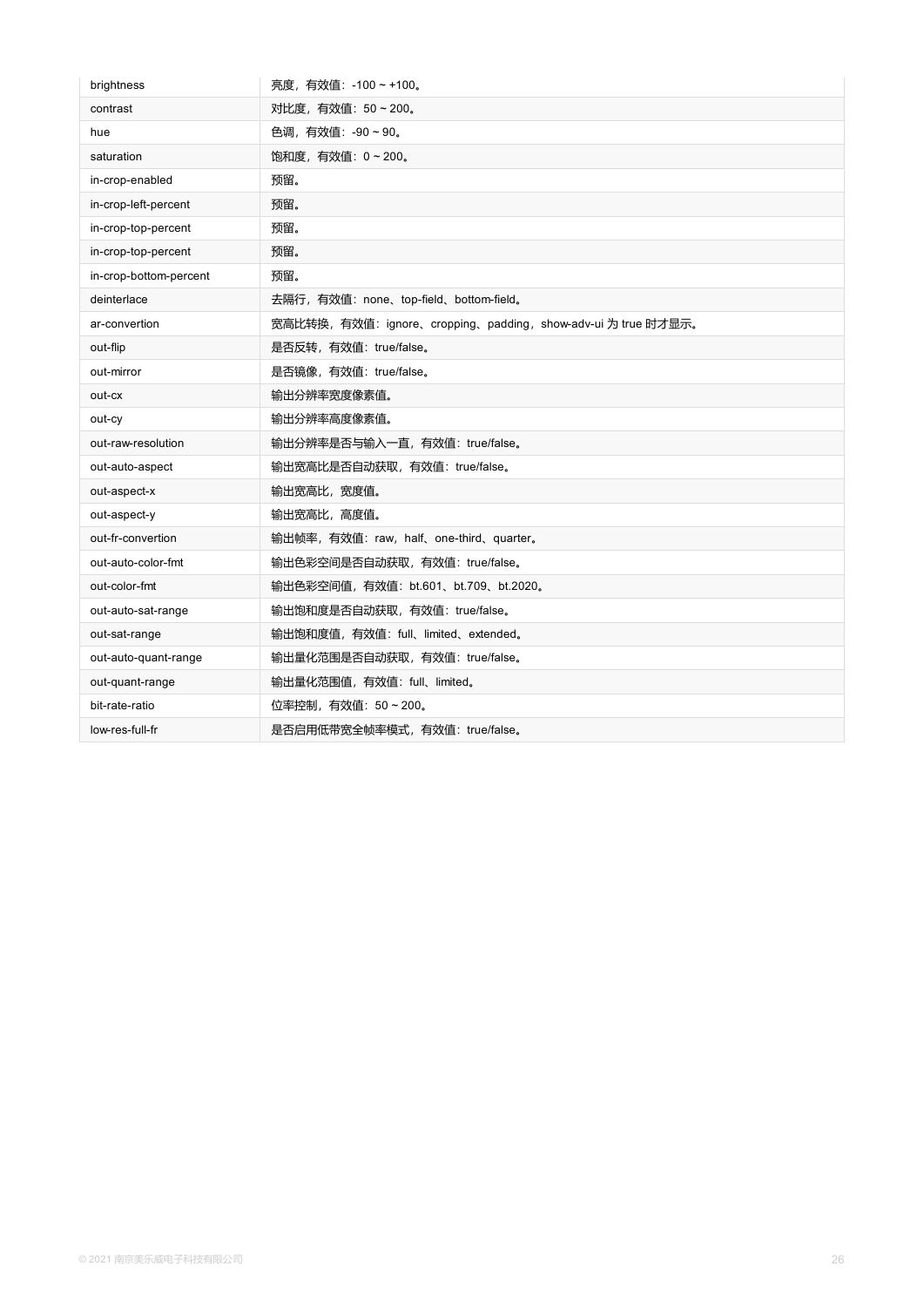### **接口示例**

#### **1. 输入色彩空间设置**

http://ip/mwapi?method=set-video-config&in-auto-color-fmt=false&in-color-fmt=rgb

| 参数                | 说明                                       |
|-------------------|------------------------------------------|
| method            | 方法名称: set-video-config                   |
| in-auto-color-fmt | 输入色彩空间是否自动获取, 修改时值必须为 false。             |
| in-color-fmt      | 输入色彩空间值, 有效值: rgb、bt.601、bt.709、bt.2020。 |

#### **2. 输入量化范围设置**

http://ip/mwapi?method=set-video-config&in-auto-quant-range=false&in-quant-range=limited

| 参数                  | 说明                           |
|---------------------|------------------------------|
| method              | 方法名称: set-video-config       |
| in-auto-quant-range | 输入量化范围是否自动获取, 修改时值必须为 false。 |
| in-quant-range      | 输入量化范围值, 有效值: full、limited。  |

#### **3. 色彩处理设置**

http://ip/mwapi?method=set-video-config&brightness=0&contrast=0&hue=0&saturation=0

| 参数         | 说明                         |
|------------|----------------------------|
| method     | 方法名称: set-video-config     |
| brightness | 亮度, 整数, 取值范围: -100 ~ +100。 |
| contrast   | 对比度, 整数, 取值范围: 50~200。     |
| hue        | 色调,整数,取值范围: -90~90。        |
| saturation | 饱和度, 整数, 取值范围: 0~200。      |

#### **4. 去隔行设置**

http://ip/mwapi?method=set-video-config&deinterlace=wave

| - - |  |
|-----|--|
|     |  |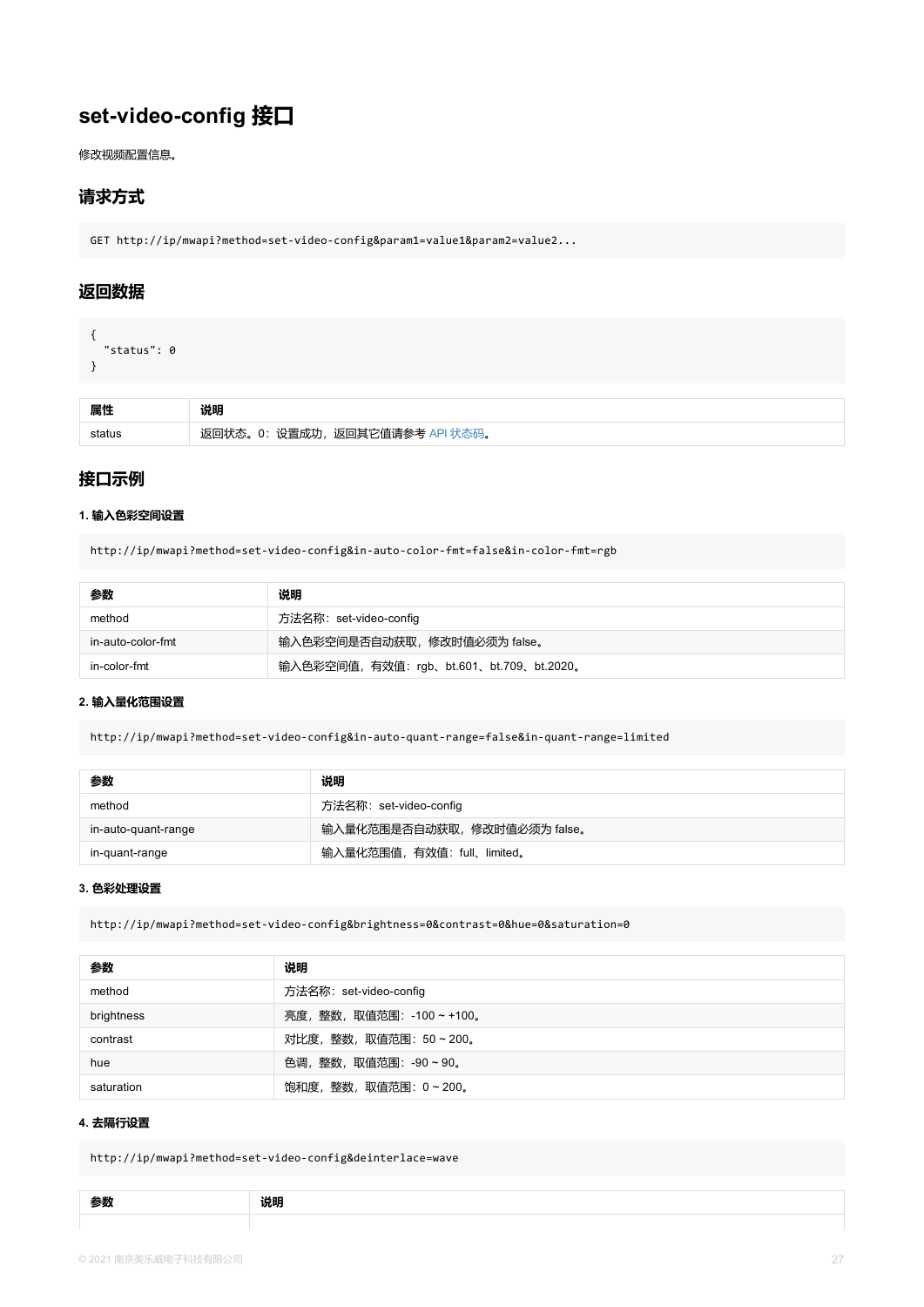| method      | 方法名称:set-video-config                 |
|-------------|---------------------------------------|
| deinterlace | 去隔行,有效值: none、top-field、bottom-field。 |

#### **4. 特殊效果设置**

http://ip/mwapi?method=set-video-config&out-mirror=false

| 参数         | 说明                    |
|------------|-----------------------|
| method     | 方法名称:set-video-config |
| out-mirror | 镜像,有效值: true、false。   |

#### **5. 输出分辨率设置**

http://ip/mwapi?method=set-video-config&out-raw-resolution=false&out-cx=1280&out-cy=720

| 参数                 | 说明                          |
|--------------------|-----------------------------|
| method             | 方法名称: set-video-config      |
| out-raw-resolution | 输出分辨率是否与输入一致,修改时值必须为 false。 |
| out-cx             | 输出分辨率宽度像素值,整数且为 4 的整数倍。     |
| out-cy             | 输出分辨率高度像素值,整数且为2的整数倍。       |

#### **5. 输出帧率设置**

http://ip/mwapi?method=set-video-config&out-fr-convertion=frame-rate-raw

| 参数                | 说明                                     |
|-------------------|----------------------------------------|
| method            | 方法名称:set-video-config                  |
| out-fr-convertion | 输出帧率, 有效值: raw、half、one-third、quarter。 |

#### **6. 输出宽高比设置**

http://ip/mwapi?method=set-video-config&out-auto-aspect=false&out-aspect-x=16&out-aspect-y=9

| 参数              | 说明                           |
|-----------------|------------------------------|
| method          | 方法名称: set-video-config       |
| out-auto-aspect | 输出宽高比是否与输入一致, 修改时值必须为 false。 |
| out-aspect-x    | 输出宽高比,宽度值。                   |
| out-aspect-y    | 输出宽高比, 高度值。                  |

#### **7. 位率控制**

http://ip/mwapi?method=set-video-config&bit-rate-ratio=150

| ---<br>李致 | 说明 |
|-----------|----|
|           |    |

| method         | 方法名称:set-video-config       |
|----------------|-----------------------------|
| bit-rate-ratio | 位率大小,取值范围:50 ~ 200,默认值 100。 |

#### **8. 其它输出信息设置**

http://ip/mwapi?method=set-video-config&out-auto-color-fmt=false&out-color-fmt=rgb&out-auto-sat-range=false&outsat-range=limited&out-auto-quant-range=false&out-quant-range=limited&low-res-full-fr=true&

| 参数                 | 说明                                  |
|--------------------|-------------------------------------|
| method             | 方法名称: set-video-config              |
| out-auto-color-fmt | 输出色彩空间是否自动获取, 修改时值必须为 false。        |
| out-color-fmt      | 输出色彩空间值,有效值: bt.601、bt.709、bt.2020。 |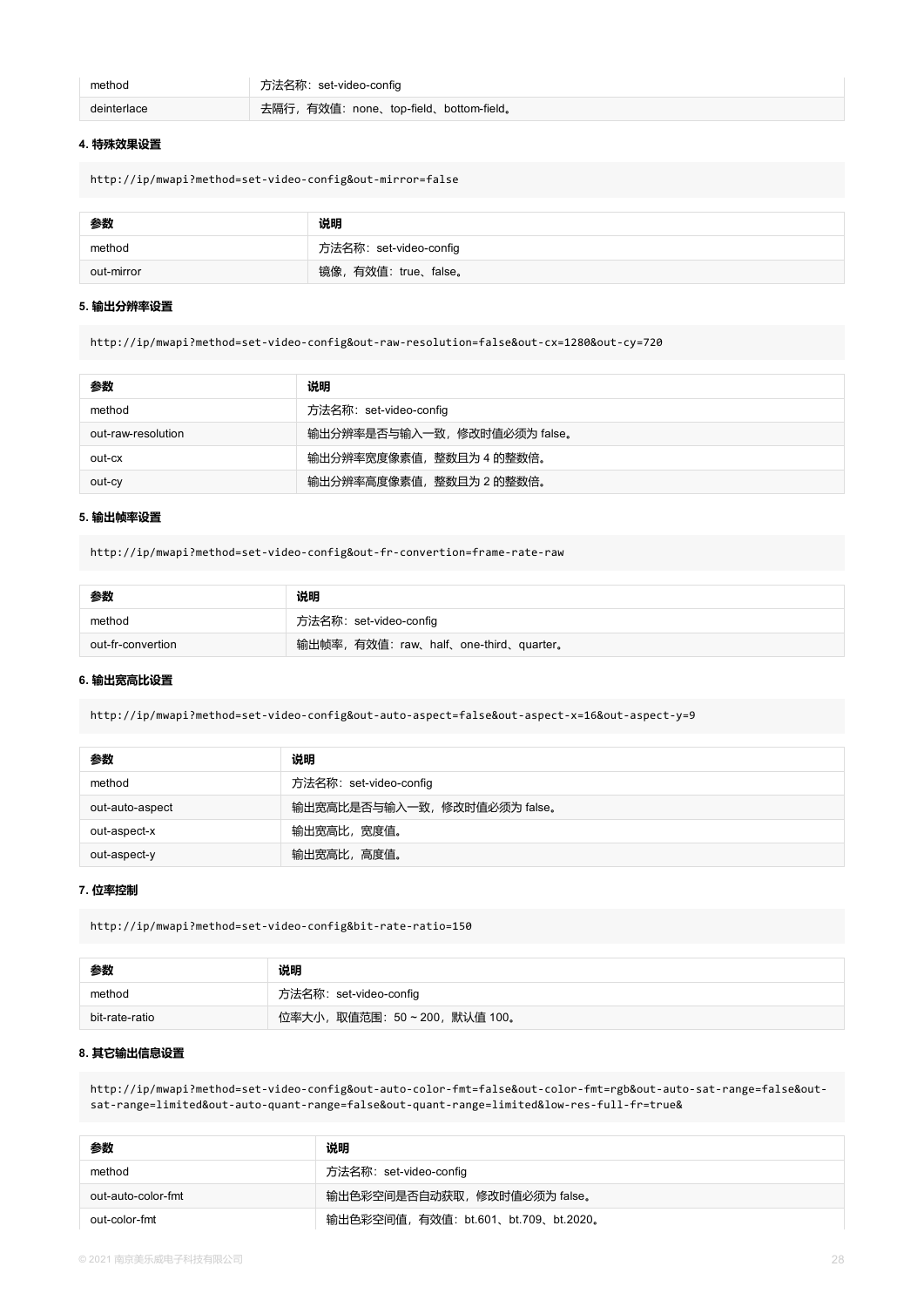| out-auto-sat-range   | 输出饱和度是否自动获取,修改时值必须为 false。          |
|----------------------|-------------------------------------|
| out-sat-range        | 输出饱和度值, 有效值: full、limited、extended。 |
| out-auto-quant-range | 输出量化范围是否自动获取, 修改时值必须为 false。        |
| out-quant-range      | 输出量化范围值, 有效值: full、limited。         |
| low-res-full-fr      | 是否启用低带宽全帧率模式, 有效值: true/false。      |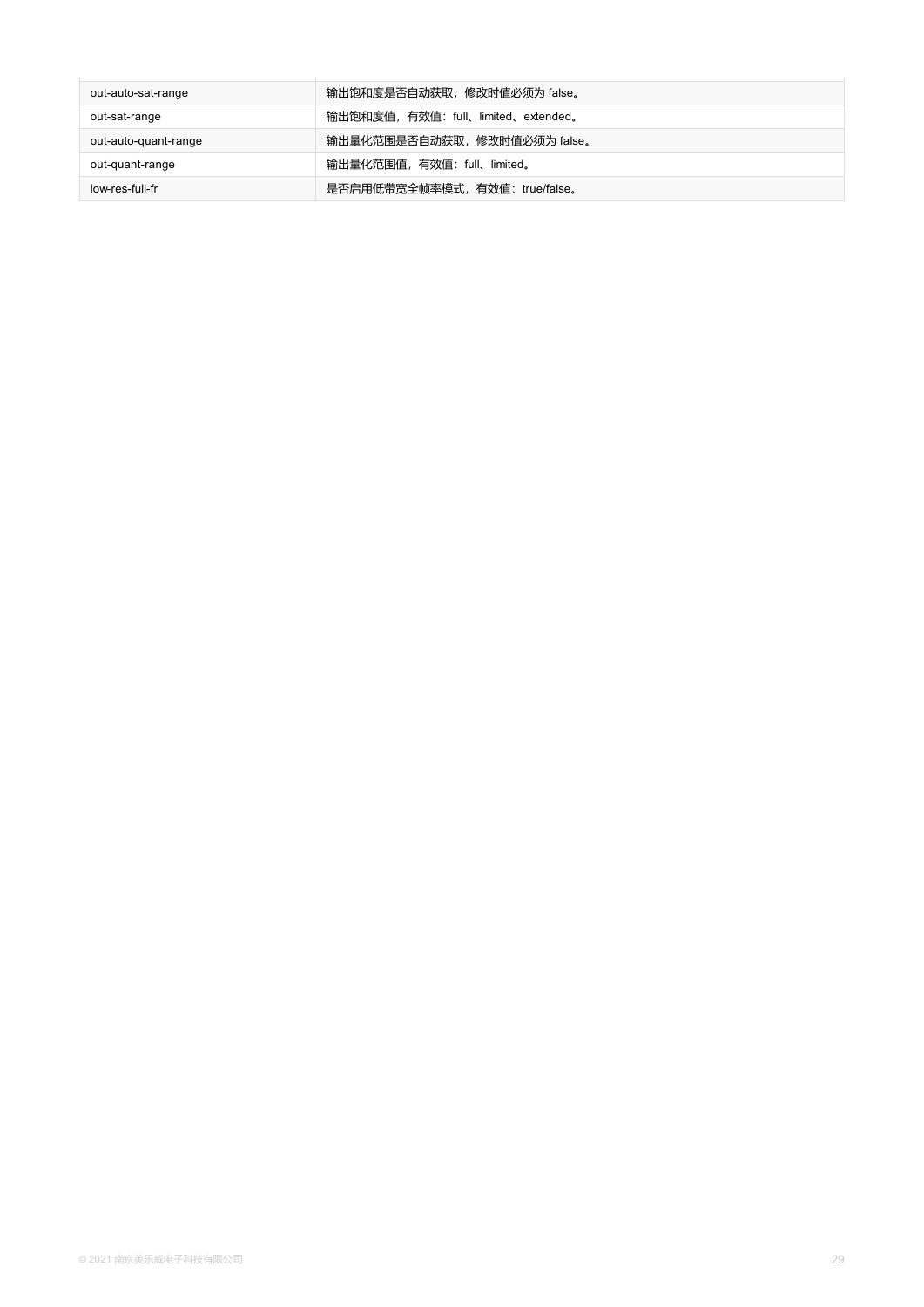```
"in-aspect-x": 16,
"in-aspect-y": 9,
"in-auto-color-fmt": true,
"in-color-fmt": "bt.709",
"in-auto-quant-range": true,
"in-quant-range": "limited",
"brightness": 0,
"contrast": 100,
"hue": 0,
"saturation": 100,
"in-crop-enabled": false,
"in-crop-left-percent": 0.00,
"in-crop-top-percent": 0.00,
"in-crop-right-percent": 0.00,
"in-crop-bottom-percent": 0.00,
"deinterlace": "none",
"ar-convertion": "ignore",
"out-flip": false,
"out-mirror": false,
"out-cx": 1920,
"out-cy": 1080,
"out-raw-resolution": true,
"out-aspect-x": 16,
"out-aspect-y": 9,
"out-auto-aspect": true,
"out-fr-convertion": "raw",
"out-auto-color-fmt": true,
"out-color-fmt": "bt.709",
"out-auto-sat-range": true,
"out-sat-range": "limited",
"out-auto-quant-range": true,
"out-quant-range": "limited",
"bit-rate-ratio": 100,
"low-res-full-fr": false
```

| 属性                  | 说明                                      |
|---------------------|-----------------------------------------|
| status              | 返回状态。0:数据获取成功,返回其它值请参考 API 状态码。         |
| in-auto-aspect      | 输入宽高比是否自动获取, 有效值: true/false。           |
| in-aspect-x         | 输入宽高比, 宽度值。                             |
| in-aspect-y         | 输入宽高比,高度值。                              |
| in-auto-color-fmt   | 输入色彩空间是否自动获取, 有效值: true/false。          |
| in-color-fmt        | 输入色彩空间值,有效值: rgb、bt.601、bt.709、bt.2020。 |
| in-auto-quant-range | 输入量化范围是否自动获取, 有效值: true/false。          |
| in-quant-range      | 输入量化范围值, 有效值: full、limited。             |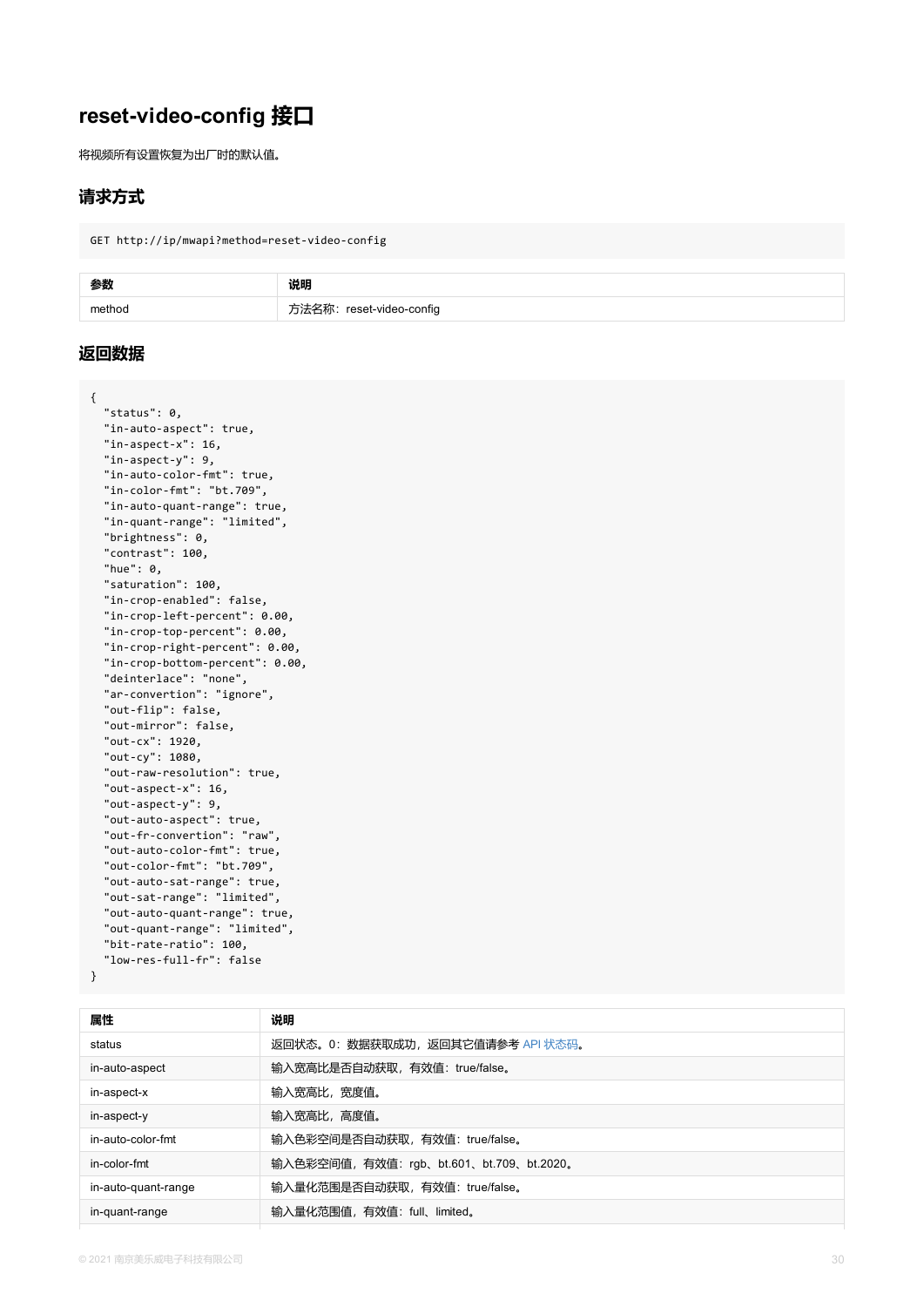| brightness             | 亮度,有效值: -100~+100。                                            |
|------------------------|---------------------------------------------------------------|
| contrast               | 对比度, 有效值: 50~200。                                             |
| hue                    | 色调, 有效值: -90~90。                                              |
| saturation             | 饱和度, 有效值: 0~200。                                              |
| in-crop-enabled        | 预留。                                                           |
| in-crop-left-percent   | 预留。                                                           |
| in-crop-top-percent    | 预留。                                                           |
| in-crop-top-percent    | 预留。                                                           |
| in-crop-bottom-percent | 预留。                                                           |
| deinterlace            | 去隔行, 有效值: none、top-field、bottom-field。                        |
| ar-convertion          | 宽高比转换, 有效值: ignore、cropping、padding, show-adv-ui 为 true 时才显示。 |
| out-flip               | 是否反转, 有效值: true/false。                                        |
| out-mirror             | 是否镜像, 有效值: true/false。                                        |
| out-cx                 | 输出分辨率宽度像素值。                                                   |
| out-cy                 | 输出分辨率高度像素值。                                                   |
| out-raw-resolution     | 输出分辨率是否与输入一直,有效值: true/false。                                 |
| out-auto-aspect        | 输出宽高比是否自动获取, 有效值: true/false。                                 |
| out-aspect-x           | 输出宽高比,宽度值。                                                    |
| out-aspect-y           | 输出宽高比,高度值。                                                    |
| out-fr-convertion      | 输出帧率, 有效值: raw、half、one-third、quarter。                        |
| out-auto-color-fmt     | 输出色彩空间是否自动获取, 有效值: true/false。                                |
| out-color-fmt          | 输出色彩空间值, 有效值: bt.601、bt.709、bt.2020。                          |
| out-auto-sat-range     | 输出饱和度是否自动获取, 有效值: true/false。                                 |
| out-sat-range          | 输出饱和度值, 有效值: full、limited、extended。                           |
| out-auto-quant-range   | 输出量化范围是否自动获取,有效值: true/false。                                 |
| out-quant-range        | 输出量化范围值, 有效值: full、limited。                                   |
| bit-rate-ratio         | 位率控制, 取值范围: 50~200。                                           |
| low-res-full-fr        | 是否启用低带宽全帧率模式, 有效值: true/false。                                |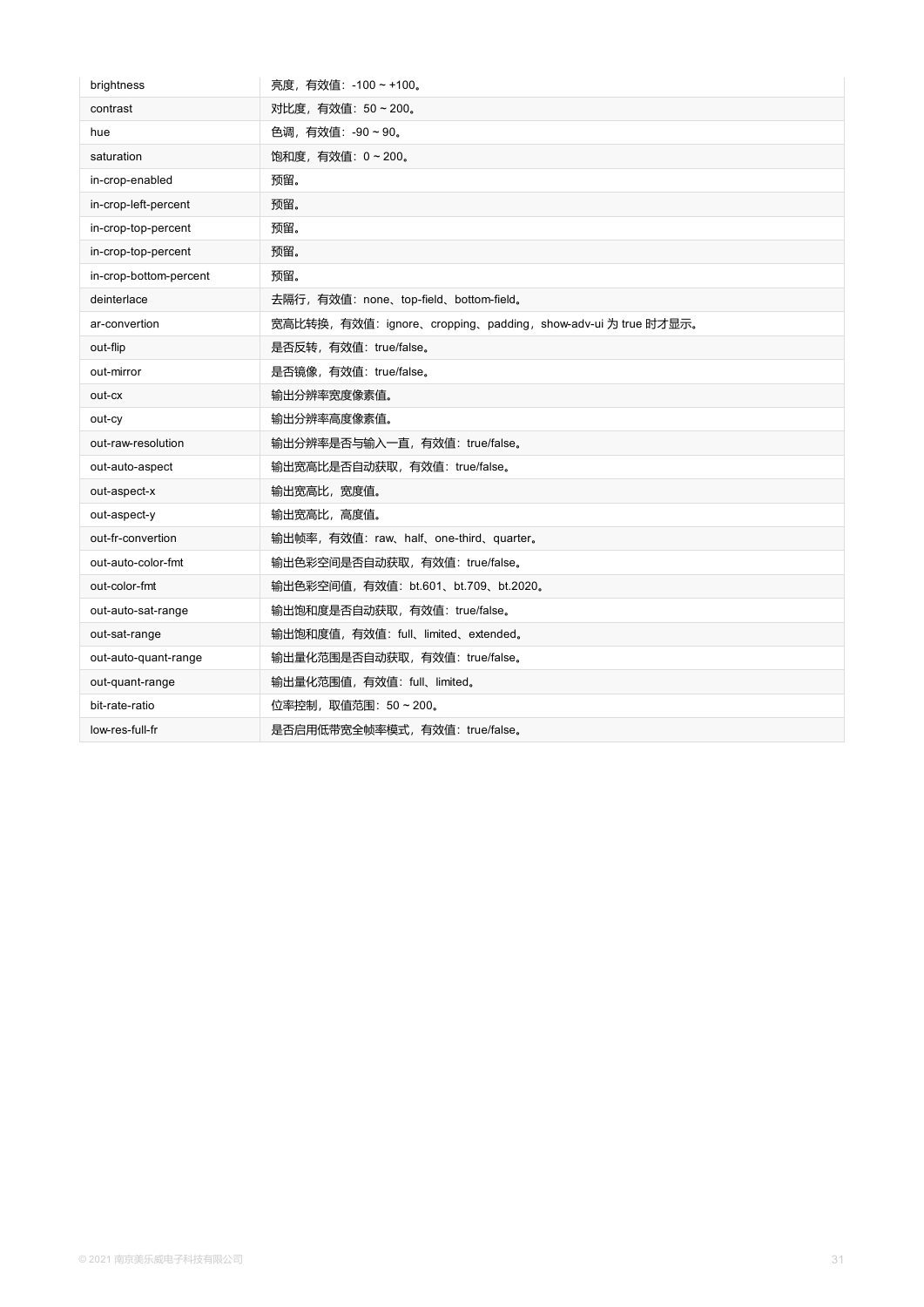```
"keep-last": false,
"add-audio": true,
"limit-pixel-clock": true,
```
"data": "AP//////wA09wEAAQAAAAEaAQOAAAB4Au6Vo1RMmSYPUFT//4AxQEVAYUBxQIGA0QDhwAEACOgAMI HE4LUBYLEUAUB10AAAeAAAA/QAPlg+HPAAAAAAAAAAAAAAAA/ABNQUdFV0VMTAogICAgAWYCA1HxV2EQHwQTBRQgI xUHUD0GwFcGAF9/AWd/AINPAADiAA9uAwwAEAC4eCEQgAECAwRn2F3EAXiAA+MPAeABHYAYcRwWIFgsJQBAhGMAA B4AAAAAAAAAAAAAzw=="

| 属性                | 说明                                  |
|-------------------|-------------------------------------|
| status            | 返回状态。0:数据获取成功,返回其它值请参考 API 状态码。     |
| smart-edid        | 是否使用 SmartEDID, 有效值: true/false。    |
| keep-last         | 是否保持最后一次的环出 EDID, 有效值: true/false。  |
| add-audio         | 是否输出音频, 有效值: true/false。            |
| limit-pixel-clock | 是否启用限制像素时钟,有效值: true/false。         |
| data              | EDID 信息, base64格式, 显示时需要转换成 16 进制值。 |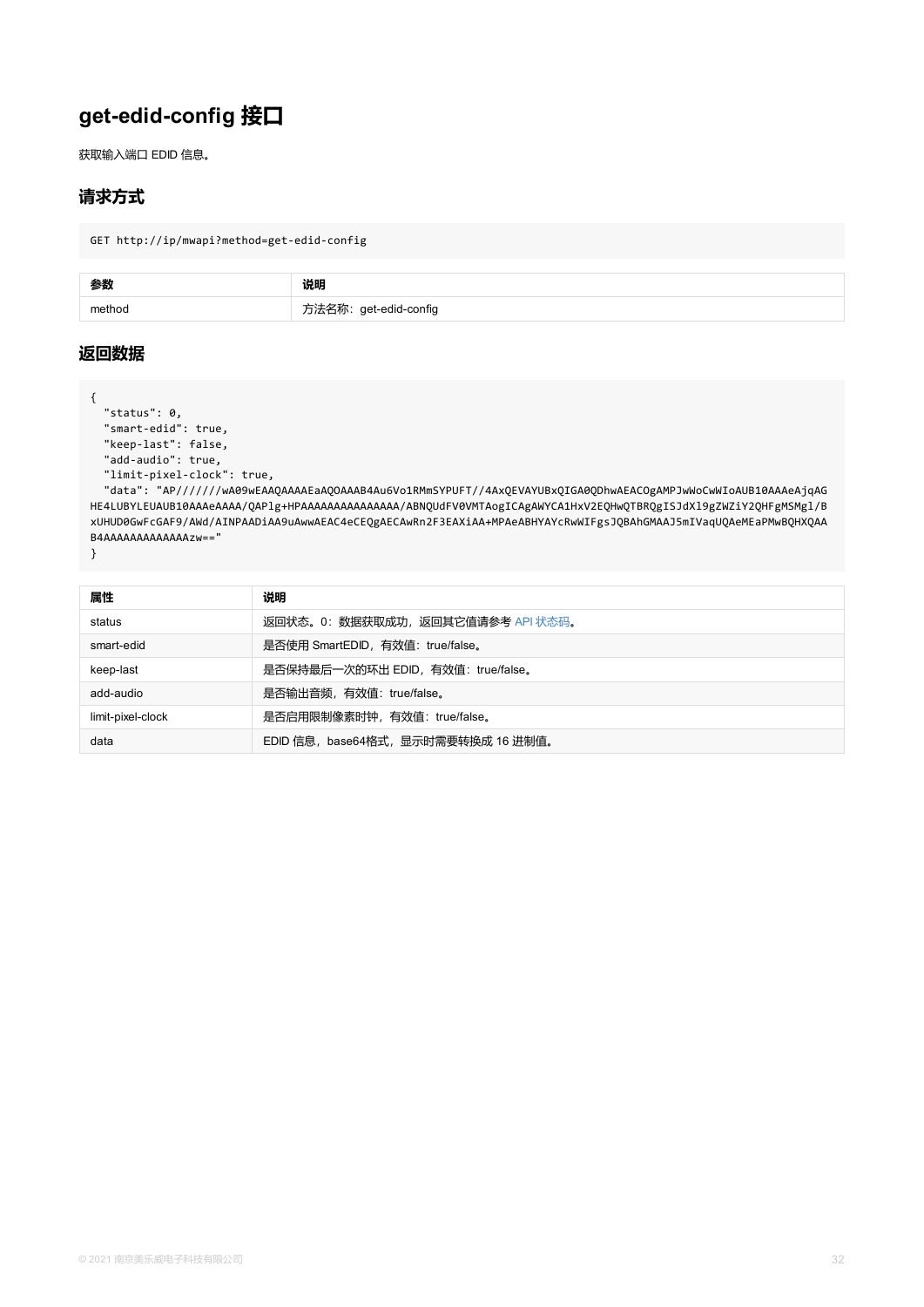HE4LUBYLEUAUB10AAAeAAAA/QAPlg+HPAAAAAAAAAAAAAAAA/ABNQUdFV0VMTAogICAgAWYCA1HxV2EQHwQTBRQgI xUHUD0GwFcGAF9/AWd/AINPAADiAA9uAwwAEAC4eCEQgAECAwRn2F3EAXiAA+MPAeABHYAYcRwWIFgsJQBAhGMAA B4AAAAAAAAAAAAAzw=="

| 属性     | 说明                                  |
|--------|-------------------------------------|
| status | 返回状态。0: 数据获取成功, 返回其它值请参考 API 状态码。   |
| data   | EDID 信息, base64格式, 显示时需要转换成 16 进制值。 |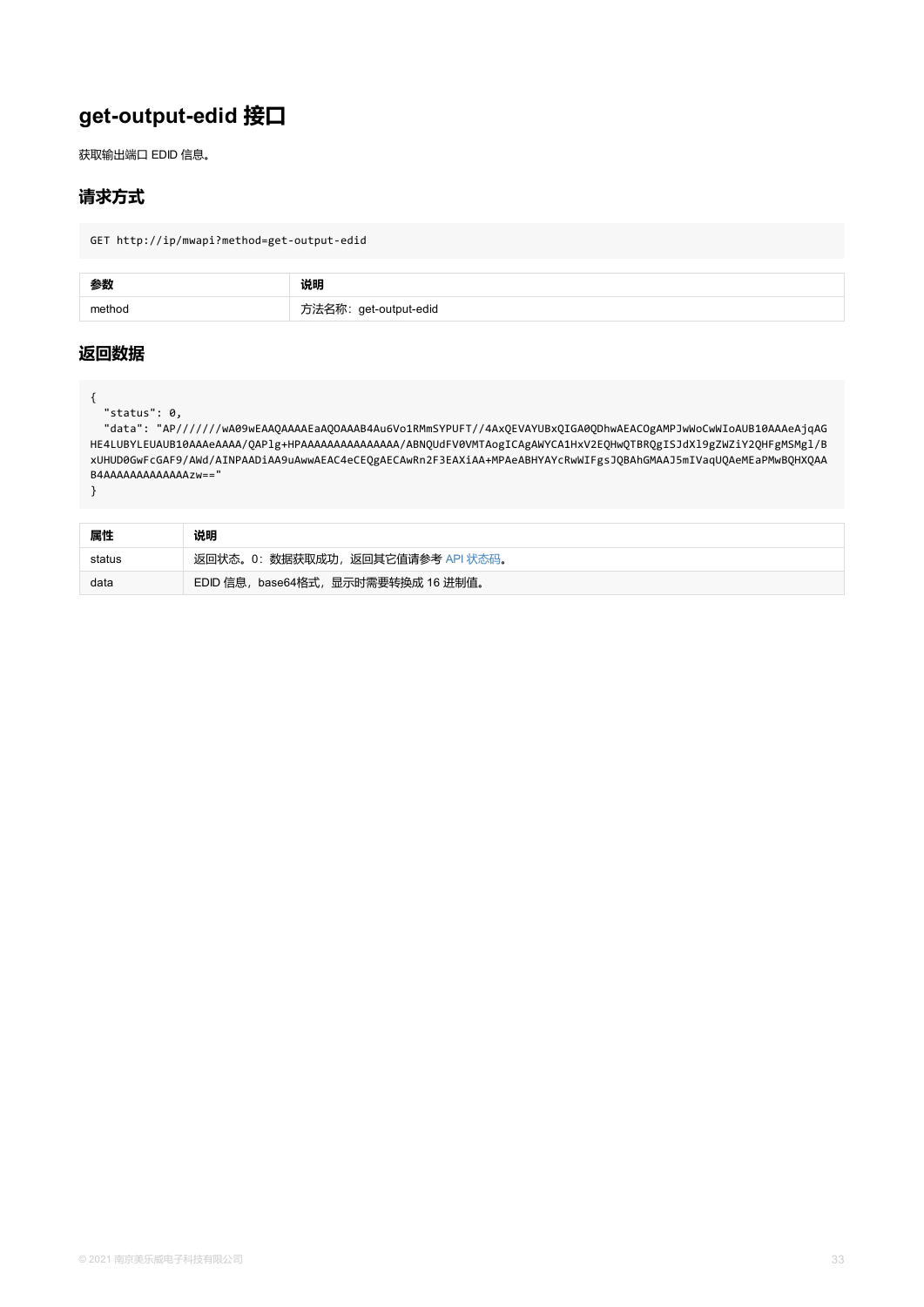## **接口示例**

http://192.168.66.1/mwapi?method=set-edid-config&smart-edid=true&keep-last=false&add-aud k=true

| 参数                | 说明                                 |
|-------------------|------------------------------------|
| method            | 方法名称: set-edid-config              |
| smart-edid        | SmartEDID, 有效值: true/false。        |
| keep-last         | 是否保持最后一次的环出 EDID, 有效值: true/false。 |
| add-audio         | 是否加入音频, 有效值: true/false。           |
| limit-pixel-clock | 是否使用限制像素时钟, 有效值: true/false。       |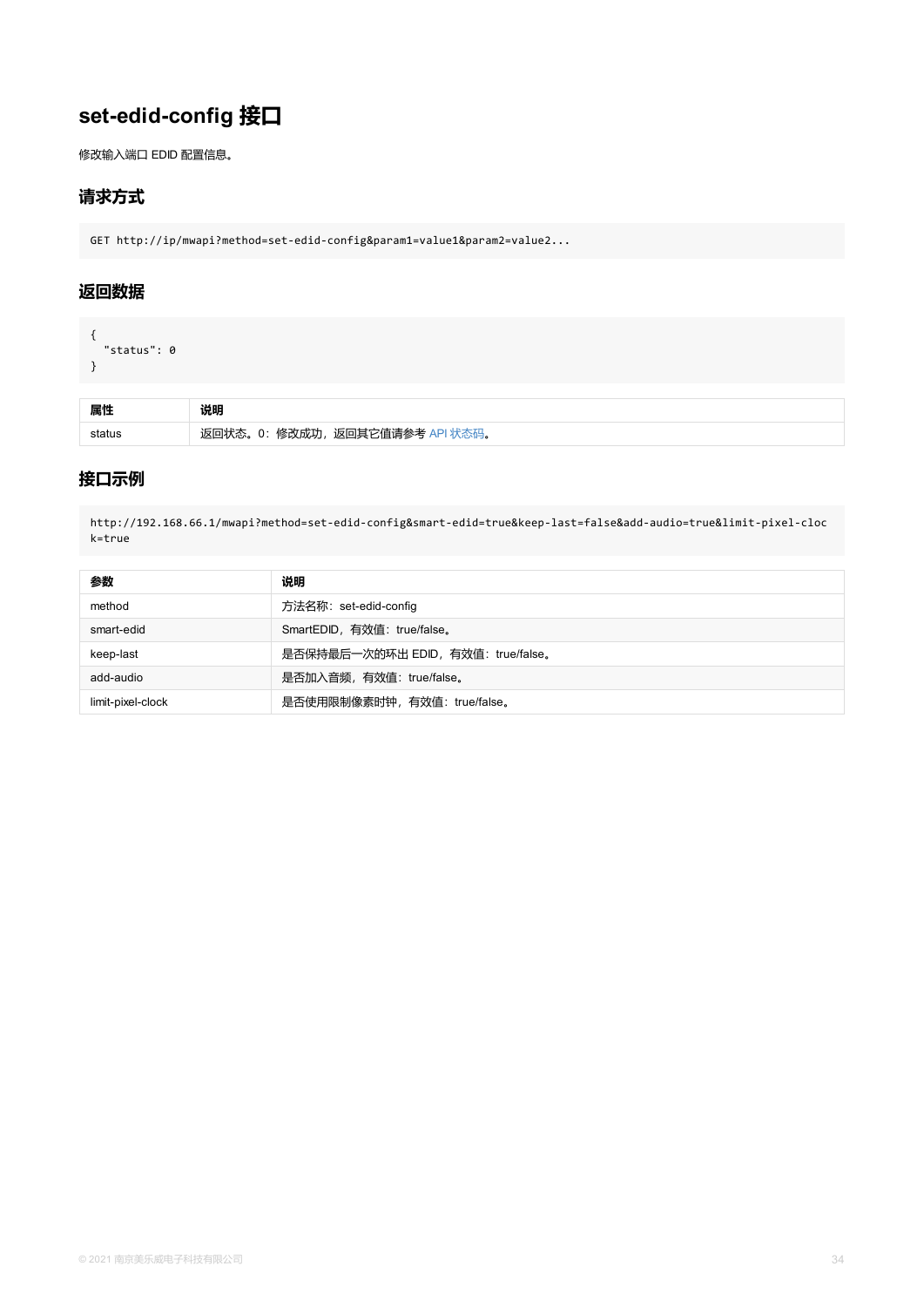```
"keep-last": false,
"add-audio": true,
"limit-pixel-clock": true,
```
"data": "AP//////wA09wEAAQAAAAEaAQOAAAB4Au6Vo1RMmSYPUFT//4AxQEVAYUBxQIGA0QDhwAEACOgAMI HE4LUBYLEUAUB10AAAeAAAA/QAPlg+HPAAAAAAAAAAAAAAAA/ABNQUdFV0VMTAogICAgAWYCA1HxV2EQHwQTBRQgI xUHUD0GwFcGAF9/AWd/AINPAADiAA9uAwwAEAC4eCEQgAECAwRn2F3EAXiAA+MPAeABHYAYcRwWIFgsJQBAhGMAA B4AAAAAAAAAAAAAzw=="

| 属性                | 说明                                  |
|-------------------|-------------------------------------|
| status            | 返回状态。0: 重置成功, 返回其它值请参考 API 状态码。     |
| smart-edid        | SmartEDID, 有效值: true/false。         |
| keep-last         | 是否保持最后一次的环出 EDID, 有效值: true/false。  |
| add-audio         | 是否加入音频, 有效值: true/false。            |
| limit-pixel-clock | 是否使用限制像素时钟, 有效值: true/false。        |
| data              | EDID 信息, base64格式, 显示时需要转换成 16 进制值。 |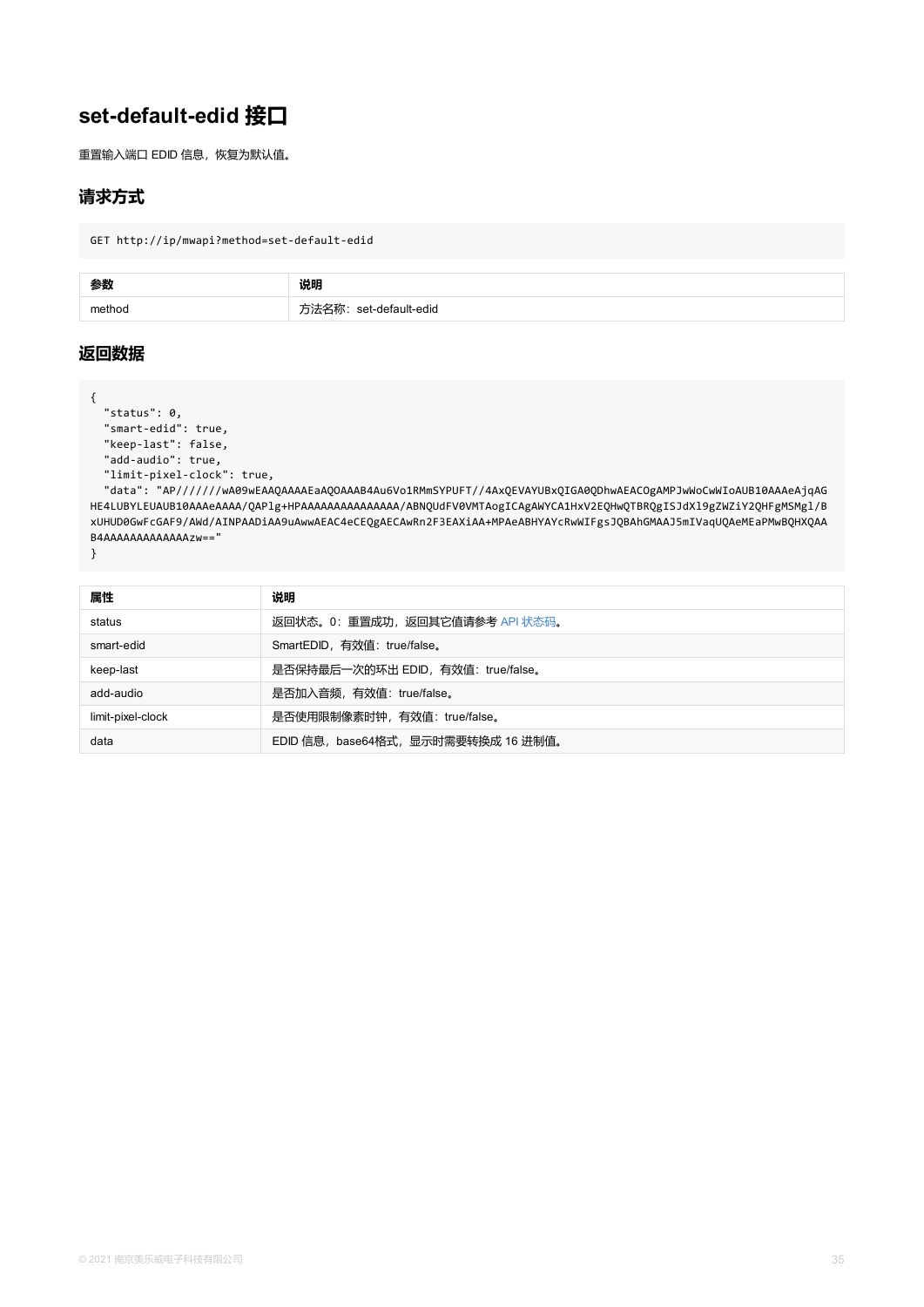```
HE4LUBYLEUAUB10AAAeAAAA/QAPlg+HPAAAAAAAAAAAAAAAA/ABNQUdFV0VMTAogICAgAWYCA1HxV2EQHwQTBRQgI
xUHUD0GwFcGAF9/AWd/AINPAADiAA9uAwwAEAC4eCEQgAECAwRn2F3EAXiAA+MPAeABHYAYcRwWIFgsJQBAhGMAA
B4AAAAAAAAAAAAAzw=="
```

| 字段     | 说明                                      |
|--------|-----------------------------------------|
| status | 返回状态。0: 导入成功, 返回其它值请参考 API 状态码。         |
| data   | 导入的 EDID 信息, base64格式, 显示时需要转换成 16 进制值。 |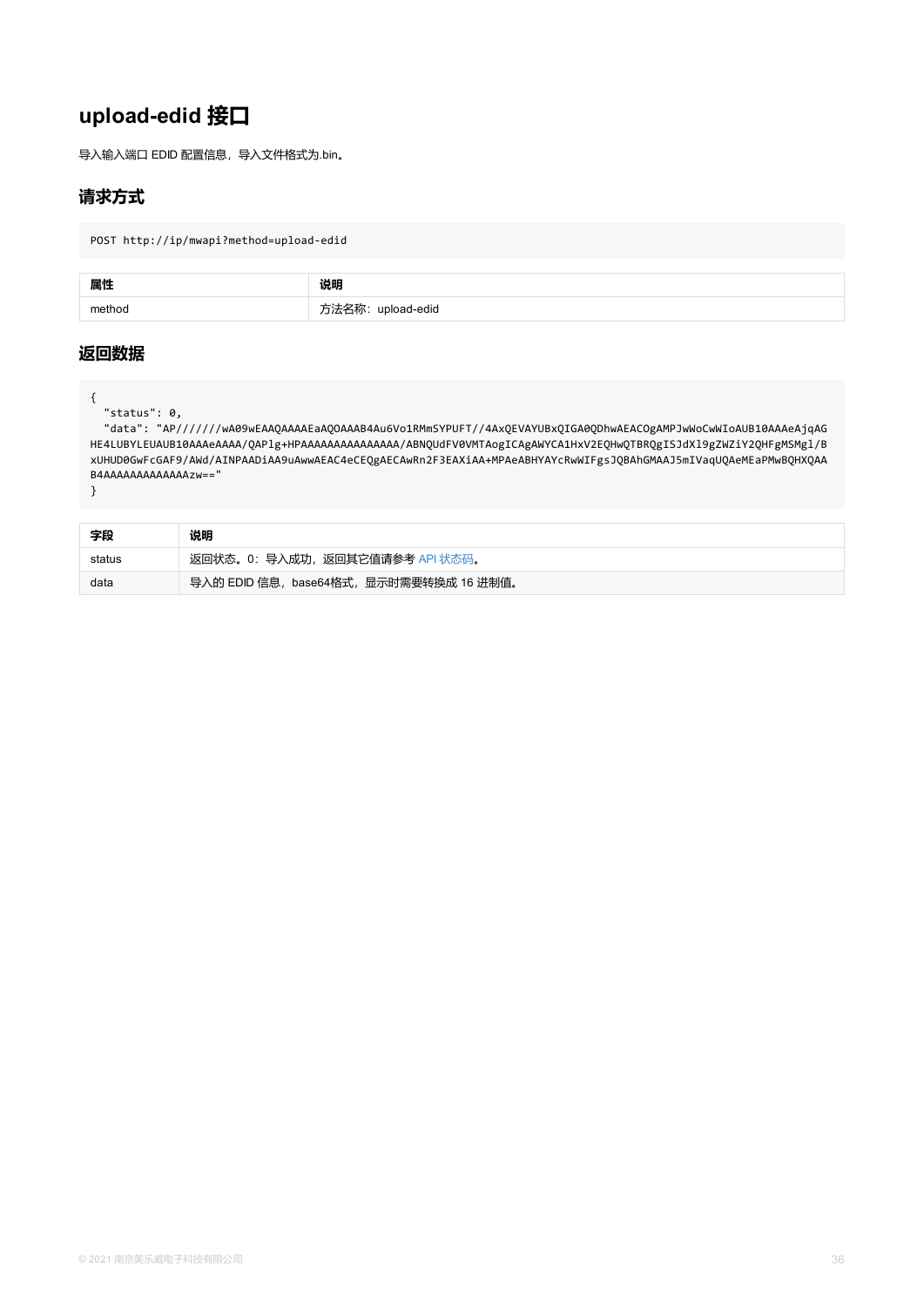```
{
  "status": 0
}
```

| 属性 | 说明                                   |
|----|--------------------------------------|
|    | 返回状态。0: 设置成功,<br>, 返回其它值请参考 API 状态码。 |

## **示例**

#### **1. 导出输入端口 EDID 信息**

http://ip/mwapi?method=export-edid&port=in&file-name=Input\_Port\_EDID\_2019\_03\_20\_17\_35\_52

#### **2. 导出输出端口 EDID 信息**

http://ip/mwapi?method=export-edid&port=out&file-name=Output\_Port\_EDID\_2019\_03\_20\_17\_36\_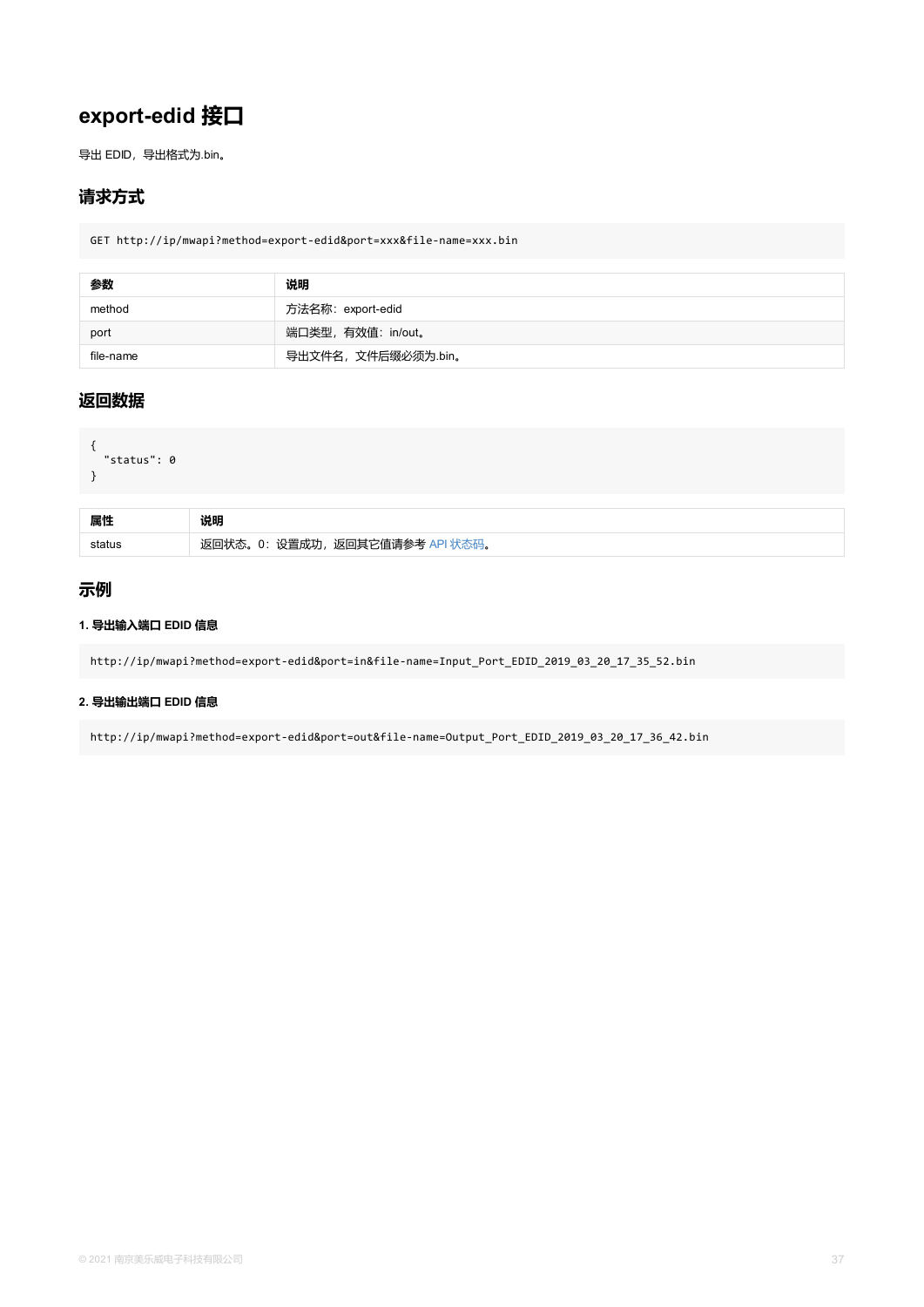```
"source-name": "#%board-id% (%serial-no%)",
"group-name": "public",
"enable-web-control": true,
"enable-ptz-control": false,
"enable-fail-over": true,
"fail-over-ndi-name": "",
"fail-over-ip-addr": "",
"enable-mcast": false,
"mcast-addr": "239.255.0.0",
"mcast-mask": "255.255.0.0",
"mcast-ttl": 4,
"enable-udp": true,
"enable-discovery": false,
"discovery-server": "",
"reference-level": 20,
"vendor-name": "",
"vendor-id": ""
```

| 字段                 | 说明                                           |
|--------------------|----------------------------------------------|
| status             | 返回状态。0: 数据获取成功, 返回其它值请参考 API 状态码。            |
| enable             | NDI 开启状态, 有效值: true/false。                   |
| source-name        | 数据源名称,用 %% 包含的字符串为变量名称,显示时需要替换,当前可用变量有:%bo   |
| group-name         | 客户端群组名称。                                     |
| enable-web-control | 接收端控制, Web 控制开启状态, 有效值: true/false。          |
| enable-ptz-control | 接收端控制, PTZ 控制开启状态, 有效值: true/false。          |
| enable-fail-over   | 备用通道开启状态, 有效值: true/false。                   |
| fail-over-ndi-name | 备用通道视频源名称。                                   |
| fail-over-ip-addr  | 备用通道 IP 地址。                                  |
| enable-mcast       | 组播开启状态, 有效值: true/false。                     |
| mcast-addr         | 组播地址。                                        |
| mcast-mask         | 组播掩码。                                        |
| mcast-ttl          | 生存时间。                                        |
| enable-udp         | UDP 单播开启状态, 有效值: true/false。                 |
| enable-discovery   | 发现服务开启状态, 有效值: true/false。                   |
| discovery-server   | 发现服务启用后, 服务器的 IP 地址。                         |
| reference-level    | 音频参考电平,有效值为:<br><b>SMPTE: 20;</b><br>EBU: 14 |
| vendor-name        | 厂商名称。                                        |
|                    |                                              |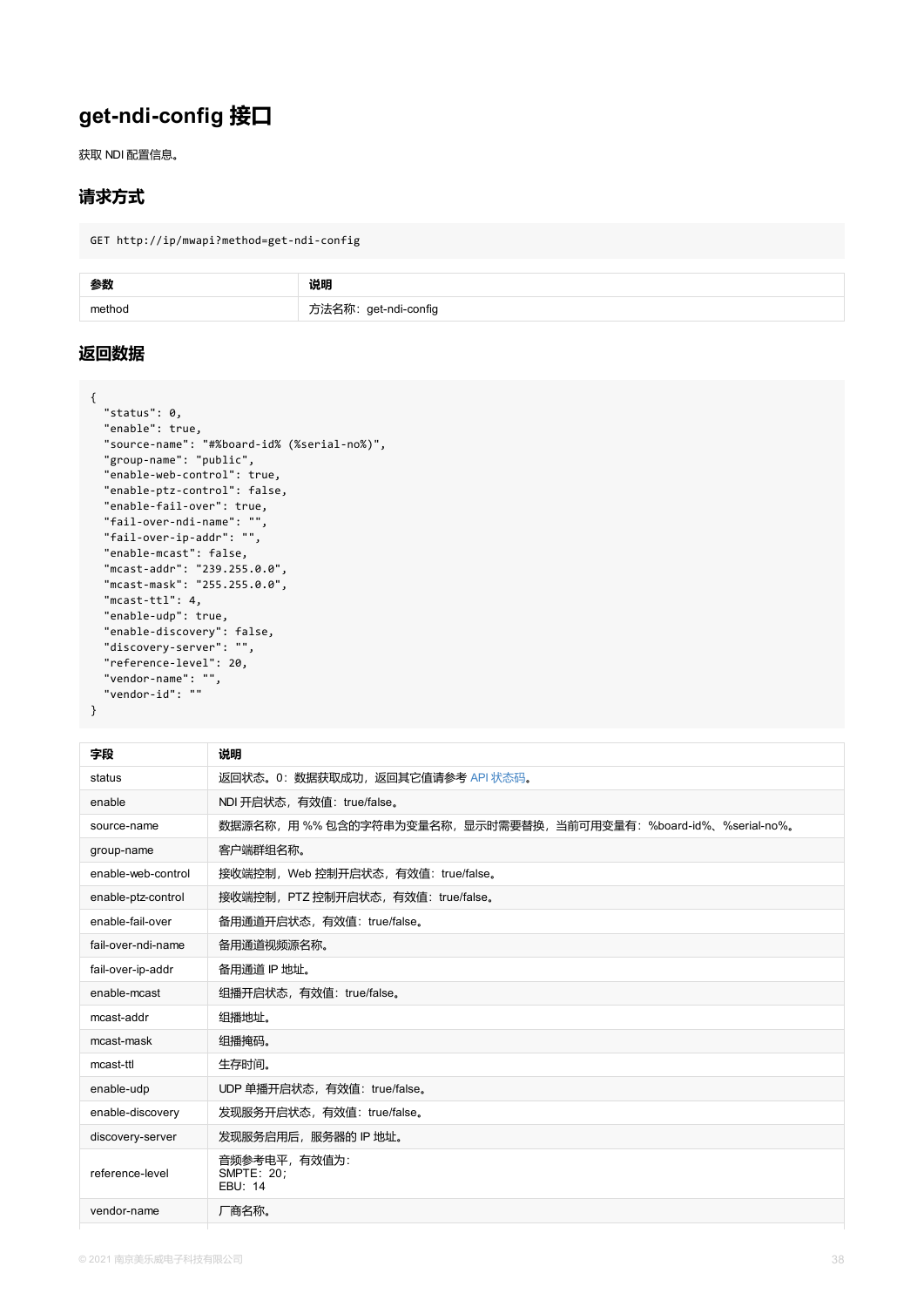| $V\cap R$<br>dor-id<br>—<br>- 1-1<br>ہ ب<br>.<br>$\mathbf{r}$ , $\mathbf{r}$ , $\mathbf{r}$ , $\mathbf{r}$ , $\mathbf{r}$ |  |
|---------------------------------------------------------------------------------------------------------------------------|--|
|---------------------------------------------------------------------------------------------------------------------------|--|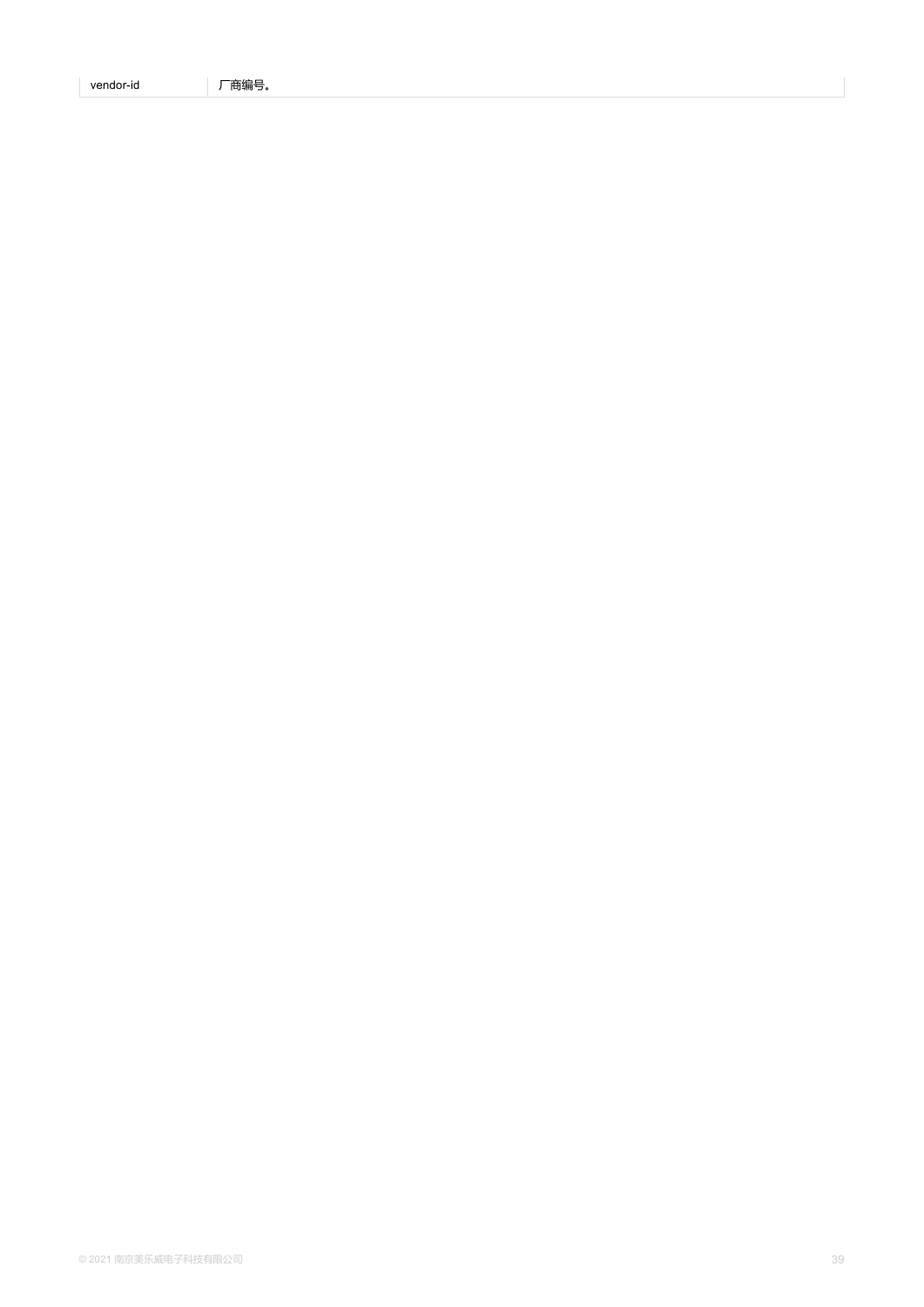### <span id="page-39-0"></span>**接口示例**

#### **1. NDI 状态设置**

http://ip/mwapi?method=set-ndi-config&enable=true

| 参数     | 说明                         |
|--------|----------------------------|
| method | 方法名称: set-ndi-config       |
| enable | NDI 开启状态, 有效值: true/false。 |

#### **2. 视频源设置**

http://ip/mwapi?method=set-ndi-config&source-name=%23%25board-id%25+(%25serial-no%25)+ab

| 参数          | 说明                                       |
|-------------|------------------------------------------|
| method      | 方法名称: set-ndi-config                     |
| source-name | 视频源名称, 当前可用变量为: %board-id%、%serial-no%。  |
| group-name  | 组名称, 当属于多个组时, 用英文逗号隔开 (如: public,test,)。 |

#### **3. 组播 (Beta) 设置**

http://ip/mwapi?method=set-ndi-config&enable-mcast=false&mcast-addr=239.255.0.0&mcast-ma  $=4$ 

| 参数           | 说明                       |
|--------------|--------------------------|
| method       | 方法名称: set-ndi-config     |
| enable-mcast | 组播开启状态, 有效值: true/false。 |
| mcast-addr   | 组播地址。                    |
| mcast-mask   | 组播掩码。                    |
| mcast-ttl    | 生存时间, 有效值: 1~255。        |

#### **4. UDP 单播设置**

http://ip/mwapi?method=set-ndi-config&enable-udp=false

| 参数     | 说明                   |
|--------|----------------------|
| method | 方法名称: set-ndi-config |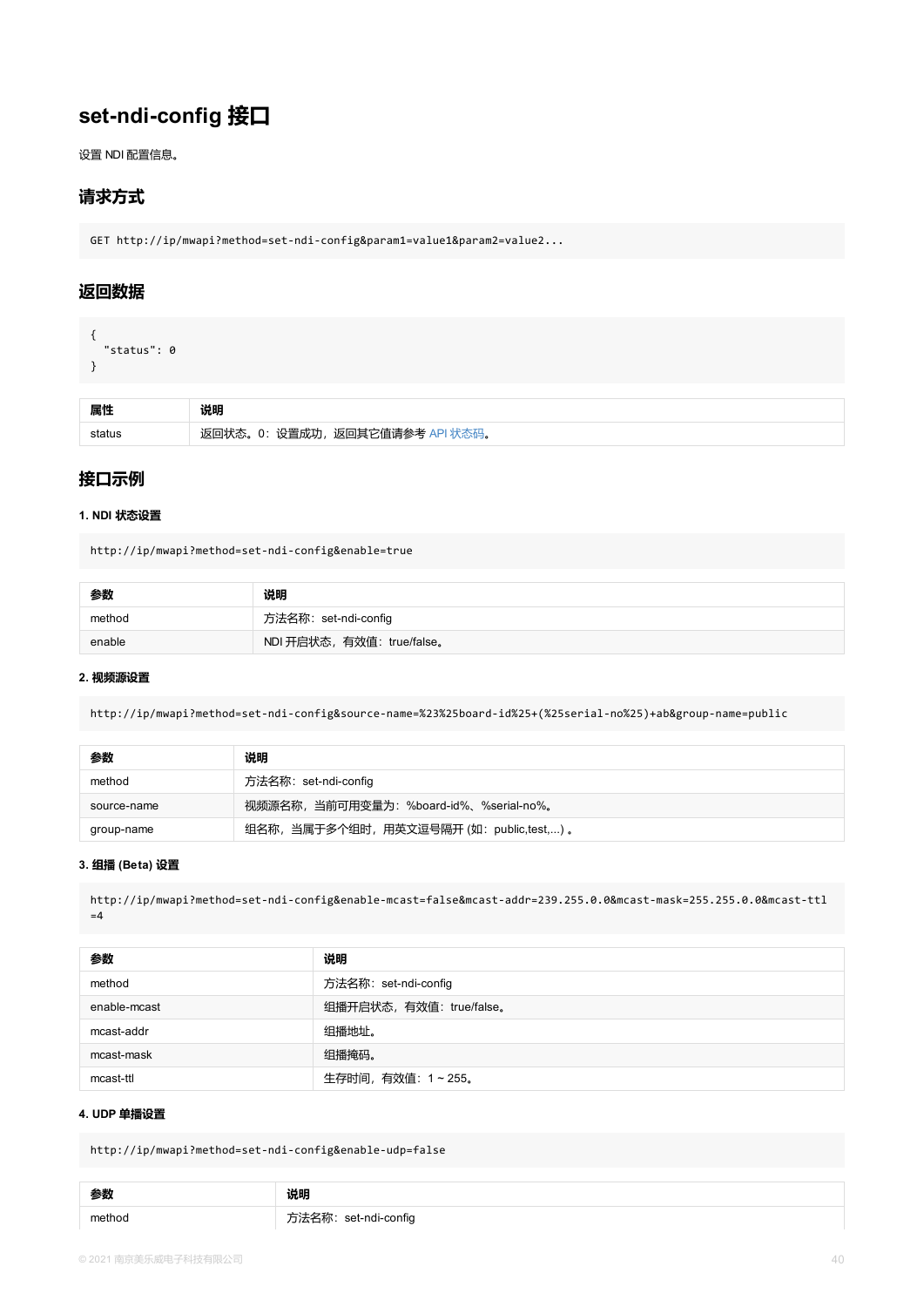| 参数               | 说明                         |
|------------------|----------------------------|
| method           | 方法名称: set-ndi-config       |
| enable-discovery | 发现服务开启状态, 有效值: true/false。 |
| discovery-server | 发现服务启用后, 服务器的 IP 地址。       |

#### **7. 音频参考电平设置**

http://ip/mw[api?method=set](#page-41-0)-ndi-config&reference-level=20

| 参数              | 说明                                     |
|-----------------|----------------------------------------|
| method          | 方法名称: set-ndi-config                   |
| reference-level | 音频参考电平, 有效值为:<br>SMPTE: 20;<br>EBU: 14 |

#### **8. 接收端控制设置**

http://ip/mwapi?method=set-ndi-config&enable-ptz-control=true&enable-web-control=false

| 参数                 | 说明                           |
|--------------------|------------------------------|
| method             | 方法名称: set-ndi-config         |
| enable-ptz-control | PTZ 控制是否开启, 有效值: true/false。 |
| enable-web-control | WEB 控制是否开启, 有效值: true/false。 |

#### **9. NDI vendor 信息设置**

http://ip/mwapi?method=set-ndi-config&vendor-name=Magewell&vendor-id=01234567-0123-0123-0

| 参数          | 说明                   |
|-------------|----------------------|
| method      | 方法名称: set-ndi-config |
| vendor-name | 1 - 63 个字符           |
| vendor-id   | 1 - 31 个字符           |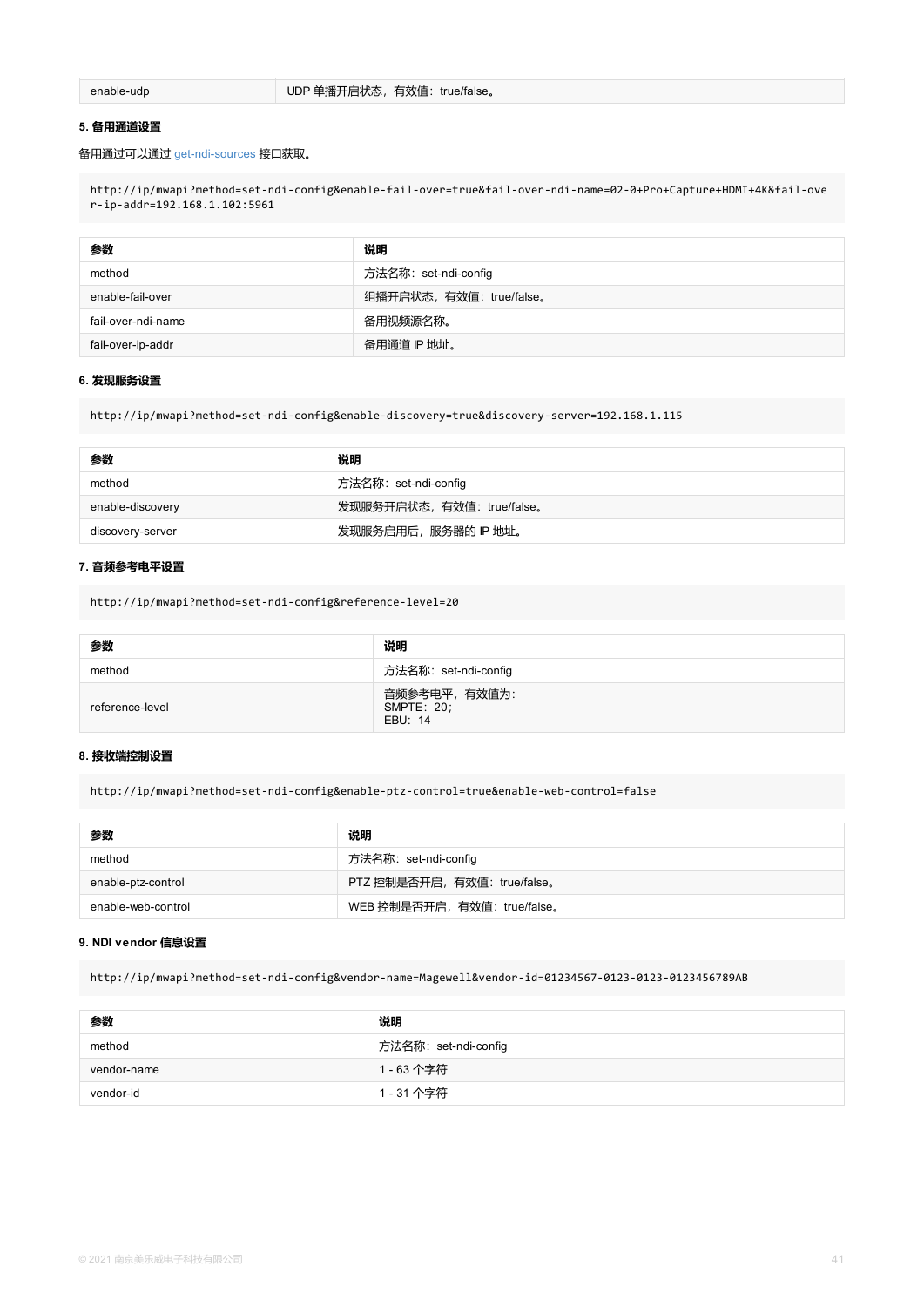```
{
      "ndi-name": "DESKTOP-ASCNS3Q (02-0 Eco Capture HDMI 4K M.2)",
     "ip-addr": "192.168.1.110:5961"
    },
    {
     "ndi-name": "DESKTOP-E1NO5G4 (02-0 Pro Capture HDMI 4K+)",
     "ip-addr": "192.168.1.102:5961"
    },
    {
      "ndi-name": "DESKTOP-G2E84KV (00-0 Pro Capture AIO 4K+)",
      "ip-addr": "192.168.1.54:5961"
    }
 ]
}
```

| 属性      | 说明                                |
|---------|-----------------------------------|
| status  | 返回状态。0: 数据获取成功, 返回其它值请参考 API 状态码。 |
| sources | 当前可用的备用通道数组。                      |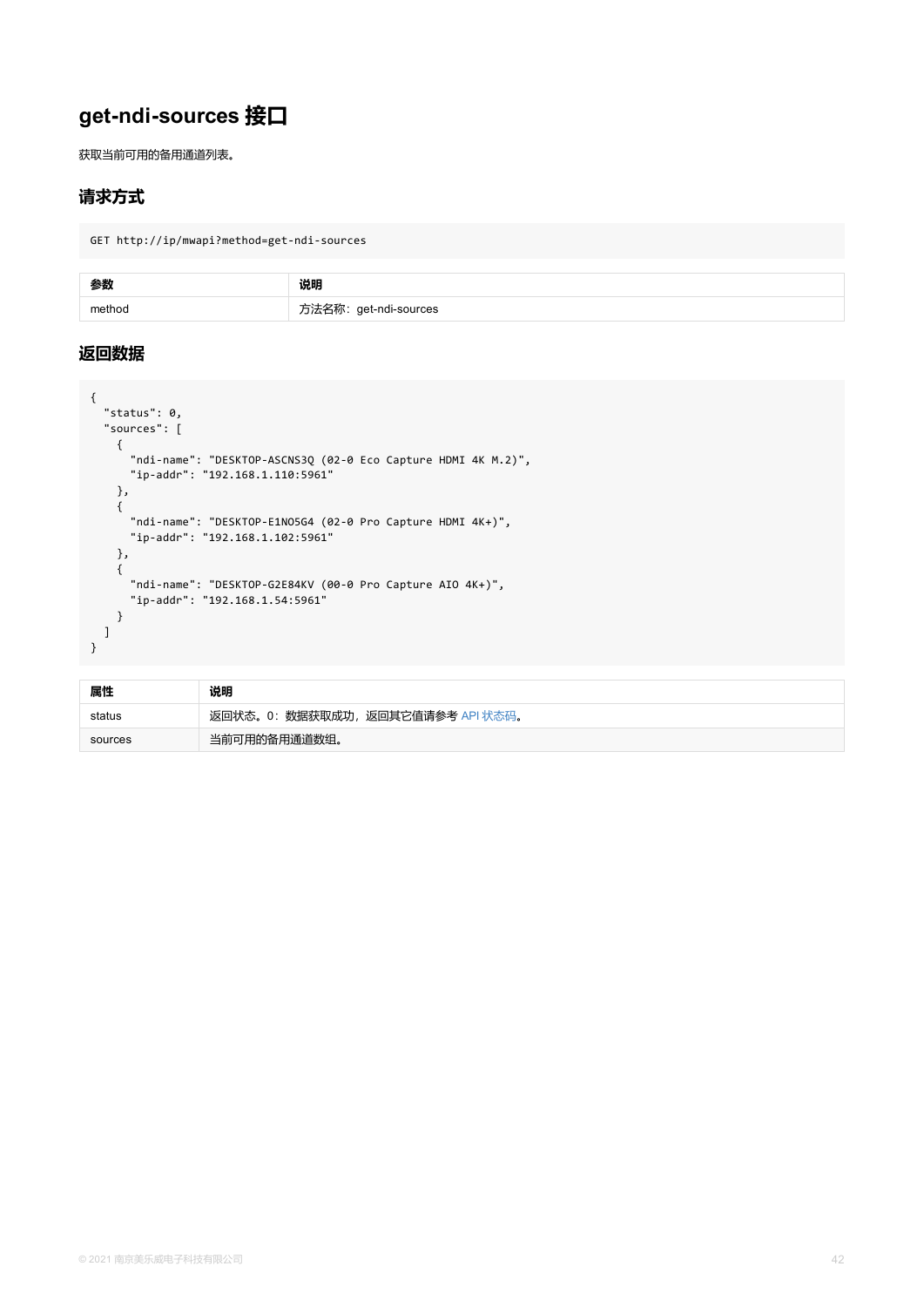<span id="page-42-0"></span>

| 属性        | 说明                                |
|-----------|-----------------------------------|
| status    | 返回状态。0: 数据获取成功, 返回其它值请参考 API 状态码。 |
| ext-tally | 用户定制的直播状态灯开启状态, 有效值: true/false。  |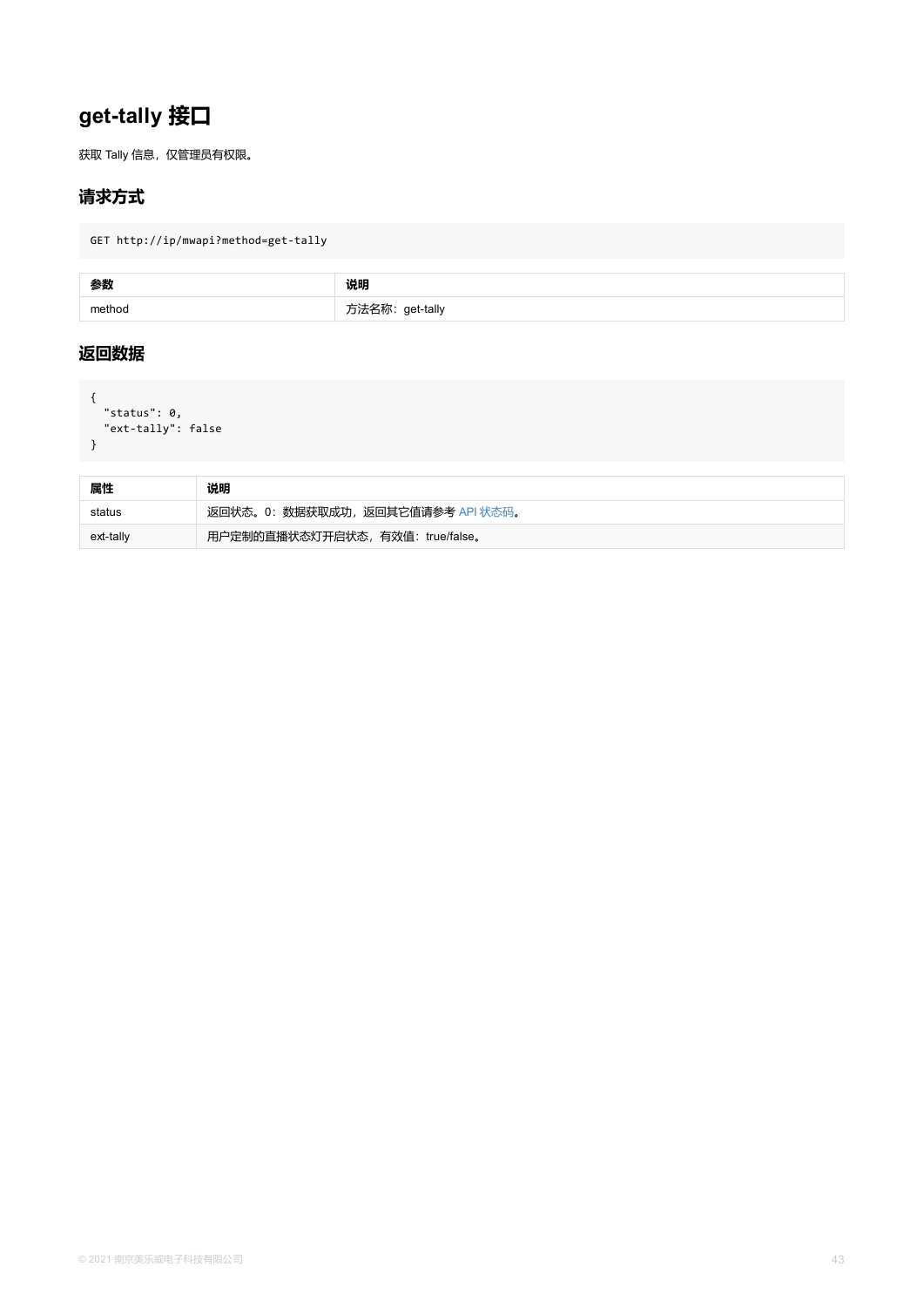```
status . U
}
```

| 属性     | 说明                              |
|--------|---------------------------------|
| status | 返回状态。0: 设置成功, 返回其它值请参考 API 状态码。 |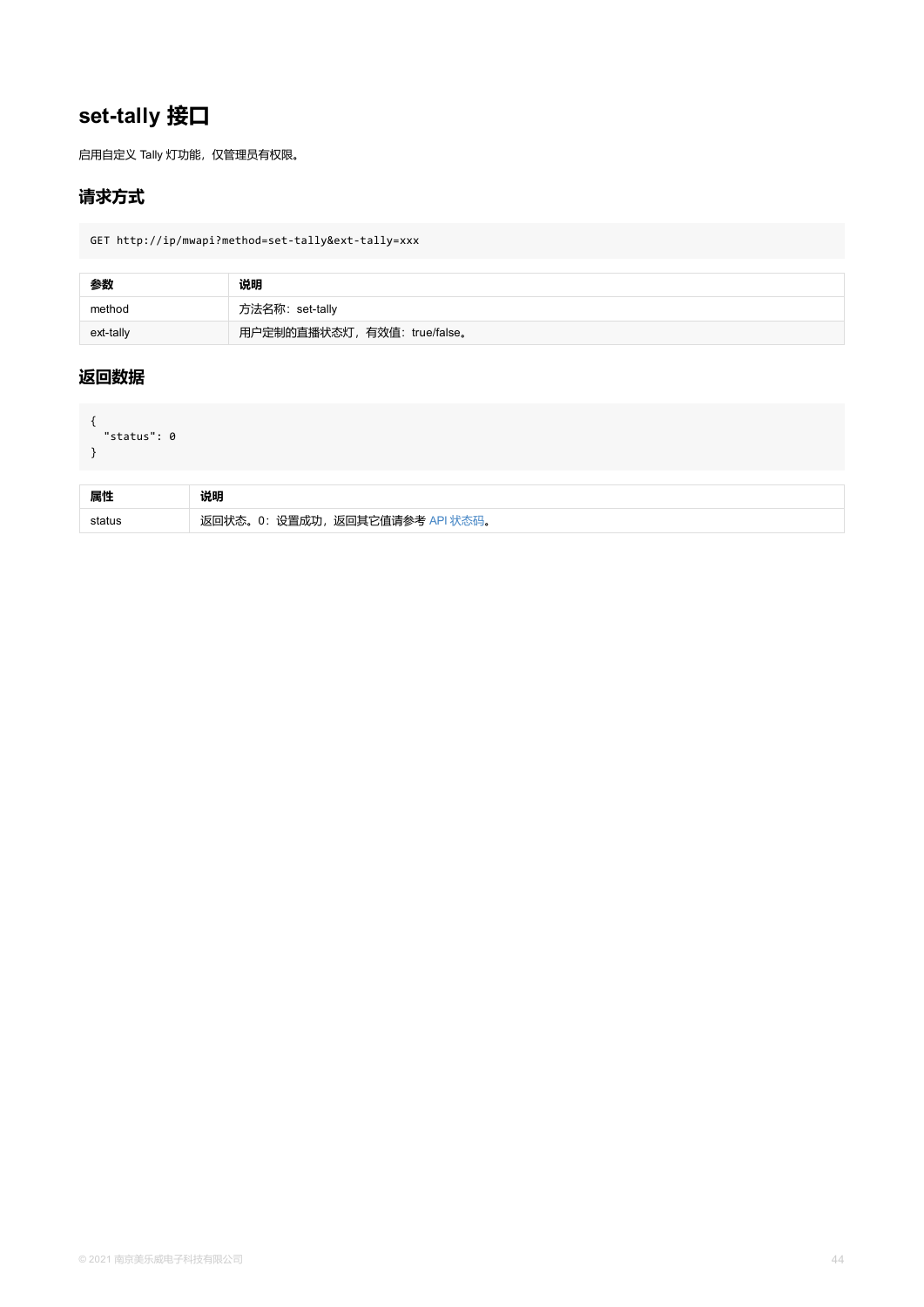```
"index": 1,
 "baudrate": 9600,
 "invert-pan": false,
 "invert-tilt": false
}
```

| 属性          | 说明                                  |
|-------------|-------------------------------------|
| status      | 返回状态。0:数据获取成功,返回其它值请参考 API 状态码。     |
| proto       | 协议,有效值:none、visca。                  |
| index       | 设备 ID,有效值: 1~7。                     |
| baudrate    | 波特率,有效值:2400、4800、9600、19200、38400。 |
| invert-pan  | 是否开启水平反向移动状态,有效值: true/false。       |
| invert-tilt | 是否开启垂直反向移动状态,有效值: true/false。       |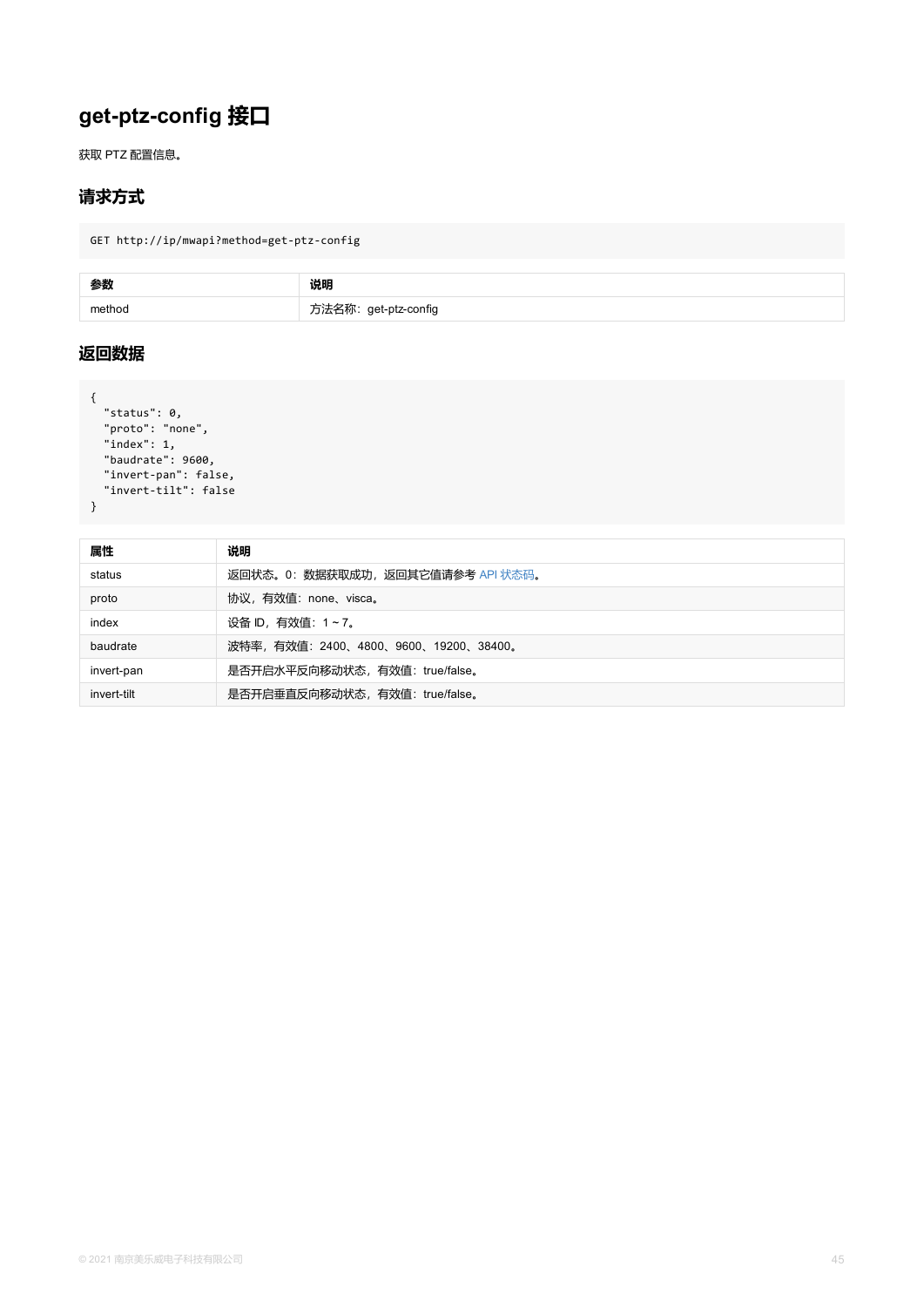## <span id="page-45-0"></span>**返回数据**

```
{
  "status": 0
}
```

| 属性 |                                 |
|----|---------------------------------|
|    | 返回状态。0: 设置成功, 返回其它值请参考 API 状态码。 |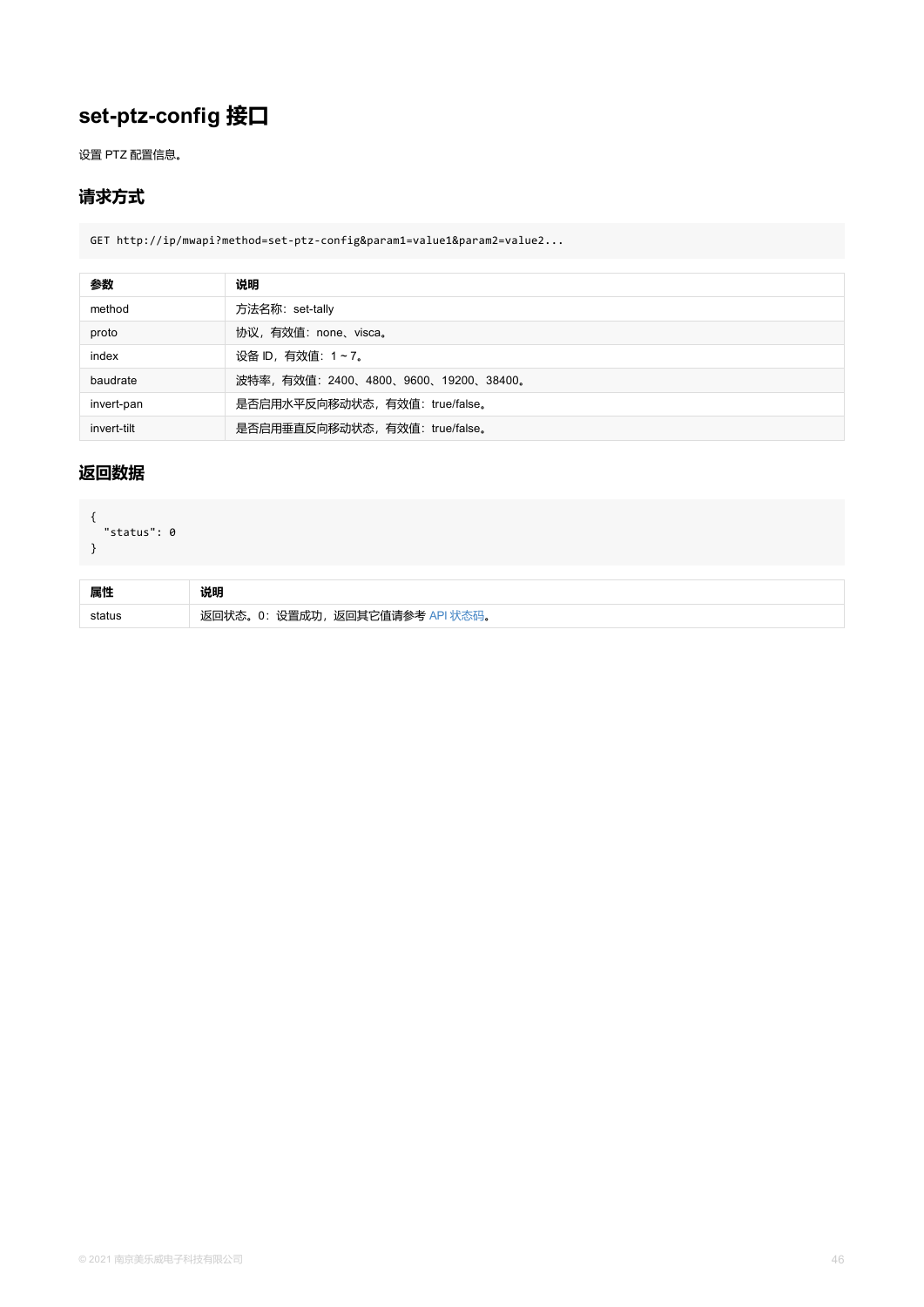<span id="page-46-0"></span>

| 属性 | 说明                              |
|----|---------------------------------|
|    | 返回状态。0: 部署成功, 返回其它值请参考 API 状态码。 |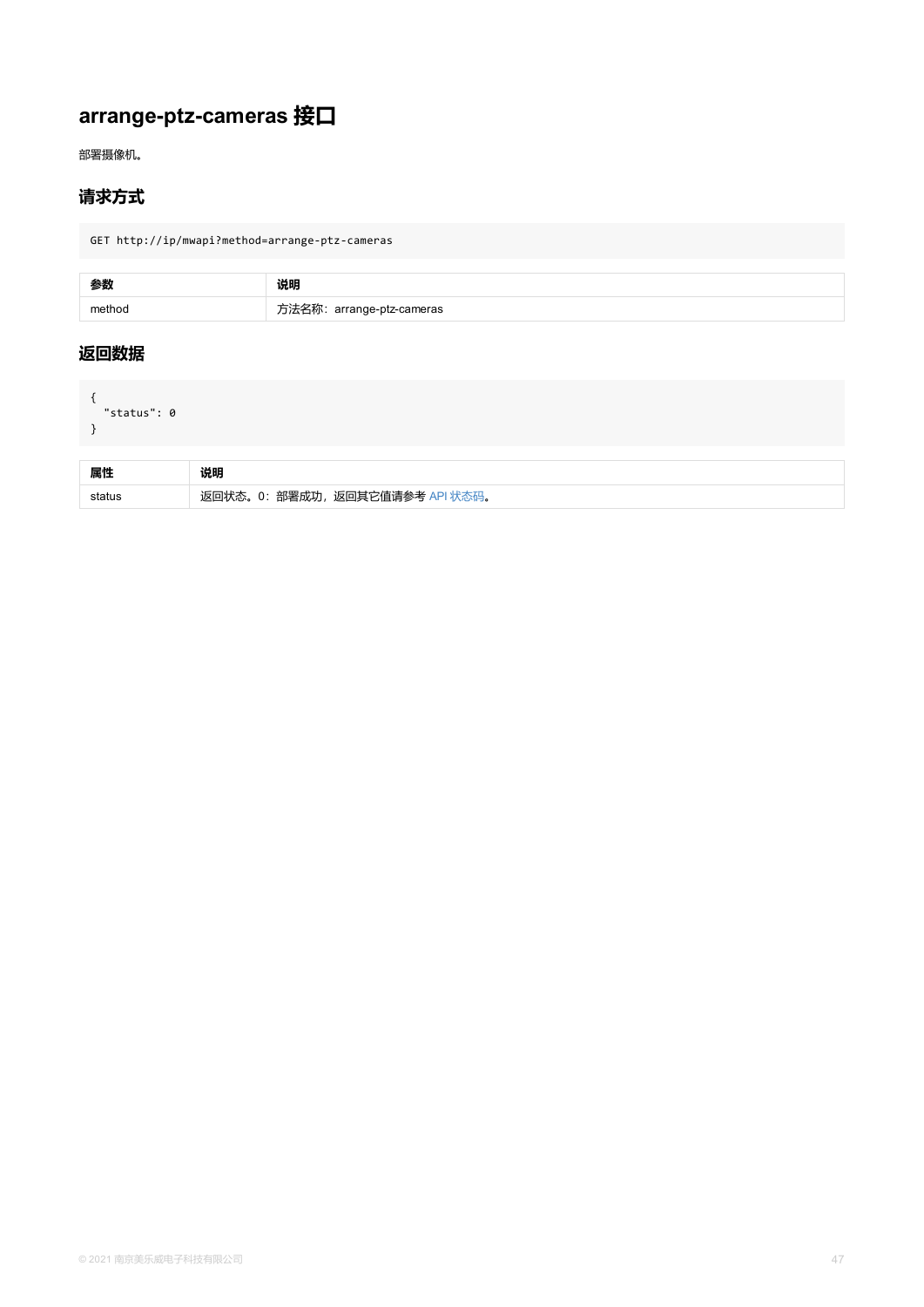```
{
     "id": "Admin",
    "group": "Admin"
   },
   {
    "id": "Test",
    "group": "User"
  }
 ]
}
```

| 属性     | 说明                                |
|--------|-----------------------------------|
| status | 返回状态。0: 数据获取成功, 返回其它值请参考 API 状态码。 |
| users  | 用户列表数组。id: 用户名, group: 用户组。       |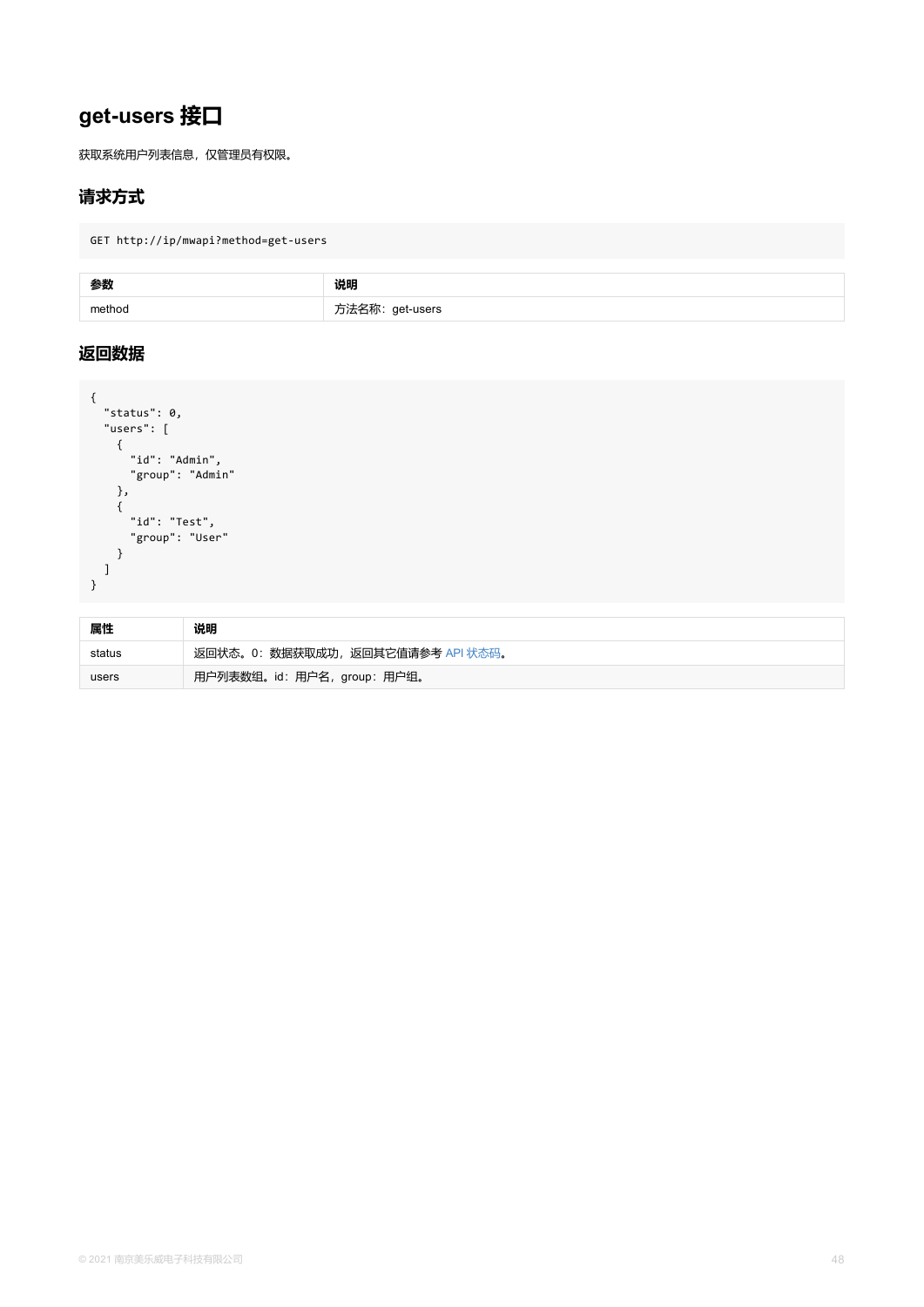```
{
"status": 0
}
```

| 属性     | 说明                              |
|--------|---------------------------------|
| status | 返回状态。0: 新增成功, 返回其它值请参考 API 状态码。 |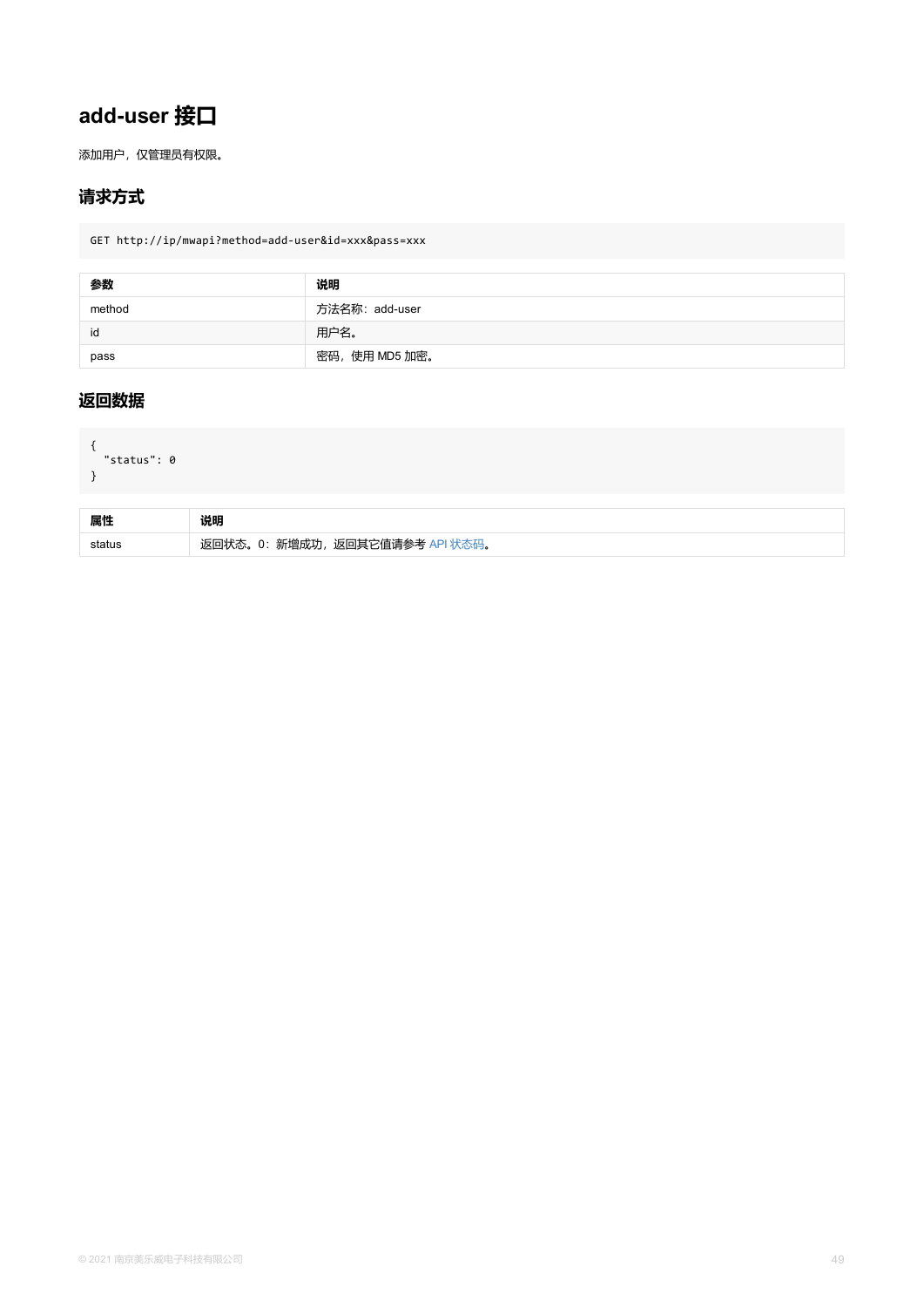```
status . U
}
```

| 属性     | 说明                              |
|--------|---------------------------------|
| status | 删除成功,<br>返回其它值请参考<br>0:<br>"状态。 |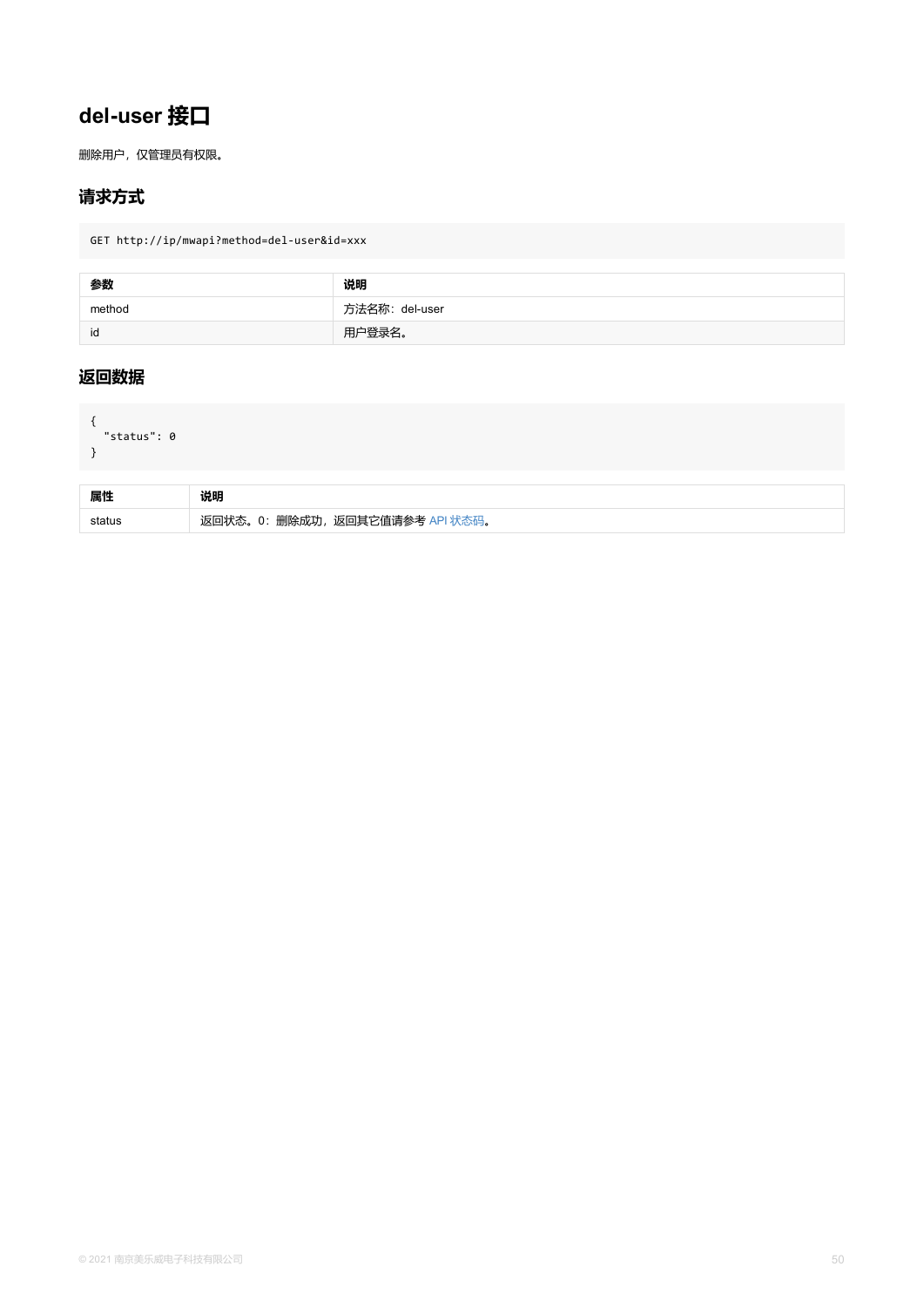```
{
"status": 0
}
```

| 属性     | 说明                              |
|--------|---------------------------------|
| status | 返回状态。0: 修改成功, 返回其它值请参考 API 状态码。 |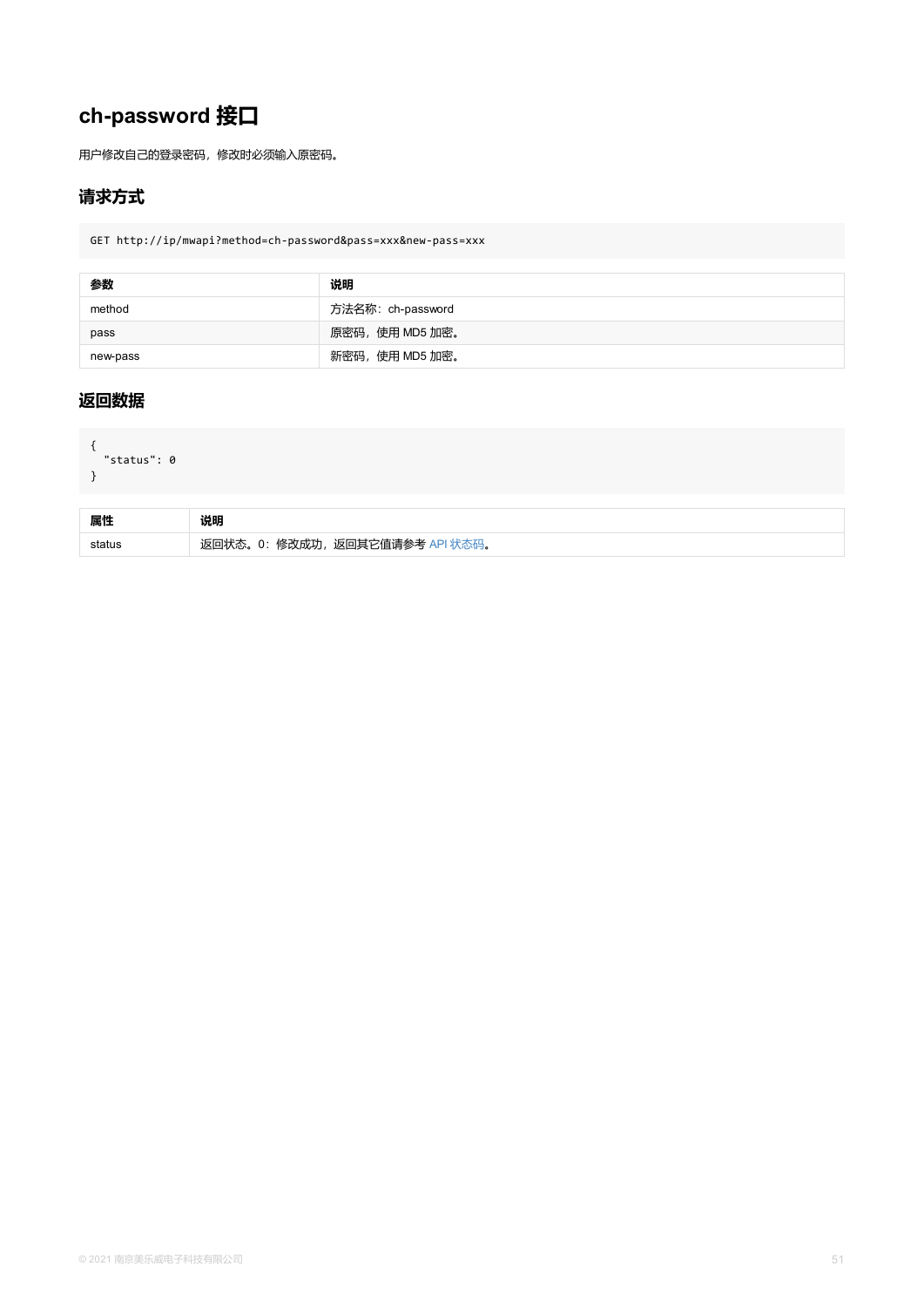```
{
"status": 0
}
```

| 属性     | 说明                              |
|--------|---------------------------------|
| status | 返回状态。0: 重置成功, 返回其它值请参考 API 状态码。 |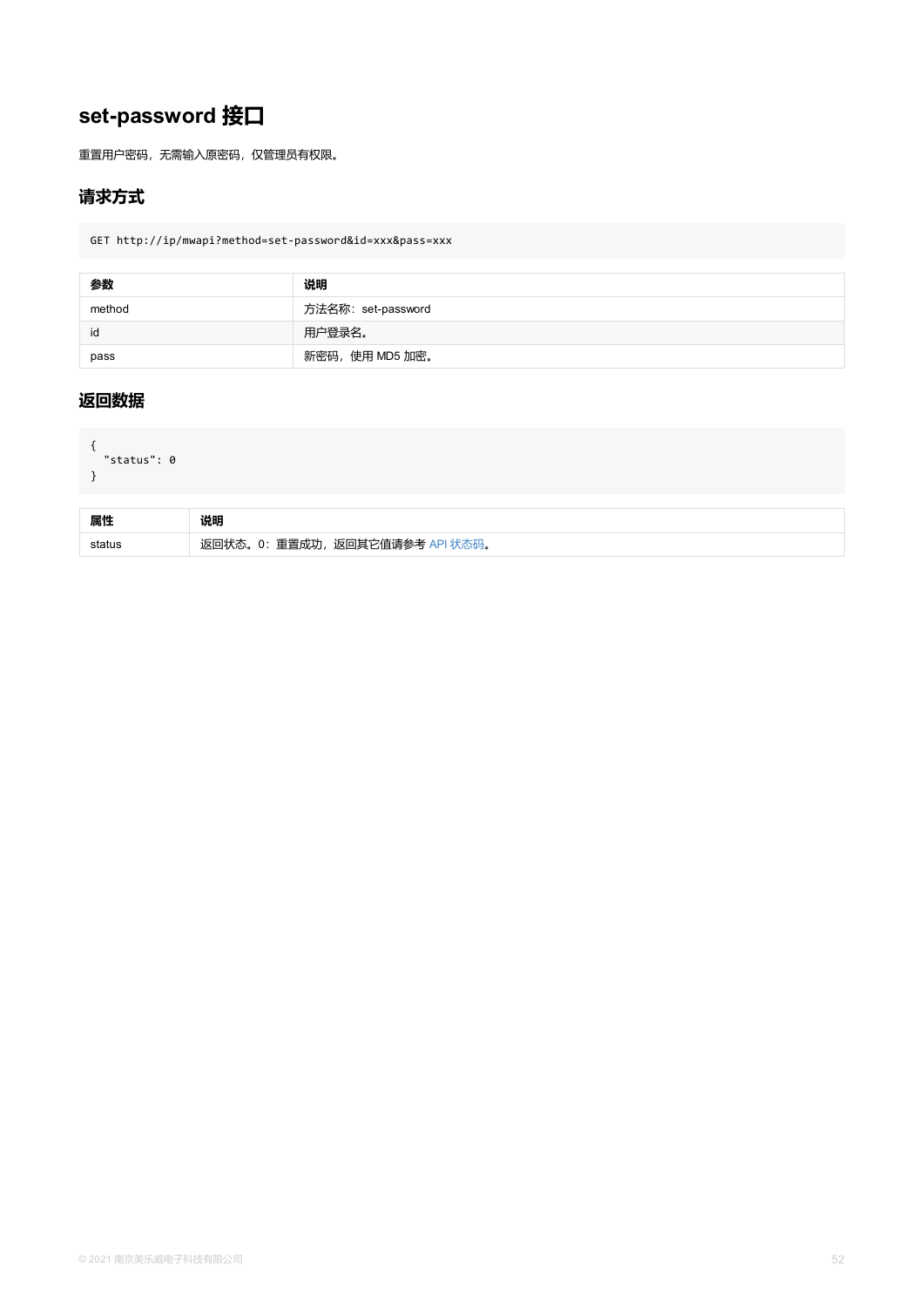```
"device-name": "Pro Convert",
  "state": "1000m",
  "mac-addr": "70:B3:D5:75:D2:41",
  "ip-addr": "192.168.1.90",
  "ip-mask": "255.255.255.0",
  "gw-addr": "192.168.1.1",
  "dns-addr": "10.0.0.3",
  "tx-speed-kbps": 0,
  "rx-speed-kbps": 5
}
```

| 属性            | 说明                                                           |
|---------------|--------------------------------------------------------------|
| status        | 返回状态。0: 数据获取成功, 返回其它值请参考 API 状态码。                            |
| use-dhcp      | 是否动态获取 IP 地址, 有效值: true/false。                               |
| device-name   | 设备名称。                                                        |
| state         | 连接状态, 有效值: down、disconnected、10m、100m、1000m、2500m、5000m、1000 |
| mac-addr      | Mac 地址。                                                      |
| ip-addr       | IP 地址。                                                       |
| ip-mask       | 子网掩码。                                                        |
| gw-addr       | 网关地址。                                                        |
| dns-addr      | DNS 服务器地址。                                                   |
| tx-speed-kbps | 发送速度 (Kbps)。                                                 |
| rx-speed-kbps | 接收速度 (Kbps)。                                                 |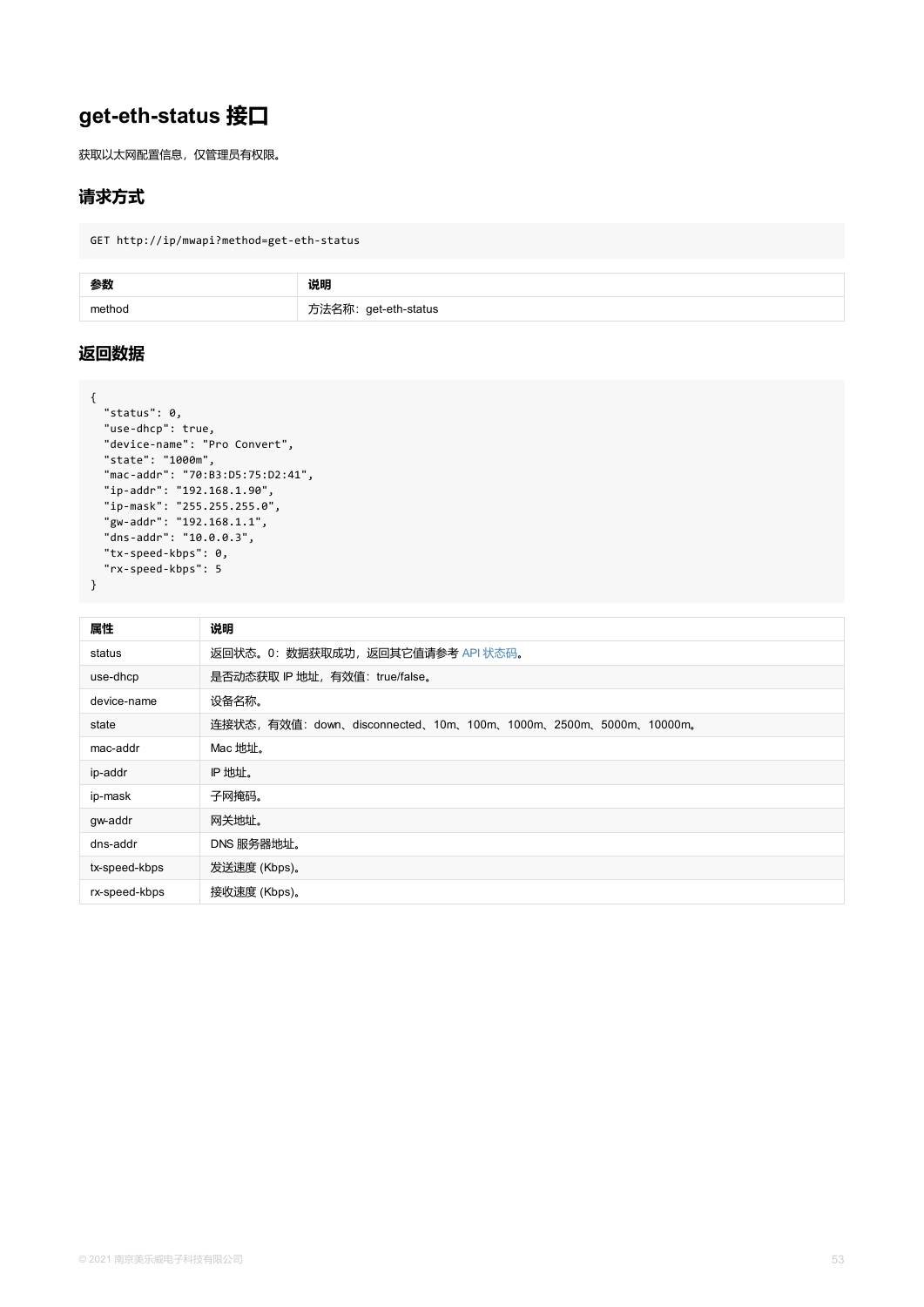dns-addr DNS 服务器。

## **返回数据**

```
{
 "status": 0,
"reconnect": true
}
```

| 属性        | 说明                               |
|-----------|----------------------------------|
| status    | 返回状态。0:设置成功,返回其它值请参考 API 状态码。    |
| reconnect | 设置后是否需要重新连接和登录, 有效值: true/false。 |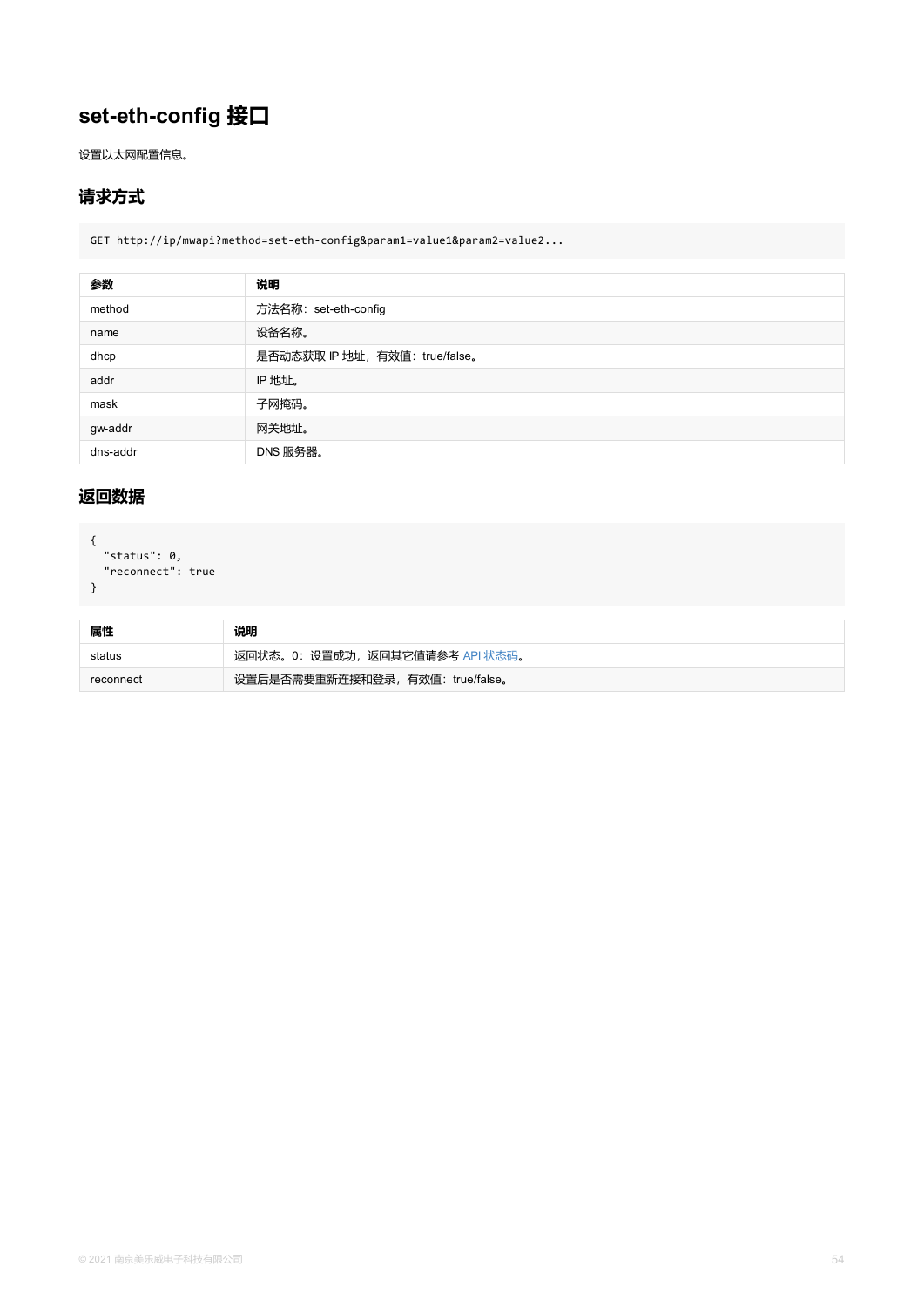```
"ip-addr": "192.168.66.1",
 "tx-speed-kbps": 0,
 "rx-speed-kbps": 0
}
```

| 属性            | 说明                                                                     |
|---------------|------------------------------------------------------------------------|
| status        | 返回状态。0: 数据获取成功, 返回其它值请参考 API 状态码。                                      |
| state         | 连接状态, 有效值: disconnected、full-speed、high-speed、super-speed-5g、super-spe |
| ip-addr       | IP 地址。                                                                 |
| tx-speed-kbps | 发送速度 (Kbps)。                                                           |
| rx-speed-kbps | 接收速度 (Kbps)。                                                           |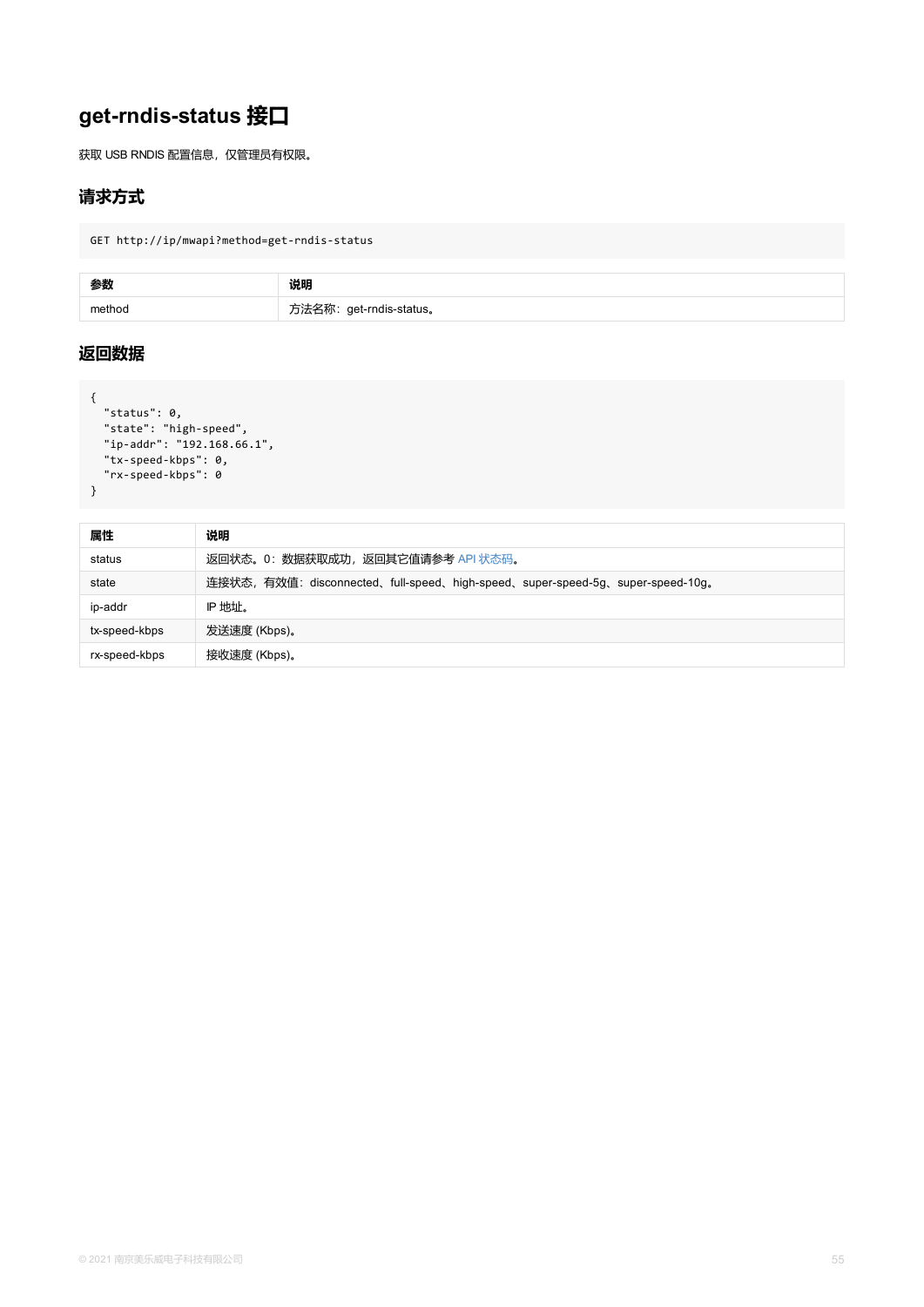```
status . v,
 "reconnect": true
}
```

| 属性        | 说明                               |
|-----------|----------------------------------|
| status    | 返回状态。0: 设置成功, 返回其它值请参考 API 状态码。  |
| reconnect | 修改后是否需要重新连接和登录, 有效值: true/false。 |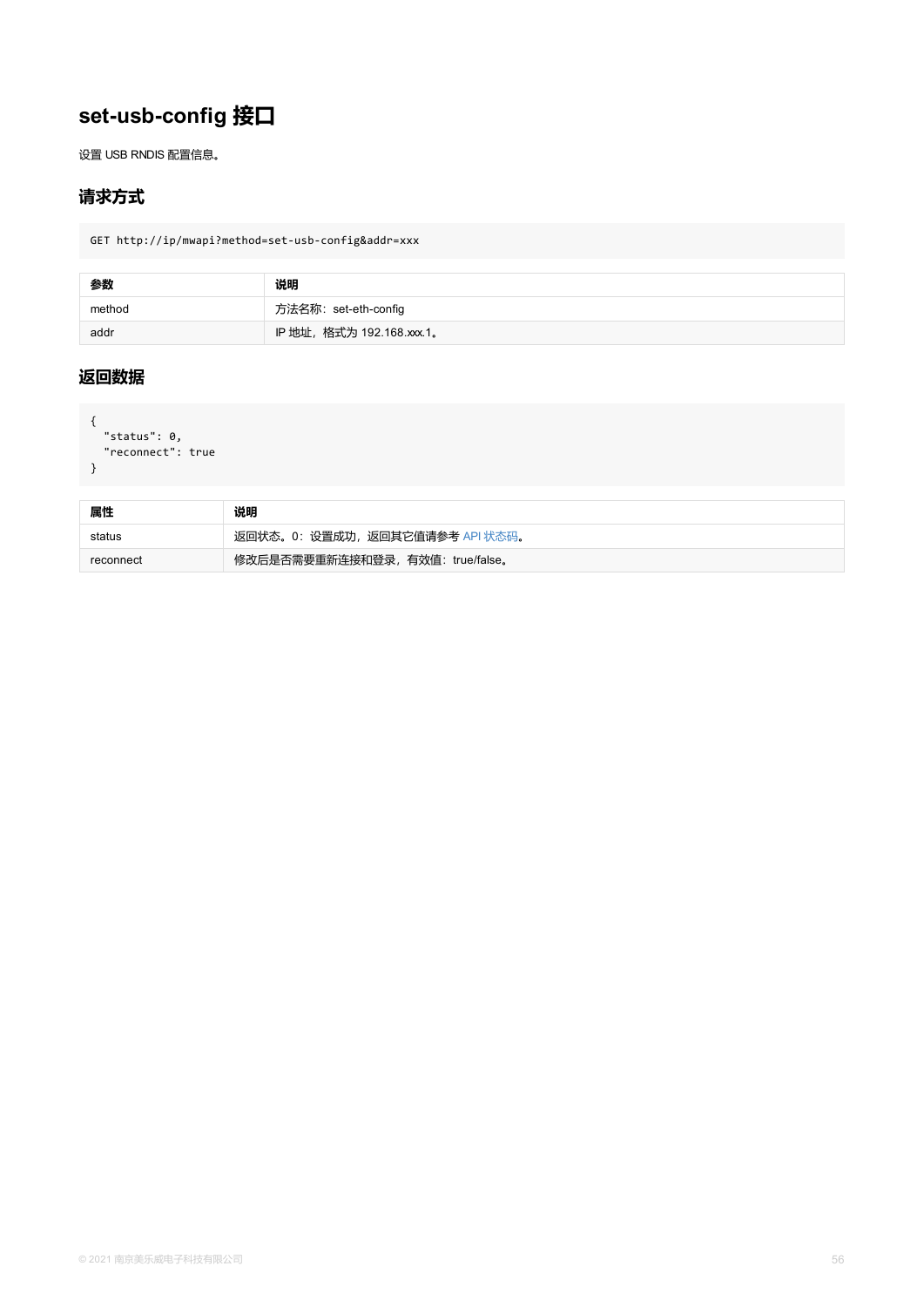```
"status": 0,
  "state": "idle",
  "cur-ver": "1.1.72"
}
```
#### **updating 状态时的返回值**

```
{
  "status": 0,
  "state": "updating",
  "cur-ver": "1.1.72",
  "update-to-ver": "1.1.72",
  "num-steps": 4,
  "step-id": 2,
  "step-name": "Erasing image",
  "step-percent": 28
}
```
#### **failed 状态时的返回值**

```
{
 "status": 0,
 "state": "failed",
 "cur-ver": "1.1.72",
 "error-status": 16
}
```

| 属性            | 说明                                         |
|---------------|--------------------------------------------|
| status        | 返回状态。0: 数据获取成功, 返回其它值请参考 API 状态码。          |
| state         | 更新状态, 有效值: idle、updating、completed、failed。 |
| cur-ver       | 当前固件版本号。                                   |
| update-to-ver | 最新固件版本号。                                   |
| num-steps     | 固件更新步骤总数,仅在 updating 状态下存在。                |
| step-id       | 正在更新步骤编号, 仅在 updating 状态下存在。               |
| step-name     | 正在更新步骤名称, 仅在 updating 状态下存在。               |
| step-percent  | 当前更新进度,仅在 updating 状态下存在。                  |
| error-status  | 错误状态码, 仅在 failed 状态下存在。                    |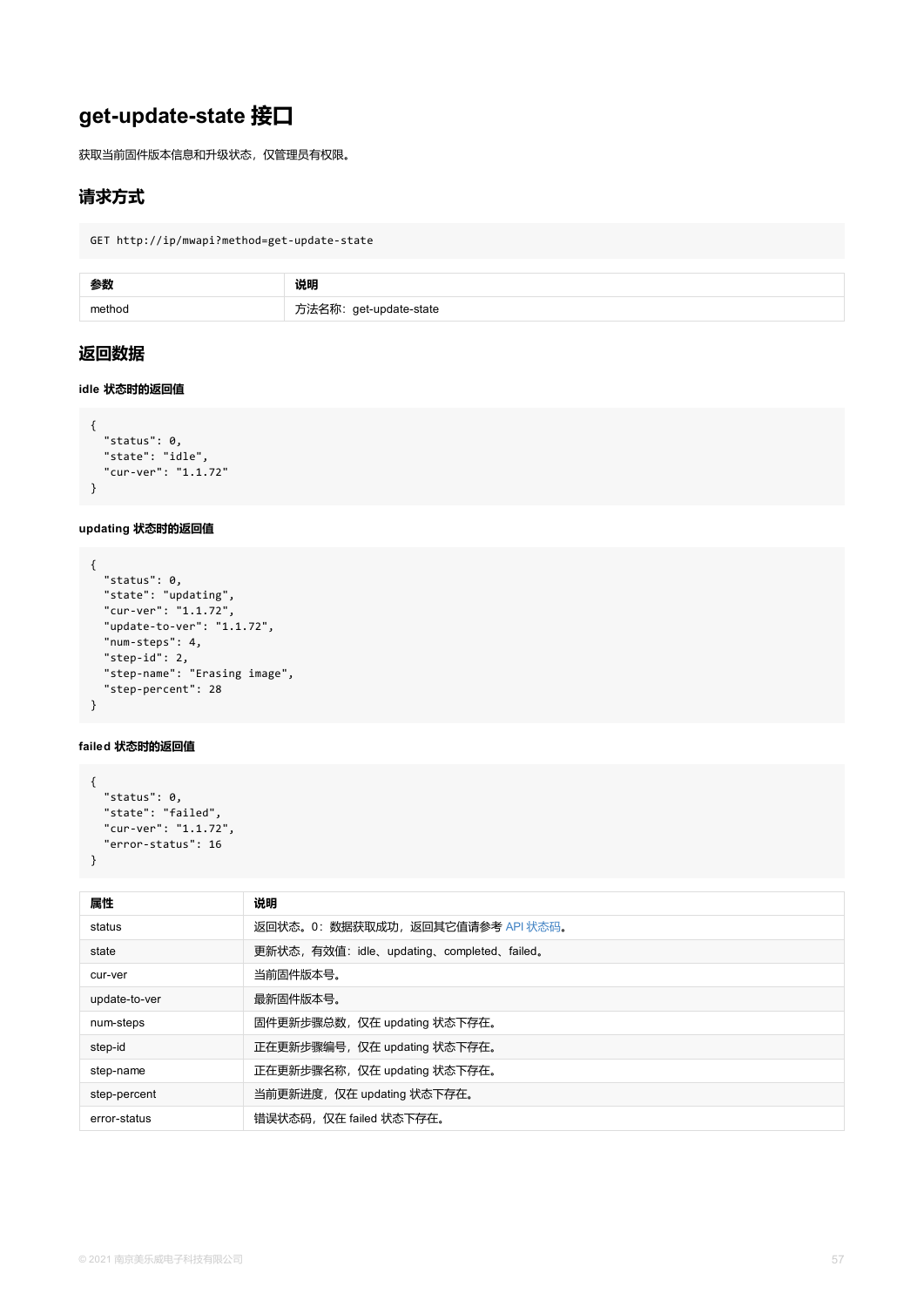```
"version": "1.1.72",
"size": 11890776
}
```

| 属性         | 说明                              |
|------------|---------------------------------|
| status     | 返回状态。0: 上传成功, 返回其它值请参考 API 状态码。 |
| up-to-date | 当前版本是否为最新, 有效值: true/false。     |
| version    | 上传的固件版本号。                       |
| size       | 上传的固件文件大小(B)。                   |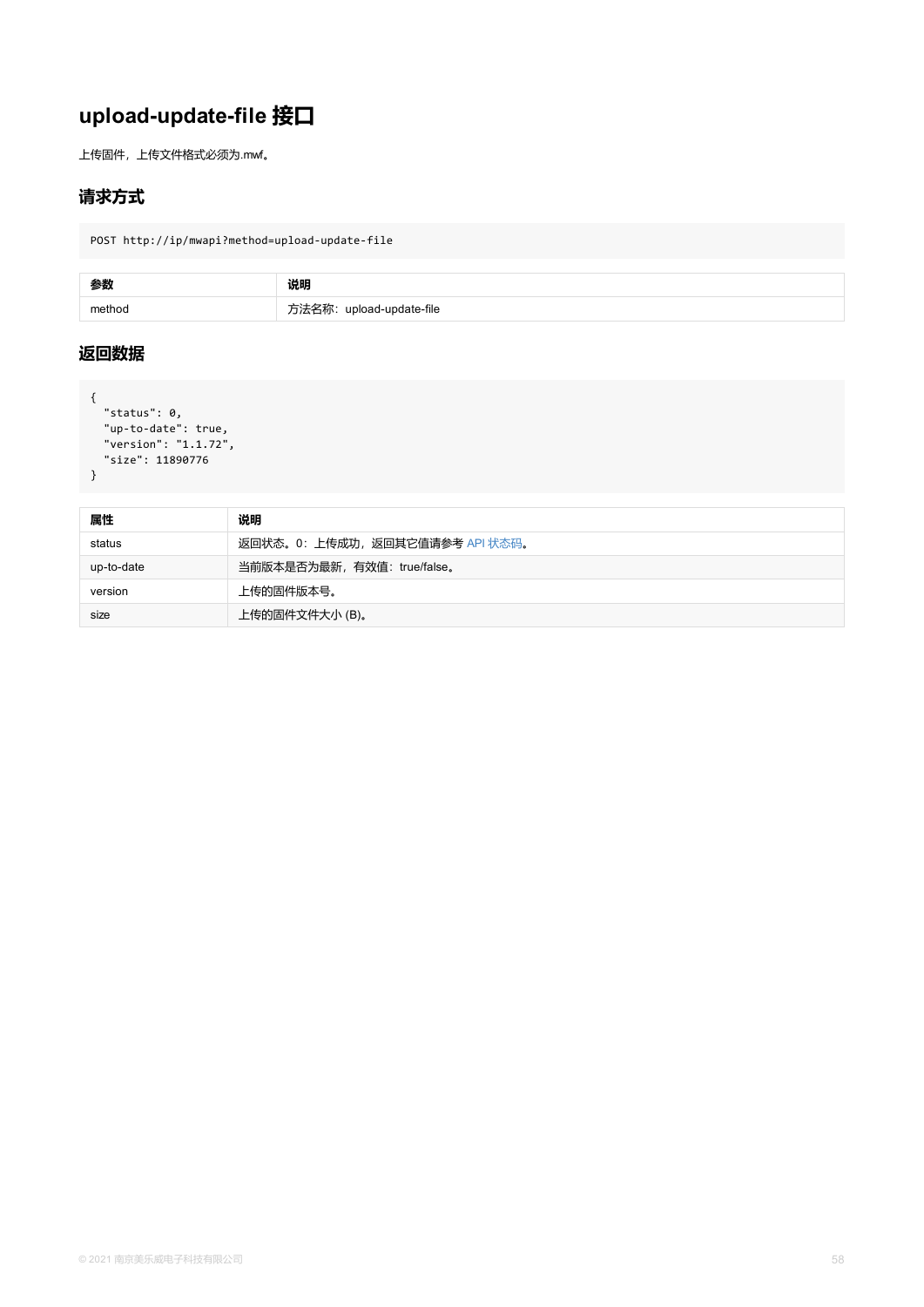```
status . U
}
```

| 属性     | 说明                                          |
|--------|---------------------------------------------|
| status | 开始更新<br>返回其它值请参考<br>$\mathbf{U}$ .<br>متشائ |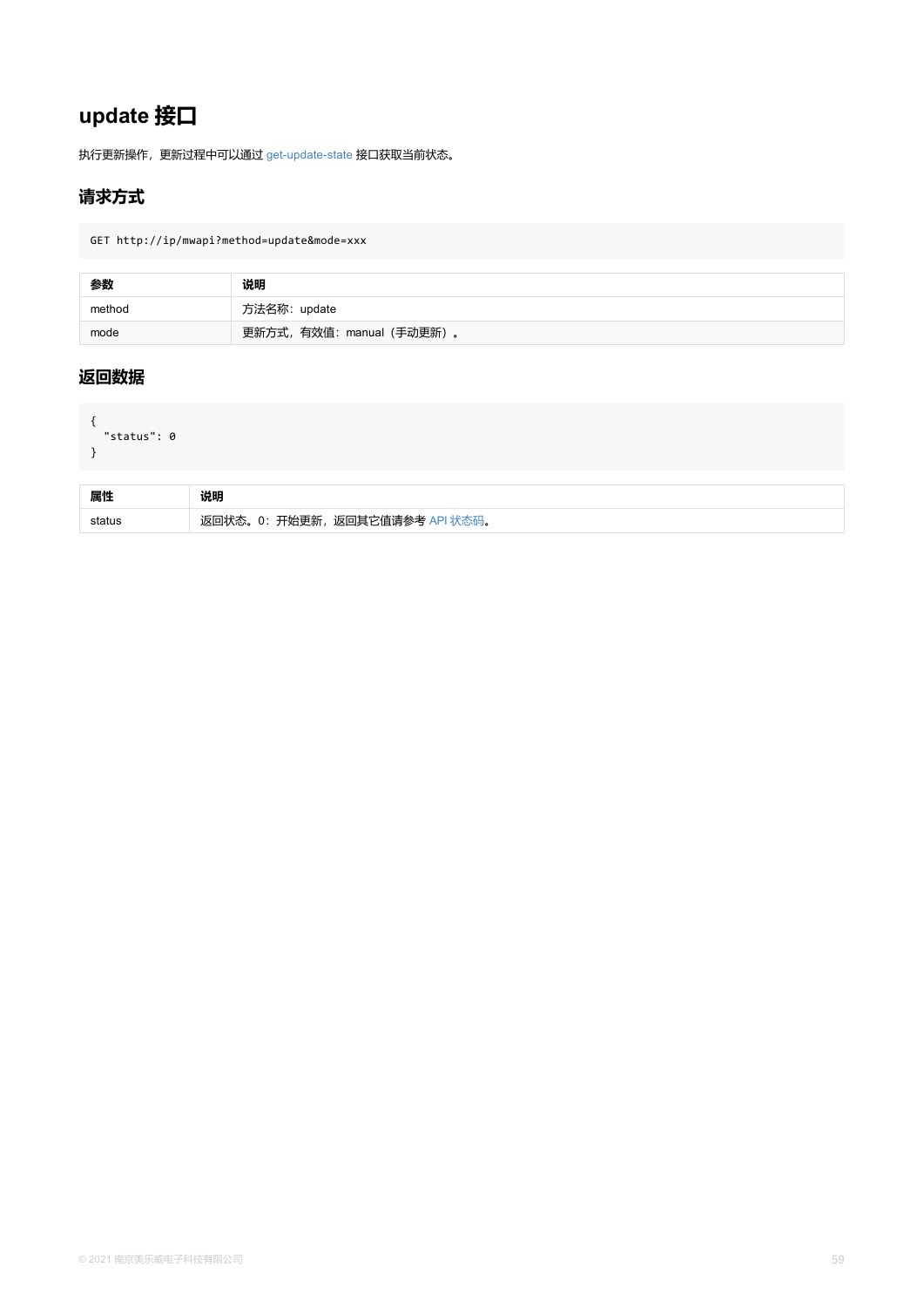# **get-report 接口**

获取设备当前的状态报告,仅管理员有权限。

### **请求方式**

GET http://ip/mwapi?method=get-report

### **返回数据**

纯文本格式, html 片段如下。

```
<div class="report-summary">
 <h1>Pro Convert HDMI 4K+</h1>
 <p>Generated at Thu、21 Mar 2019 07:42:56 GMT</p>
</div>
<div class="report-content">
 <div class="content-level1">
      .
      .
      .
      .
 </div>
</div>
```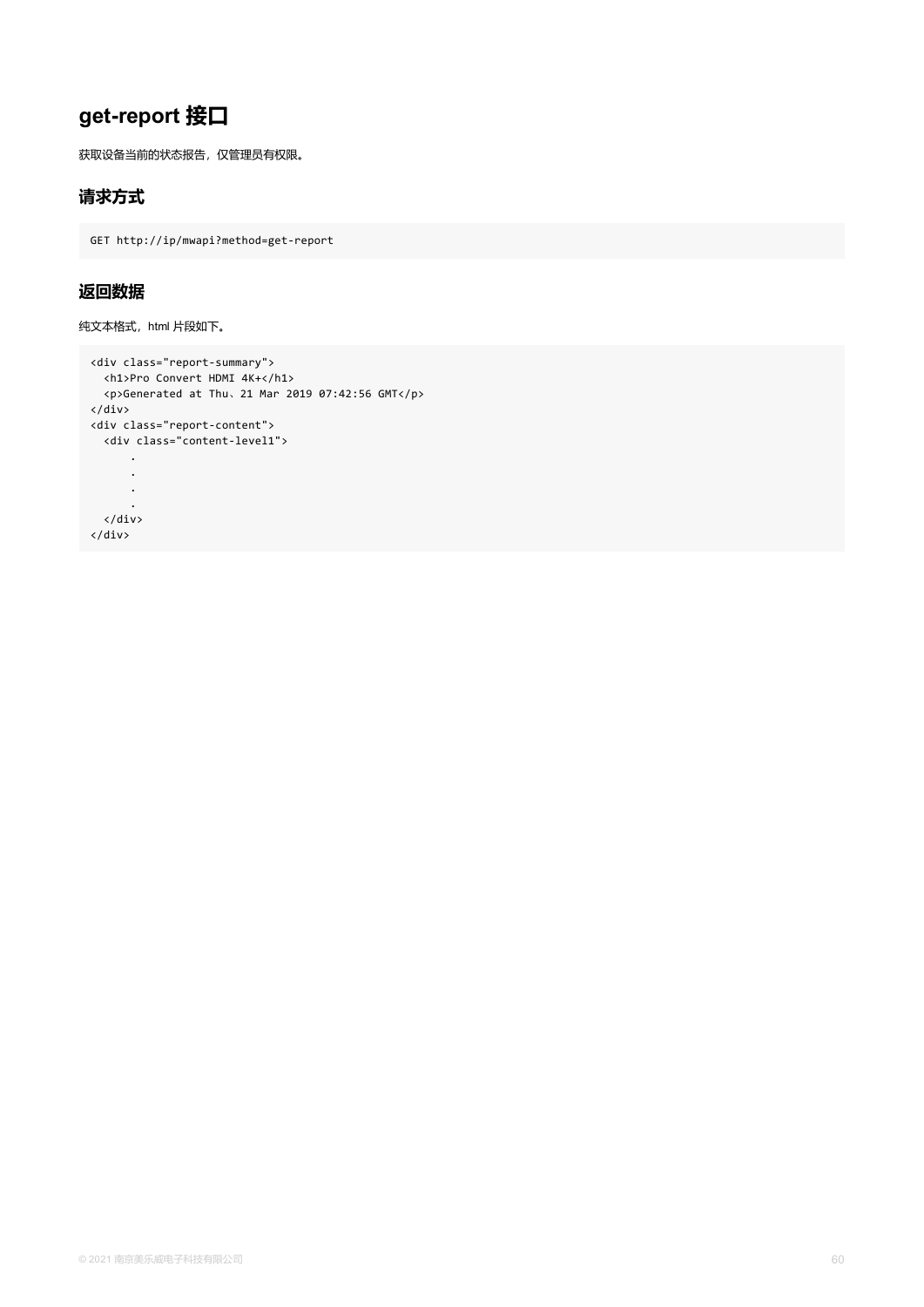# **export-report 接口**

导出设备当前的状态报告,导出文件为 html 格式,仅管理员有权限。

## **请求方式**

GET http://ip/mwapi?method=export-report&file-name=xxx.html

| 参数        | 说明                  |
|-----------|---------------------|
| method    | 方法名称: export-report |
| file-name | 导出文件名称。             |

## **请求结果**

直接下载 html 格式报告文件到本地。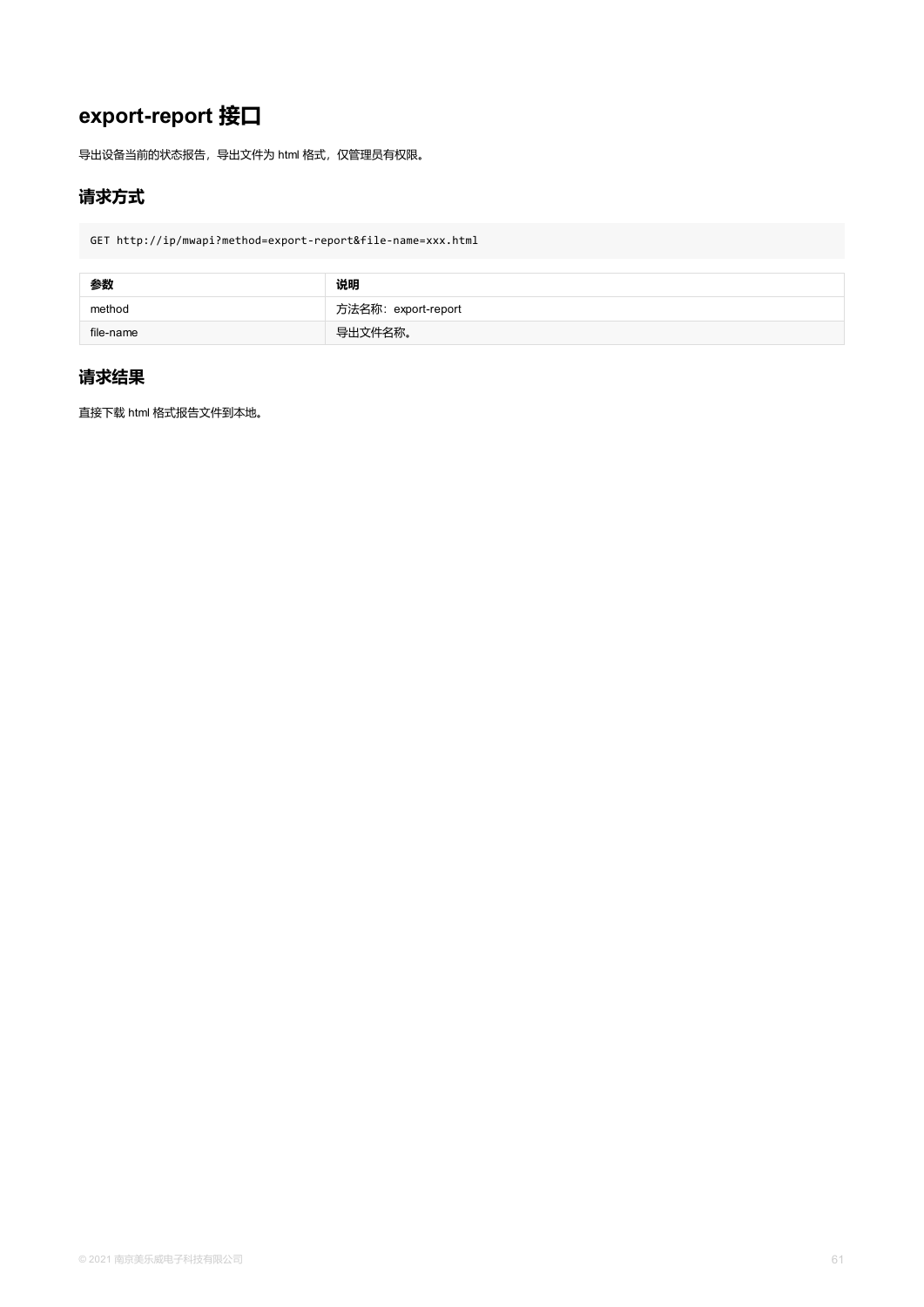```
status . v<sub>j</sub>
  "logs": [
    {
      "type": "warn",
      "time": "2019-03-19 09:53:03.047",
      "message": "USB state: disconnected"
    },
    {
      "type": "warn",
      "time": "2019-03-19 09:14:09.292",
      "message": "User 'Admin' (192.168.66.2) session 4 timeout"
    },
    {
      "type": "warn",
      "time": "1970-01-01 00:00:11.872",
      "message": "USB state: disconnected"
    },
    ...
  ]
}
```

| 属性     | 说明                                               |
|--------|--------------------------------------------------|
| status | 返回状态。0: 数据获取成功, 返回其它值请参考 API 状态码。                |
| logs   | 日志数组列表: type: 日志类型; time: 日志产生时间, message: 日志内容。 |

### **接口示例**

#### **获取全部日志**

http://192.168.66.1/mwapi?method=get-ptz-configmethod=get-logs&types=all

#### **获取 warn 和 error 类型的日志**

http://192.168.66.1/mwapi?method=get-ptz-configmethod=get-logs&types=warn,error